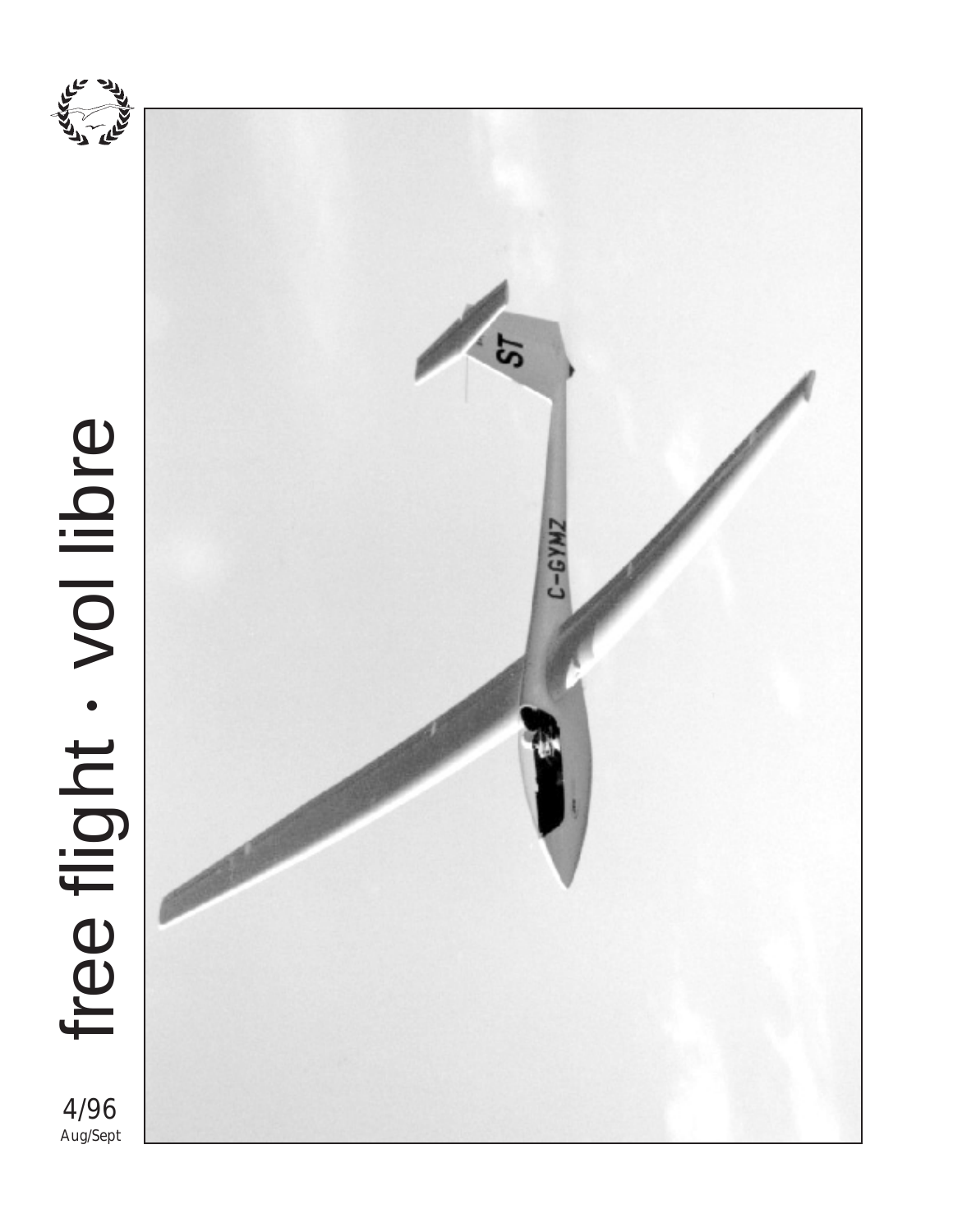# **Liaison**



I am a big fan of Walter Weir. Furthermore I have to admit that I envy Walter Weir. First he is retired. Second he is a great pilot. Third, he is still very involved with SAC as he administers our badge system. Walter is also busy setting Canadian soaring records. Let me quote Dave Hennigar: "Late last month, (that was April) he completed 680 km (a longer distance to use better terrain) at a speed of 150.9 km/h to set a new Canadian speed record in 500 km O&R. The old record of 144.3 km/h set in 1985 was held by Peter Masak." The other day, I heard a guy my age saying he was too old for badge and competition flying. I figured that this chap did not know Walter.

The 1996 Nationals are now history. Of its quality, I heard the word OUTSTANDING used to describe the organization put together by our friends from Cold Lake. These folks have proven that smaller clubs can host such an event. To Randy and Dave and all of you who have worked so hard and for so long to put together this performance, our most sincere word of thanks.

It appears that membership in almost every club is lower than last year. Weather appears to be the main culprit. However, we all need to recruit more aggressively than ever for half year memberships to salvage the season and insure that the rains of '96 not take their toll on 1997. The national office has many tools such as the post card micro–posters. Jim is also busy producing a full size poster to be used to promote your club.

Like most leisure–time activities, we are committed to recruit or perish.

Fly safely and pray for dry and sunny weekends with good thermals.

Nous avons un polémiste parmi les vélivoles francophones. Vous avez sans doute lu la prestation de Jean Richard dans le précédent numéro. Il récidive ce mois–ci avec un article qui, je l'espère saura susciter réflexion et surtout de l'action. Ça été mon cas et ma réponse est aussi publiée dans ce numéro. Aurons nous le plaisir de lire vos réactions aux propos de Jean?

Le cours d'instructeur en français a été donné avec brio et compétence par Marc Lussier. Les participants, qui venaient des Outardes, de MSC et de Champlain ont pu apprécier les connaissances de l'instructeur qui lui viennent de son expérience en tant que pilote de ligne et aiguilleur de l'air.

C'est la deuxième fois que le cours est donné, non pas sur semaine comme c'est le cas au Canada anglais, mais réparti sur deux fins de semaine. Je suis convaincu, basé sur le nombre de participants au Québec (9) vs ailleurs qu'il s'agit là d'une formule d'avenir et qui répond bien aux exigences des membres.

Bons vols, en sécurité et que cesse la danse de la pluie.

Pierre Pepin president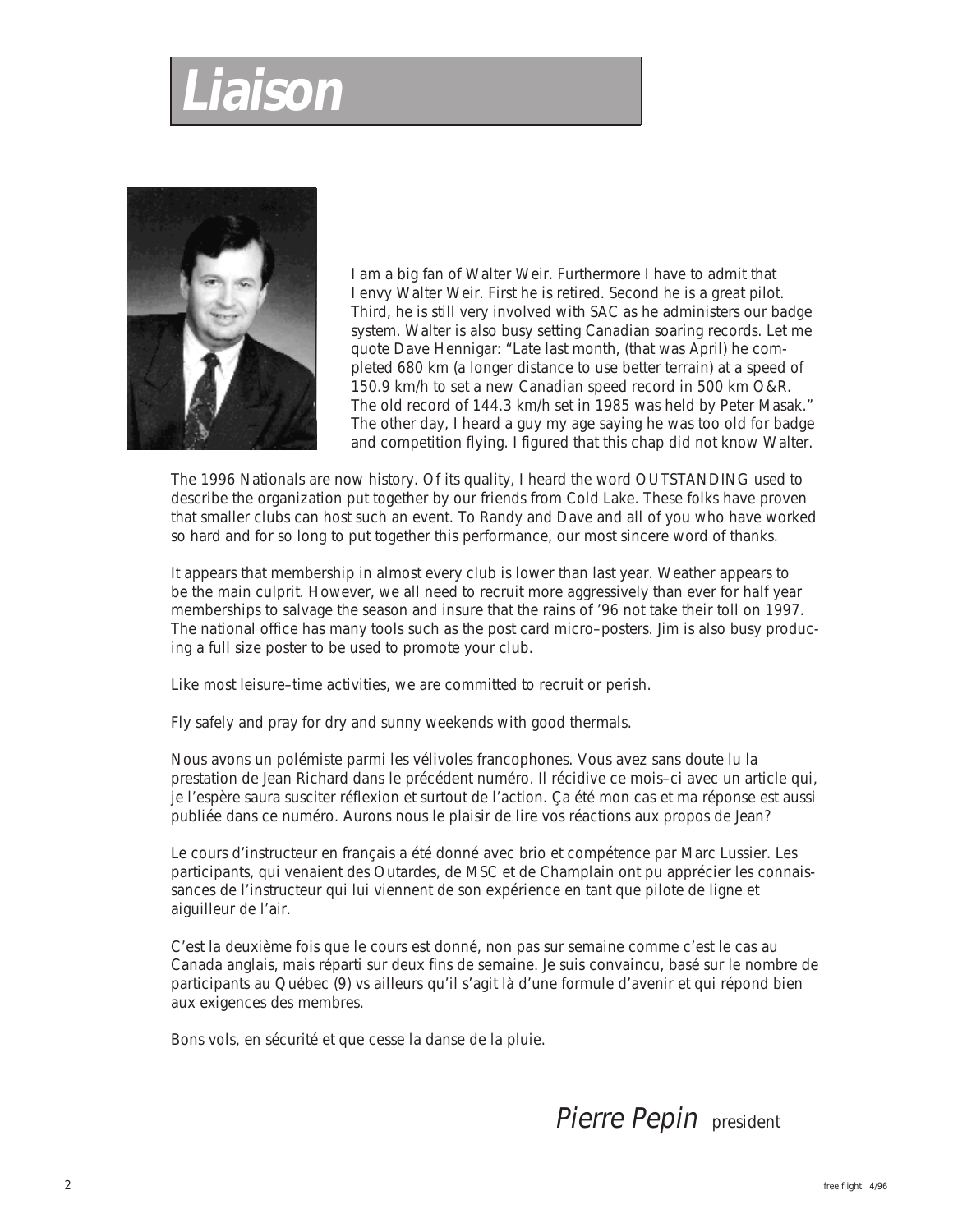# free flight • vol libre

### 4/96 Aug/Sept

The journal of the Soaring Association of Canada Le journal de l'Association Canadienne de Vol à Voile

ISSN 0827 – 2557

- **the "sport" of soaring 4** editorial Tony Burton
	-
- -
	-
	- **when are you most at risk? part 3 18** low altitude turns Tom Knauff
		- **lettre ouverte à Jean Richard 24** commentaires Pierre Pepin



**Cover**

Nick Bonnière blasts past the finish line<br>low at Red Deer photo: Carl Cottrell low at Red Deer

- 
- **going for it 6** on setting long tasks and doing it Tony Burton
- **St. Auban training for mountain racing 8** a pilot's and crew's eye view Nick Bonnière & Christine Futter
	- **the Red deer nationals** 10 weak weather and good organization Tony Burton et al
	- **en parlant de vol à voile 15** commentaires Jean Richard
		- -



#### DEPARTMENTS

- **5 Letters & Opinions**  Aeroclub of Canada where we're at, communications at canadian nationals, feedback on judgement
- **16 Training & Safety**  criticism is good, early flights & handling the glider and teaching pilot decision making
- **20 Hangar Flying**  of mice and men, standard units of measurement, and more on miles, beware of falling tanks, try this with penguins, DG back in business, the great and the small, other small glider news, did you know?
- 21 **Club News** Winnipeg, OSS soaring ladder
- **22 SAC News**  preliminary SAC AGM info, new TC policy on glider type certification, SAC membership to date, Libelle ADs, coming events
- **26 FAI badges and records**

**see the SAC home page –** http://www.pubnix.net/~rmacpher/sac.html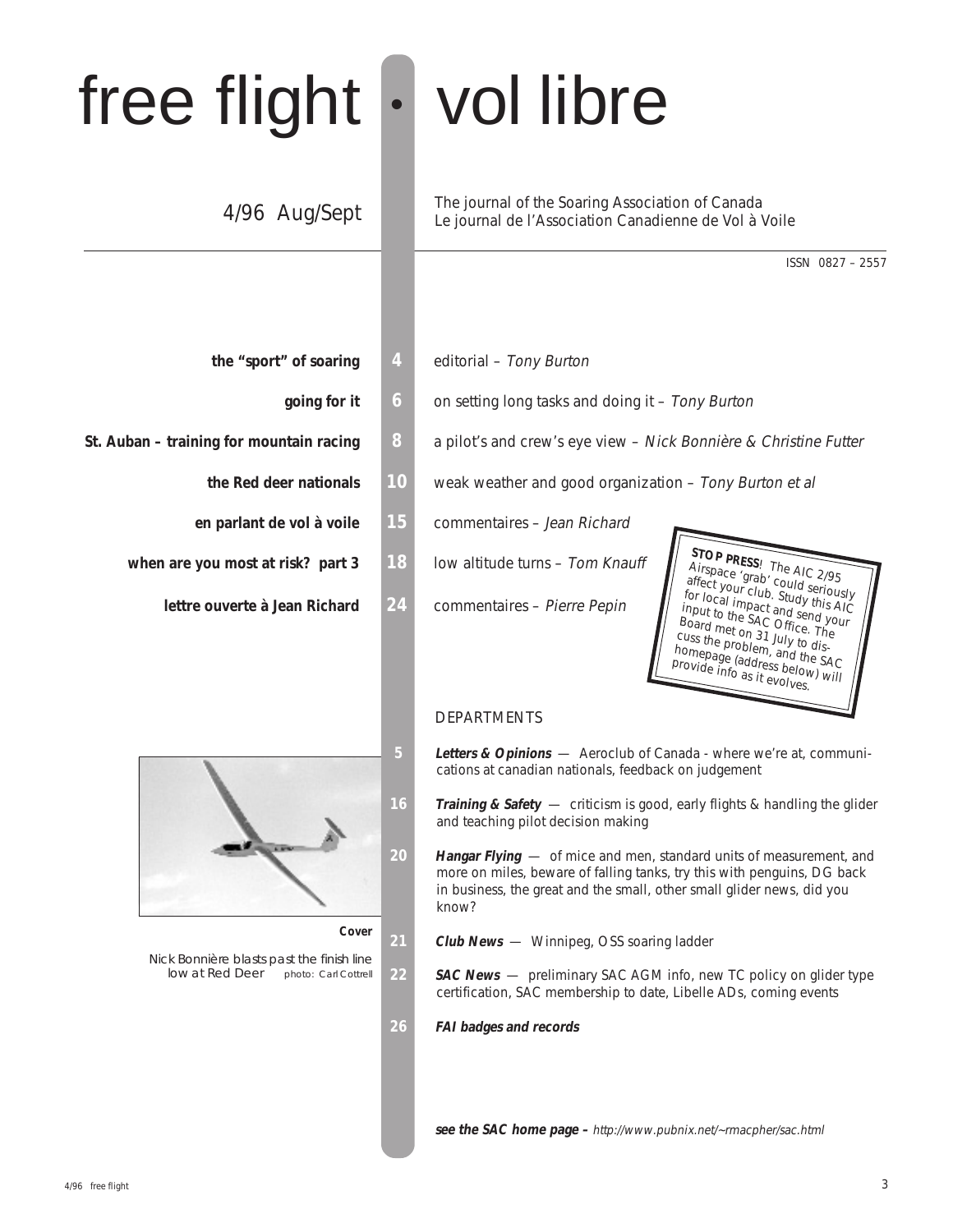### The "sport" of soaring - editorial

#### **Tony Burton**

Several things came together at the Nationals which required a little thought from me, and now I hope from you. When I mentioned to one of the Cold Lake organizers that for all the work they were doing, it was good that the Canadian Forces at least gave them a little TD to officiate at the Nationals, I was told that the CF Regulations defined gliding as a recreation, not a sport, so no military support was available, even for some time off!

Another was the fact that the Sports class in Canada came of age in Red Deer in 1996. The class was as well represented as the 15m class, it fielded a diverse range of sailplanes (only four of which had a handicap greater than 1.00) and they were piloted by skilled cross–country pilots — none of whom could be described as new at the game. It was hotly contested, with daily winners all over the list, and there was no doubt about the best pilot — who was flying a rented two–seater! It was truly a *pilot's* class, and I hope to see it continue to prosper.

Another was the interesting discussion at the Canadian Advanced Soaring meeting one evening. The old hands at this sport noted that the average age of Nationals pilots seemed to be going up almost a year per year, clearly a sad sign for the future if it continues. The old hands said that we have to make the next generation want to compete because it will be an achievable goal for any pilot who develops his skills. To accomplish this, we must recognize that the present competitive system we have in place in Canada is broke, so what do we change to fix it? (Jörg Stieber, president of CAS, and the SAC Sporting committee are open to suggestions from all of you out there.)

Comment from the floor was that, because of the expense of new gliders, and because of our relatively short list of pilots who now vie for a place on the Canadian team, perhaps it would be appropriate to generate a single seeding list from every pilot who flew at a Nationals, Sports class included, with all sailplanes being handicapped. The only operational change required would be for everyone to fly the same daily task. Once such a list had been generated, the top Standard and 15m class pilots on the list would fly in those classes at the Worlds. This system would also have the long term benefit of encouraging a new generation of pilots to get into competition by the more "level playing field" of earning team seeding points even if you don't happen to own a Discus or a Ventus this year. The further "trickle–down" benefit could be more interest in cross–country flying by pilots who now see a broader competitive goal to strive for.

The old hands, a few of whom I expected to take a dim view of this sort of change, seemed to agree that there was some fine–tuning required of the concept, but there was no killer arguement which would make such a change unworkable.

It was refreshing to see some really good discussion on improving the sporting aspects of this lovely means of aviating, and particularly on the awareness of all us old hands that club support for and a growth in the interest of cross–country soaring by newer pilots will keep them in the sport and keep the sport healthy. What doesn't grow, dies.

#### "Every once in a while, it helps to read the fine print!"



The column on the right is called the masthead, and it contains all sorts of moderately interesting stuff (admittedly in really tiny 6.5 point type). Normally, I wouldn't bother to mention this, except I regularly get calls from pilots who want to give me stuff for the magazine and ask about the **deadline**, for example. So, think about giving the masthead an annual, OK?



#### **The SOARING ASSOCIATION of CANADA**

is a non–profit organization of enthusiasts who seek to foster and promote all phases of gliding and soaring on a national and international basis. The association is a member of the Aero Club of Canada (ACC), the Canadian national aero club representing Canada in the Fédération Aéronautique Internationale (FAI), the world sport aviation governing body composed of national aero clubs. The ACC delegates to SAC the supervision of FAI–related soaring activities such as competition sanctions, issuing FAI badges, record attempts, and the selection of a Canadian team for the biennial World soaring championships.

**free flight** is the official journal of SAC.

Material published in free flight is contributed by individuals or clubs for the enjoyment of Canadian soaring enthusiasts. The accuracy of the material is the responsibility of the contributor. No payment is offered for submitted material. All individuals and clubs are invited to contribute articles, reports, club activities, and photos of soaring interest. A 3.5" disk copy of text in any common word processing format is welcome (Macintosh preferred, DOS is ok in ASCII text). All material is subject to editing to the space requirements and the quality standards of the magazine.

Prints in B&W or colour are required. No slides or negatives please.

free flight also serves as a forum for opinion on soaring matters and will publish letters to the editor as space permits. Publication of ideas and opinion in free flight does not imply endorsement by SAC. Correspondents who wish formal action on their concerns should contact their SAC Zone Director whose name and address is listed in the magazine.

The contents of *free flight* may be reprinted; however, SAC requests that both the magazine and the author be given acknowledgement.

For change of address and subscriptions to non–SAC members (\$20 per year, US\$22 in USA, and US\$26 overseas – extended subscriptions available at cost savings), please contact the National Office, address below.

**President** Pierre Pepin<br> **Vice President** Harald Tilgne **Executive Director** Jim McCollum<br>**Corporate Treasurer** Jim McCollum **Corporate Treasurer**<br>Secretary

**Harald Tilgner**<br>**Jim McCollum Raisa Vyriotes** 

**SAC National Office** 101 – 1090 Ambleside Drive Ottawa, ON K2B 8G7

(613) 829-0536 fax (613) 829-9497 email: bx271@freenet.carleton.ca

Deadline for contributions:



January, March May, July September, November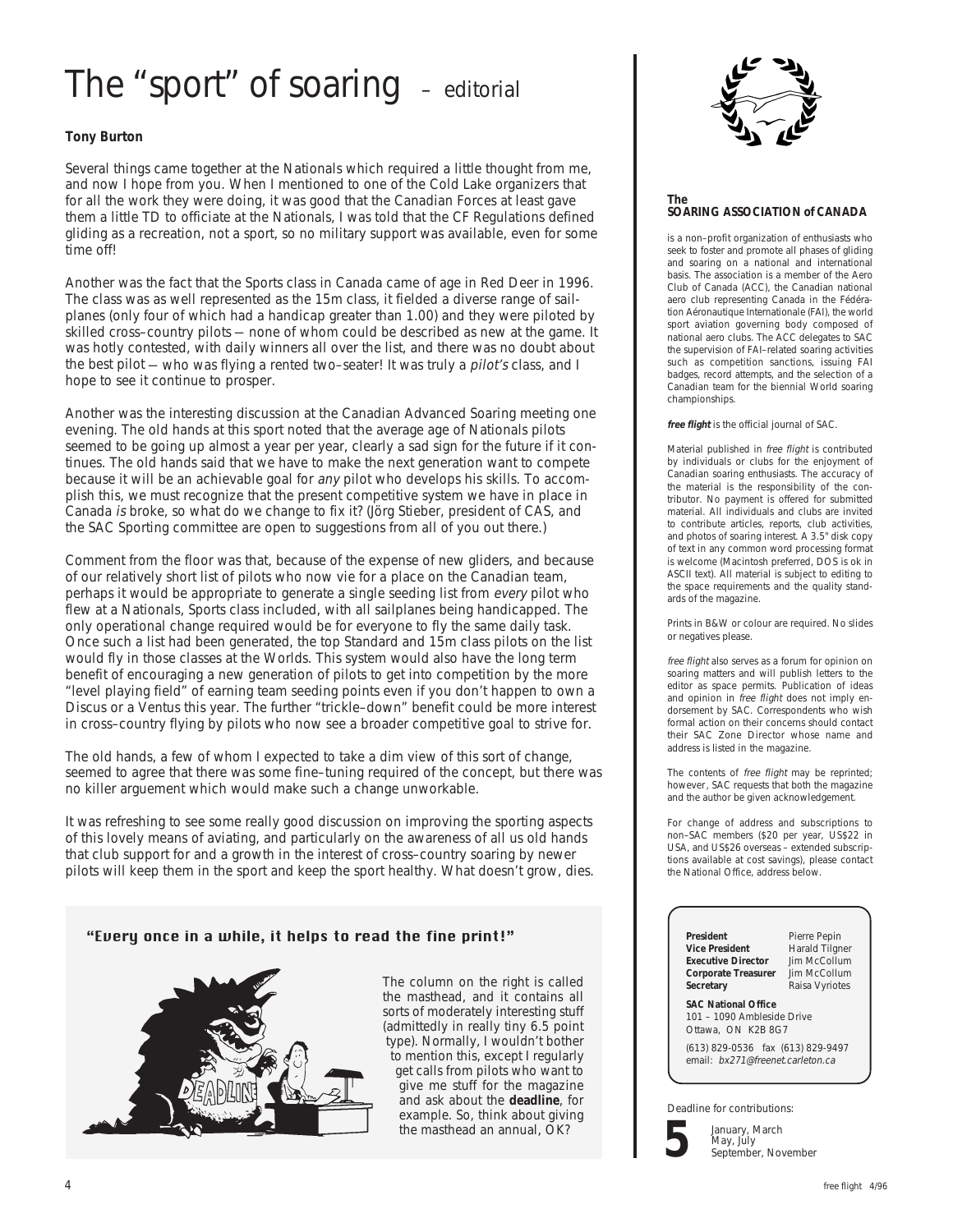#### **L'ASSOCIATION CANADIENNE DE VOL A VOILE**

est une organisation à but non lucratif formée de personnes enthousiastes cherchant à développer et à promouvoir le vol à voile sous toutes ses formes sur une base nationale et internationale. L'association est membre de l'Aéro Club du Canada (ACC) représentant le Canada au sein de la Fédération Aéronautique Internationale (FAI), administration formée des aéro clubs nationaux responsables des sports aériens à l'échelle mondiale. Selon les normes de la FAI, l'ACC a délégué à l'Association Canadienne de Vol à Voile la supervision des activités de vol à voile telles que tentatives de records, sanctions des compétitions, délivrance des brevets de la FAI etc. ainsi que la sélection d'une équipe nationale pour les championnats mondiaux biennaux de vol à voile.

**vol libre** est le journal officiel de l'ACVV.

Les articles publiés dans vol libre sont des contributions dues à la gracieuseté d'individus ou de groupes enthousiastes du vol à voile. Le contenu des articles soumis est la responsabilité exclusive de leurs auteurs. Aucune compensation financière n'est offerte pour la fourniture d'un article. Chacun est invité à participer à la réalisation de la revue, soit par reportages, échanges d'opinions, activités dans le club, etc. Le texte peut être soumis sur disquette de format 3.5" sous n'importe quel format de traitement de texte bien que l'éditeur préfère le format Macintosh (DOS est acceptable). Les articles seront publiés selon l'espace disponible. Les textes et les photos seront soumis à la rédaction et, dépendant de leur intérêt, seront insérés dans la revue.

Les épreuves de photo en noir et blanc ou couleur sont requises; pas de diapositives ni de negatifs s'il vous plaît.

L'exactitude des articles publiés est la responsabilité des auteurs et ne saurait en aucun cas engager celle de la revue vol libre, ni celle de l'ACVV ni refléter leurs idées. Toute personne désirant faire des représentations sur un sujet précis auprès de l'ACVV devra s'adresser au directeur régional de l'ACVV dont le nom apparait dans la revue.

Les articles de vol libre peuvent être reproduits librement, mais la mention du nom de la revue et de l'auteur serait grandement appréciée.

Pour changements d'adresse et abonnements aux non membres de l'ACVV (\$20 par an, EU\$22 dans les Etats Unis, et EU\$26 outre– mer) veuillez contacter le bureau national à l'adresse qui apparait au bas de la page à gauche.

#### **EDITOR**

Tony Burton Box 1916 Claresholm, AB T0L 0T0 tel & fax (403) 625-4563 email free-flt@agt.net

Any service of Canada Post to above address. Commercial courier service, c/o "Claresholm Local Press".

**COMMERCIAL ADVERTISING** National Office (613) 829-0536 email bx271@freenet.carleton.ca

Date limite:



janvier, mars mai, juillet septembre, novembre

# **Letters & Opinions**

#### **AERO CLUB OF CANADA – WHERE WE'RE AT –**

As I'm sure you're aware, the Aero Club has gone through some turmoil. The saga continues, but I'm optimistic about the future. ACC represents Canadian aerosports to the Fédération Aéronautique Internationale (FAI), and our ACC members are:

Canadian Balloon Association Canadian Sport Airplane Association Canadian Sport Parachuting Association Hang Gliding and Paragliding Association of Canada

Aerobatics Canada Model Aeronautics Association of Canada

Soaring Association of Canada

The Board of Directors of ACC consists of a representative of each of the member associations plus the president, vice president, and FAI vice president for Canada.

In 1996 the income of the ACC is 91% member fees and 9% sporting licence fees. Expenses are 82% FAI fees and 18% administration, communication, and travel. Since 91% of ACC income comes from our member associations, any disruption with one of our associations causes us serious financial problems. We experienced this recently with MAAC, the modellers, but they are back with us now. HGPA, the hang gliders, have threatened to quit if their fee isn't lowered substantially and, as you know, SAC has made some waves also.

Each association has a large majority that participates for the sheer pleasure of it — for recreation — as opposed to the competitive aspect (personal or with others). Every sport, whether it's basketball or soaring, must foster development at all levels. Advances in the sport, whether in equipment, personal development, or publicity (external and internal), come from individuals striving for goals, and the FAI supplies those goals to aerosports.

Everyone agrees ACC is necessary if Canada is to maintain a tie with FAI for badges and records, but who is going to pay for it? Canada now pays over \$36,000 each year to FAI. FAI is reviewing their own expenses, the issue of charging fees for service, and reviewing which country should pay how much, but these issues will take time to resolve. Ultimately it comes down to the typical Canadian dilemma. We all have different interests, we all have a different view of the future — but if we don't stick together now we'll blow it!

All members of ACC, whether you fly a model, balloon, airplane, glider, parapente, or jump out of airplanes, need to stick together so we are a united group when problems are solved. Even the thought that some group will pull out destabilizes the whole thing.

ACC is actively looking for alternate sources of income. Again this will take time to develop, but who would sponsor something that the participants are prepared to pull the rug out from under?

If you feel the ideals of ACC and FAI are worth participating in, be prepared to be part of the solution, join me in actively promoting the sporting aspect of aerosport in Canada.

**Chris Eaves**, president ACC

#### **COMMUNICATIONS AT CANADIAN NATIONALS**

With great fanfare, the Nationals organizers announced that they had established a contest page on the Internet which would be updated with the latest news before and during the competition — a very worthwhile undertaking, bringing SAC communications into the techno–age. A page showed up on the Internet, sure enough, and quite professional, too. There was even a connection to it on the SAC home page. But just when many of us thought the communications problems of the past were being corrected, the roof fell in.

The contest page proudly announces the last update as May 17. Evidently it was then promptly forgotten. No daily updates, no news of the contest starting, the number and identity of the contestants, nothing! When three days into the contest there was still no news to be found anywhere, I sent e–mail messages to the organizers and to the two SAC directors from Alberta. Nothing. No replies, no action, no news from the contest. I checked with Canadian Press, the Globe & Mail, and the Toronto Star. None had received anything from the contest organizers.

I would strongly suggest that in the future SAC specify exactly how contest news is to be disseminated, appoint a specific person to be responsible, and make this a condition of sanctioning the next Nationals.

Regards, **Al Schreiter**

#### **FEEDBACK ON JUDGEMENT**

It seems that when a bit of a change is discussed, I get some feedback, which is great! It is not too often that I get this, so I welcome it now. I was taken to task after the last *free flight* hit the clubs, which re-<br>quires a response I think, and  $\Rightarrow$  **p25** quires a response I think, and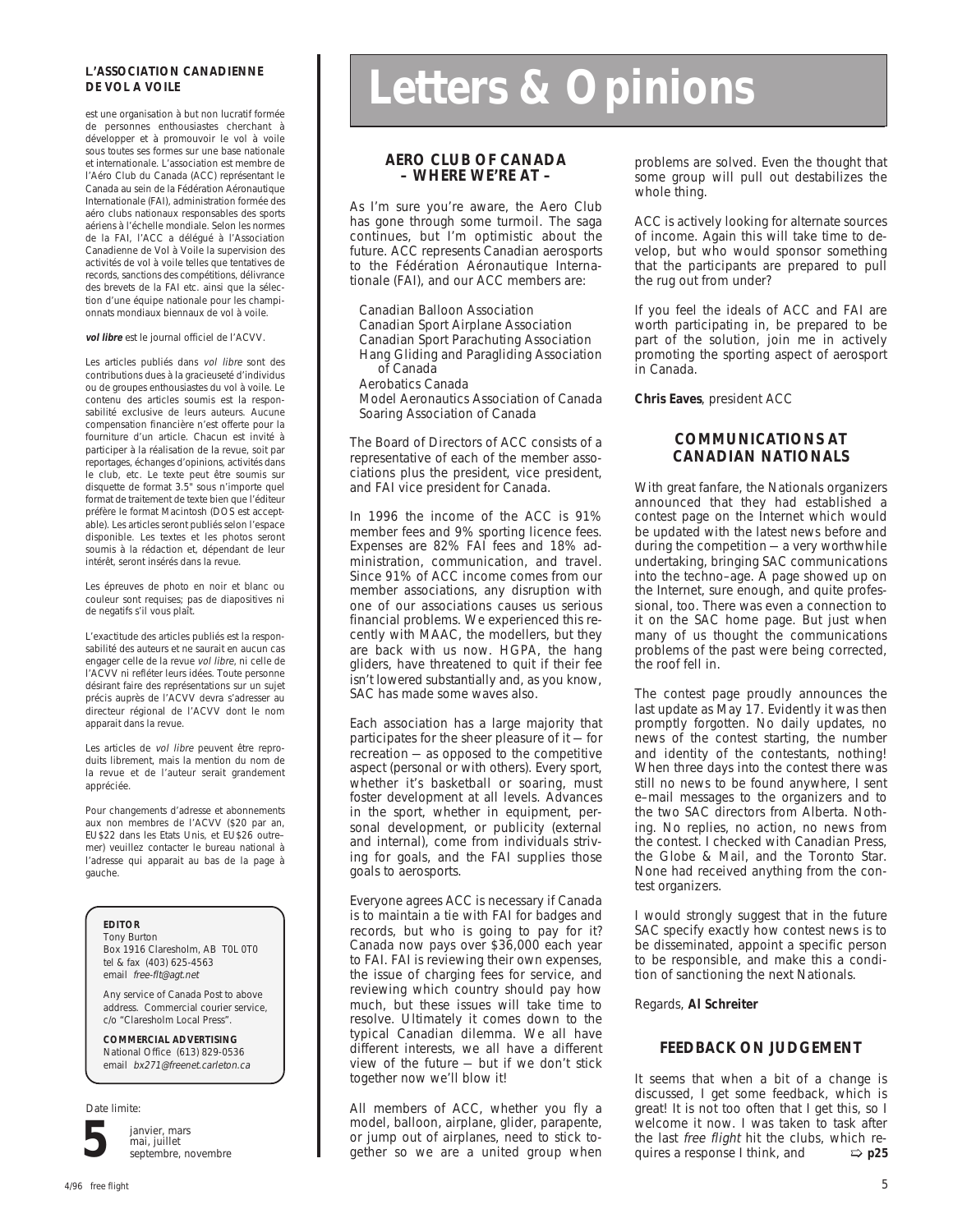# **Going for it**

#### **Tony Burton** Cu Nim

VERYONE IN CANADA HAD BEEN **Complaining about the late, long, and** cool spring which delayed the gliding **VERYONE IN CANADA HAD BEEN**<br>
cool spring which delayed the gliding<br>
season this year. Alberta hadn't been let off the hook — some pilots hadn't even done their spring checkflights by mid May! The 4–12 May planned Cu Nim cross–country week at Black Diamond, which gave a 500 and lots of 300s last year, was a total bust with temperatures not much above zero and rain and snow showers every day.

The Alberta Provincials was also a no–go. So few pilots were cross–country ready by 18 May, that our traditional Victoria Day long weekend contest couldn't reasonably be held at the central location of Red Deer. (That was too bad for the Cold Lake crew who where hoping to use this contest as a dress rehearsal for the Nationals.)

I had got lucky three weeks earlier on my first weekend of the season. After getting checked out on Saturday, I and the first good cross–country weather were at the field at the same time on Sunday, 28 April. A few of us roared off to the east at 7000 feet agl over the prairies. It was streeting with strong lift and it was fairly unstable, with virga and snow showers at altitude forming behind us as we went. Mike Glatiotis in his Standard Cirrus "Jolly Miller" and I in my RS–15 "Echo Echo" went as far as Brooks airport (a 320 kilometre out and return) before turning around. When I got to the turn, JM was about 2000 feet above me under a good cu and soon departed westward for home. By the time I got to cloudbase, I was cut off by the line of virga which had developed to the west so I flew southwest about 25 kilometres to get around it. The weather still looked good further on in that direction so I continued down to Barons, a small town east of Claresholm, before heading back to the club. The flight was 370 kilometres in five hours — but as I hadn't bothered to carry a camera, the flight couldn't count towards any Alberta or SAC trophy.

Now, the long weekend had arrived, no contest, and the weather finally looked like it might be decent for a long flight again. This time, I would load the camera and barograph to get something 'official' logged.

The forecast promised considerable instability with risk of TCU and rain showers. Saturday was a bust though, the weather was so unstable it clouded over and rained at the first breath of warm air rising from the ground.

Sunday looked like it might be a bit drier and the morning forecast was calling for NW winds 10–15 knots, more sun but still a good chance of afternoon overdevelopment. I had tied down EE the night before so was ready for the first cu of the morning and some leisure time to plan a task. The unstable airmass would give early soaring conditions north or south along the foothills, then one would have to scoot away to the east somewhere.

The foothills and Rockies 20–30 kilometres to the west are Cu Nim's morning soaring barometer. Their sun–facing slopes pop off the first cu of the day, and their morning start time, shape, and development are an excellent guide to how things are going to go over the flatland an hour or two later. Well, a little after 9 am they started forming nicely — more to the north than the south, so that's where my first leg would head.

Studying my task book, the 500 km triangle pages showed that north to Sundre airport, then Drumheller and Claresholm airports was 521 kilometres (almost an FAI triangle, the shortest second leg was 26%, not the minimum 28% of the total distance) with the home airfield being almost midway and just off the long Claresholm/Sundre leg. Another plus was that Innisfail, the location of the Central Alberta Gliding Club, was not too far off track on the second leg. Dave Mercer, the Cold Lake CFI, had challenged his club to go for the Alberta Soaring Council provincial Boomerang Trophy (earned with a flight from one club to another) as it hadn't been claimed since 1991 when Mike Apps flew a 350 kilometre O&R from Chipman to Cold Lake and back in his Nimbus 2. This was a good opportunity to throw down the gauntlet to Cold Lake.

The morning cu was building up well over to the northwest, then, just before 10 am, the first cu appeared overhead. Wow, this is starting early! It caught me off–guard and I hurried to push the glider to the line, choke down a sandwich and finish the other last minute preflight details. I launched at 10:30, second off behind the first student flight in the Blanik.

In just that half hour the character of the sky had changed dramatically. From the first puff, the sky had completely filled in over the first 15 kilometres of the rolling hills north of the field and it was beginning to shower in spots already! Off tow over the field, I immediately pressed north to get into the sun before the lift died, taking some turns in a couple of knots here and there so as not to get too low, but I felt that every moment I wasted was going to trap me before I had barely got started in this adventure. It was a relief to get over sunny fields west of Calgary and under honest– looking cu.

There was no relaxing yet, as the area was continuing to overbuild. Flying over Springbank Airport, I let them know I was around, and pushed north until I got a reasonable climb near Cochrane, about 50 kilometres on track. The going was a little slow northbound — it was still relatively early and the best thermals were only 3–4 knots, it was into wind, and the tendency for the sky to overdevelop followed me up the courseline. (The Rockies angle off to the northwest, making the overdevelopment occur progressively later further away from the mountains, so it always seemed to be a threat as I moved north.)

Taking stock of the situation, I must say that it didn't look too promising at this point. In addition to the immediate conditions, the sky to the east looked strange — it was still mostly blue with a single many–kilometres long line of separate, small towering cu marching NW–SE with bases a couple of thousand feet lower. I have no idea what was causing this line, but if they were already towering, it didn't say much for the future of the day.

I considered calling off the task but it was only a brief moment of weakness. First, if you wait for the perfect day to do a long flight, you'll not start too many of them. Second, you don't learn much about cross– country tactics flying only in good soaring weather, and last and more personal, some of my really memorable flights occurred under trying conditions — that's what makes them memorable, after all.

I recalled my 1993 record O&R flight of 652 kilometres straight east to Leader, SK. I had seen cirrus progressively closing off the southern sky when I was half way down the courseline and heard pilots on "local" tasks to the southeast breaking off for home, but I decided to persist and see how much distance could be done. (The embarrassment of flying a 493 km miscalculated 500 the previous day was an additional goad, I admit!) When I reached Leader and turned around for home, I was faced with a sky that was completely overcast with cirrus and spread out cu, and I was pretty much convinced that all I was going to achieve at that point was to shorten up a long retrieve over desolate country for Ursula. But there was gentle and reliable lift under all that grey, and I flew for 170 kilometres before seeing any sunshine again. Finally, some evening cu developed on course in the sun near home after a large patch of cirrus had dissipated, and the eight hour flight was completed. Everything worked out and I was quite lucky to have made it, but quitting early would have denied me any possibility of success and what is now a wonderful flight memory.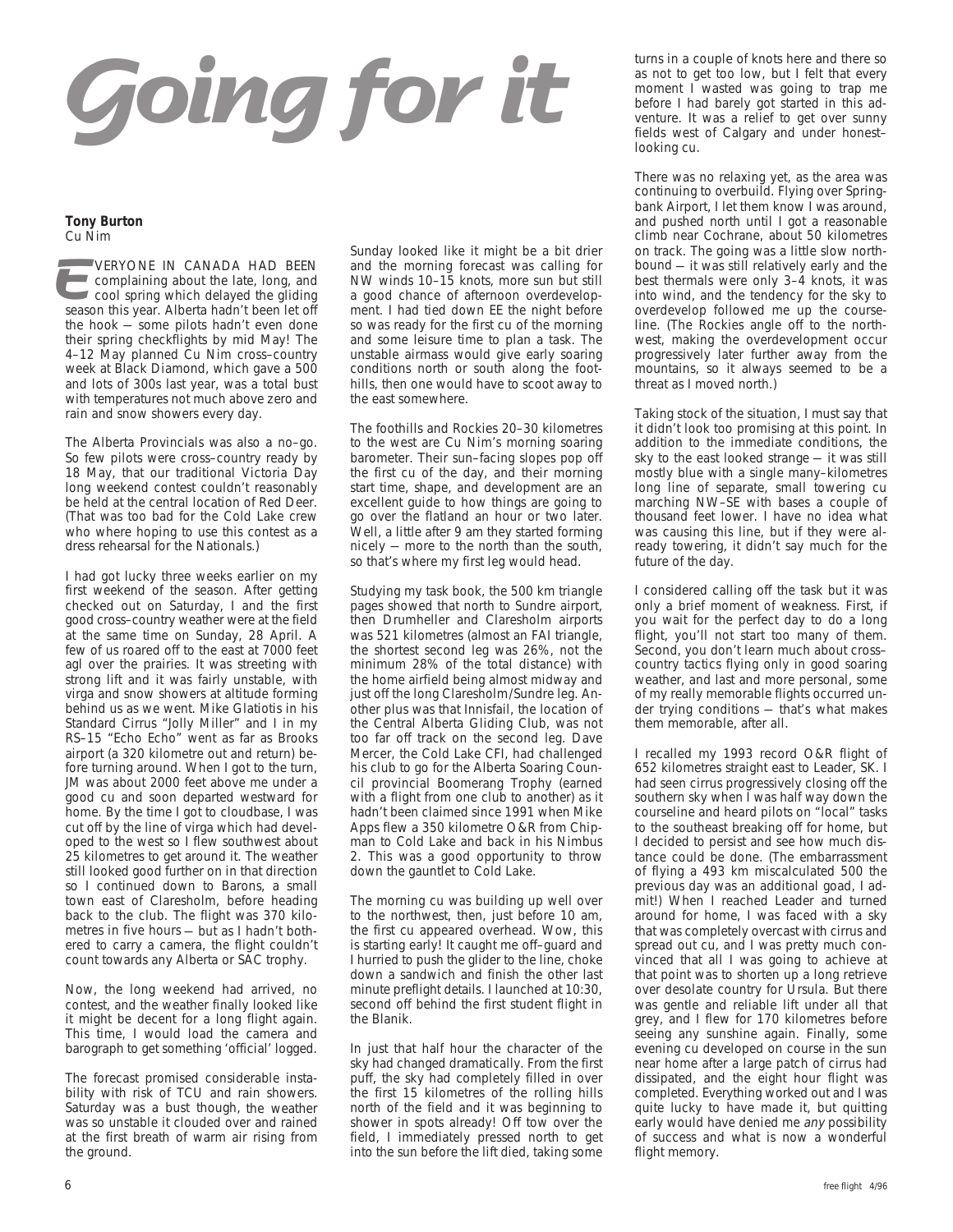Back to the flight at hand, the hangar with the big "Sundre" painted on the tin roof was finally under my wingtip in a slow two hours and I headed off northeast to Innisfail. By now the sky over Highway 2 and east looked much better with fine big flat– bottomed cu. Getting there was still a bit of a problem because there was a wide band of mostly blue to cross. There was the odd cu in it but they were only giving weak and erratic lift — my best guess is that there had been a line of heavier showers through there the previous day.

The clouds looked a whole lot more honest at Innisfail although the bases were down to about 8000 feet (5000 agl). Once over the field, I was surprised to see that it was abandoned — for some reason CAGC wasn't operating this day. I had wanted to radio down, "Hi, here I am, a stranger in your midst", and maybe do a couple of turns in a thermal with their Bergfalke and wave a little flag of cross–country encouragement to a new club. I did hear the guys operating at Chipman, 200 kilometres to the NNE, and had a short chat with Gerhard Novotny towing in their Pawnee.

The next leg to Drumheller was a hoot — a downwind run in eight knot lift that took less than an hour. Cloudbase was back to 10,000 (7000 ft agl), but once I was in the vicinity of Drumheller, it was clear that a change of pace was coming up. There was cirrus moving in, and it looked quite substantial the further southwest one peered. Also, large bands of cumulus congestus shaded the ground in areas, with heavy virga under some. I could see the occasional dust devil on sunny west edges which certainly indicated strong lift into them.

I proceeded southwest to stay on the upwind side of the course and the no–sweat cu ended in about 40 kilometres near Standard. From there I tried to anticipate where the best lift might be when I arrived, given the available sun and the amount of time the ground saw any of it. Finally I was stuck with crossing two of the black areas but they didn't turn out to be too bad — even in the virga snow showers there was no serious sink (which can happen, so I treat virga with caution). Once on the sunny side, the lift was good and I followed the general trend of the development to the south and stayed high.

When I got southeast of Calgary I could see that a large area around Claresholm was covered with heavy cirrus and was totally dead and about half the course line back to Black Diamond looked quite ominous. Out to the east where I was, it was possible to loiter for a while so I continued to trickle south towards Vulcan in the hope that if I was patient and waited long enough, some cu might appear going into Claresholm. Then I could try to sneak in slowly, get back out to the east to the sun before going north far enough to make a final glide home.

The last of the cu was over Champion. The large band of lift I had been milking was



drifting eastwards and there was nothing substantial to the west to replace it because the broken upper cirrus was reducing the surface heating and only the occasional cu appeared. Claresholm looked even blacker, so that was out for sure. I thought that the Champion PST turnpoint would still get me my 500, particularly since the off–track trip to Innisfail added some extra distance.

For the last turnpoint I decided to go down to Carmangay (the next town north of Barons) on a straight glide to add some more insurance distance. But when I got back to Champion my lift had gone and I thought perhaps I had made a serious mistake. The dark shelf of cloud and virga was still near Vulcan so I cruised into wind towards it at best glide. It seemed to take soooo long as the altimeter steadily unwound!

Some strong sink on approach, then the surge to six knots average up to an 11,000 foot cloudbase (7600 agl), the highest I had seen all day. There was even zero sink pressing through the virga again, and it felt great to be high west of Vulcan as I popped out the west edge of that fine lift with the nondescript sky before me to cross.

It was negotiated with a little care and by the time I was 40 kilometres out and east of High River, I had final glide in hand. The way was blocked again with another solid line of virga with one thin spot in it. I called back to the field to find out what the conditions were like on the other side and was told that there was a 15–20 knot westerly wind on the surface with rain threatening and the operation had been shut down.

On final glide I kept adding to my height margin, made my last passage through snow and some graupel and crossed the field with 1500 feet in hand after 6:40 hours. What a day it had been.

Back home, the distance calculation came to 541 kilometres at 80 km/h — I hadn't needed to go to Carmangay after all — the barograph trace was fine, and the film came back from the processor ... blank! I used some old contest film and an unknown organizer had loaded B&W film into a colour film cannister, so the 1–hour colour chemicals trashed my TP photos. Oh well, still no closer to a trophy–claiming flight, but I did have 911 "virtual" kilometres in hand so far for the season hand so far for the season.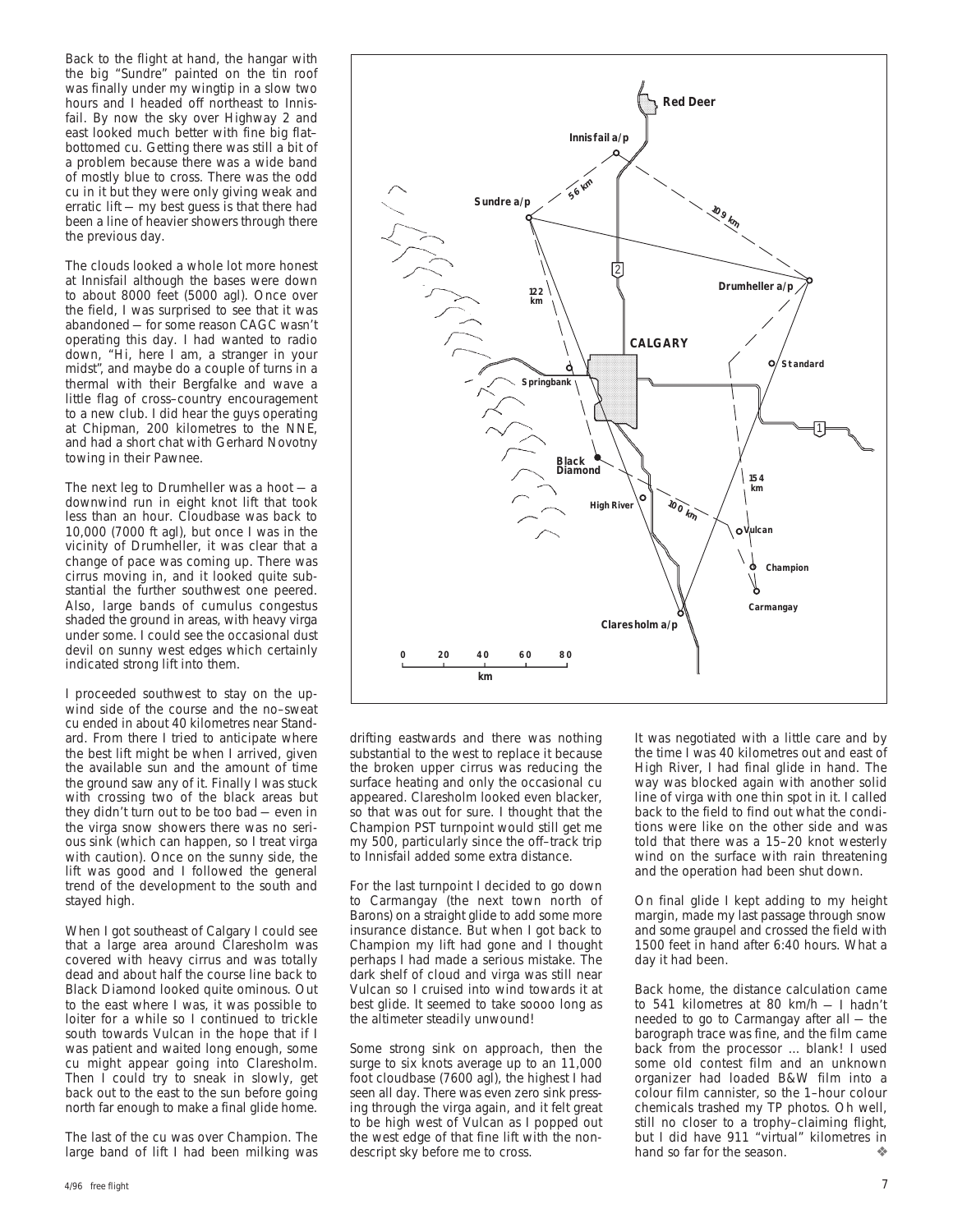### **St. Auban – training for mountain racing**

A pilot's– and crew's–eye view

#### **Nick Bonnière & Christine Futter** Gatineau Gliding Club

**Christine** When people ask me where I plan to spend my holidays, of course, it's always at a gliding field somewhere, and of course, gliding fields tend to be in the middle of nowhere. You fly or crew all day, and by the time the glider is put away, there's neither the time nor the energy to do much else. You certainly don't need to buy a glamorous holiday wardrobe for dining and dancing in exotic locations. To start with there usually aren't any, and even if there were, you wouldn't have the energy left to make use of them. Once, when Nick and I went to Minden, one of the young men working at the airfield asked me what we did in the evenings when Nick had finished flying. I didn't want to ruin my image by telling him that we went back to the motel, cooked supper, then sat on the bed and watched TV!

So it was that I decided to take time off to go with Nick when he went on a mountain soaring course at St. Auban in the southern French Alps. I'd seen the Alps years ago, their snowy peaks looking like a line of cu in the distance, but the idea of actually flying there seemed very exotic. And, not only were the mountains the Alps, but the countryside was Provence — one of the places I'd always dreamed of visiting. Since I doubted very much that I would even be allowed to go and retrieve Nick were he to land out, I looked forward to doing some touristy things while he and André Pepin were flying.

**Nick** After declining to go to Sweden and New Zealand, I again have a chance to qualify for the '97 Worlds in France; this time I might be able to afford it. I started looking into going to France to have a look around the area. I had two basic goals:

1 because of my lack of experience in mountain flying, to find the minimum experience required to be able to race safely, and,

2 to get some of this mountain flying experience and gain knowledge of the area.

The best way of training for the '97 Worlds is to participate in the '96 pre–Worlds. However, the '96 Canadian Nationals are on the very same dates. This means that you have to skip the Nationals to go to the pre– Worlds, but if you do so you cannot qualify for the '97 Worlds. Catch 22! If held the same year but at different times you are still

faced with a double expense. The problem is further complicated by the fact that if you have little or no mountain flying experience, you simply cannot start racing in these conditions at the pre–Worlds, you have to get experience before the pre–Worlds. One way to avoid the conflict between the Nationals and the pre–Worlds is to name the Canadian team two years ahead of time; you can then skip the Nationals since you've qualified the year before.

I contacted André Pepin, who indicated that he was also interested in going to France to fly in the Alps. He had a few contacts in France from previous trips, with whom we discussed where to go to get the most benefit. It was possible to go to one of many clubs in the region, but we opted for the training centre at St. Auban to get mountain flying instruction in a two–seater for one week, followed by one week of solo flying. The St. Auban high level training centre ("Centre de Formation et de Haut Niveau" — CFHN) is situated in the "Alpes de Haute–Provence" in the south of France. The grass airstrip is located in the Durance river valley and is shared by the CFHN and the French national instructors school. To the south and west are the foothills of the Alps. To the north and east, towards Italy and Switzerland, you find the snow covered peaks of the high Alps.

Every year in St. Auban, sometime between the first weeks of April and the first weeks of May, they have one week when it rains. This year it was when we were there, though the three weeks previous to our arrival had been really great, of course.

**A typical day** A typical day starts off with the pilot briefing at 9:30. The pilots are ordinarily split into three or four groups of pilots with similar experience. Each group attends a briefing in a separate briefing room chaired by an instructor/monitor. The briefing starts with a weather briefing in English since this is usually the common language of most of the pilots. This is followed by a review of the previous day's flying. Then gliders are assigned to everyone (unless you brought your own of course), and tasks are suggested according to the weather. Sometimes the briefing is done in French first and the French–speaking pilots can then leave, and a briefing in English follows.

The gliders available are:

Two–seaters: Nimbus 3D, Marianne, Duo-

Discus, Janus, DG-500, ASH-25 Single–seaters: Pegase, Crystal, LS-7, LS-8, LS-6, Discus, Ventus 2, Ventus 2a, ASW-24.

For first time pilots, the briefing is extended to discuss the following subjects on successive days:

- airport procedures, frequencies, radio calls, circuit patterns
- airports, frequencies, landable fields
- control zones, "don't fly over under any circumstance" zones
- typical cross–country routes along mountain ranges
- mountain flying techniques

By 10:30 you have been assigned a glider and you proceed to the hangar to get the glider prepared, get familiar with it, read the glider manual, read the flight computer manual, and get a briefing on the glider and computer. The gliders are then lined up on the field for a southerly takeoff.

By 11:45 the gliders are in position and it is time for lunch. The cafeteria provides meals for about 100 people every day.

At 12:15 it is time to fly. This may seem a little late, but this is normal for this region. Takeoff starts at 12:30, the two–seaters first, each with an instructor and a student. Each instructor is also responsible for a group of single–seaters and maintains radio contact with each one on a regular basis. Everyone goes their own way or in small groups.

It was difficult to find what principle was followed in launching the gliders. It wasn't first come, first served. It wasn't private then club ships. It wasn't locals then visitors, though it often seemed it was "launch the Canadians last". I think the worst day was when there was finally a superb gliding day after a week of rain. Everybody was out there, anxious to go. The "Equipe de France" (the national team members) were also there and it seemed fair enough that they would be launched first, except that one of the team members was duty towpilot and after a couple of tows, he jumped into his glider and left to enjoy the beautiful conditions. This left one towplane to launch about 35 gliders. There were some pretty frustrated glider pilots sitting on the ground for quite some time.

One day I flew solo in a Discus while André flew with an instructor in a Duo–Discus.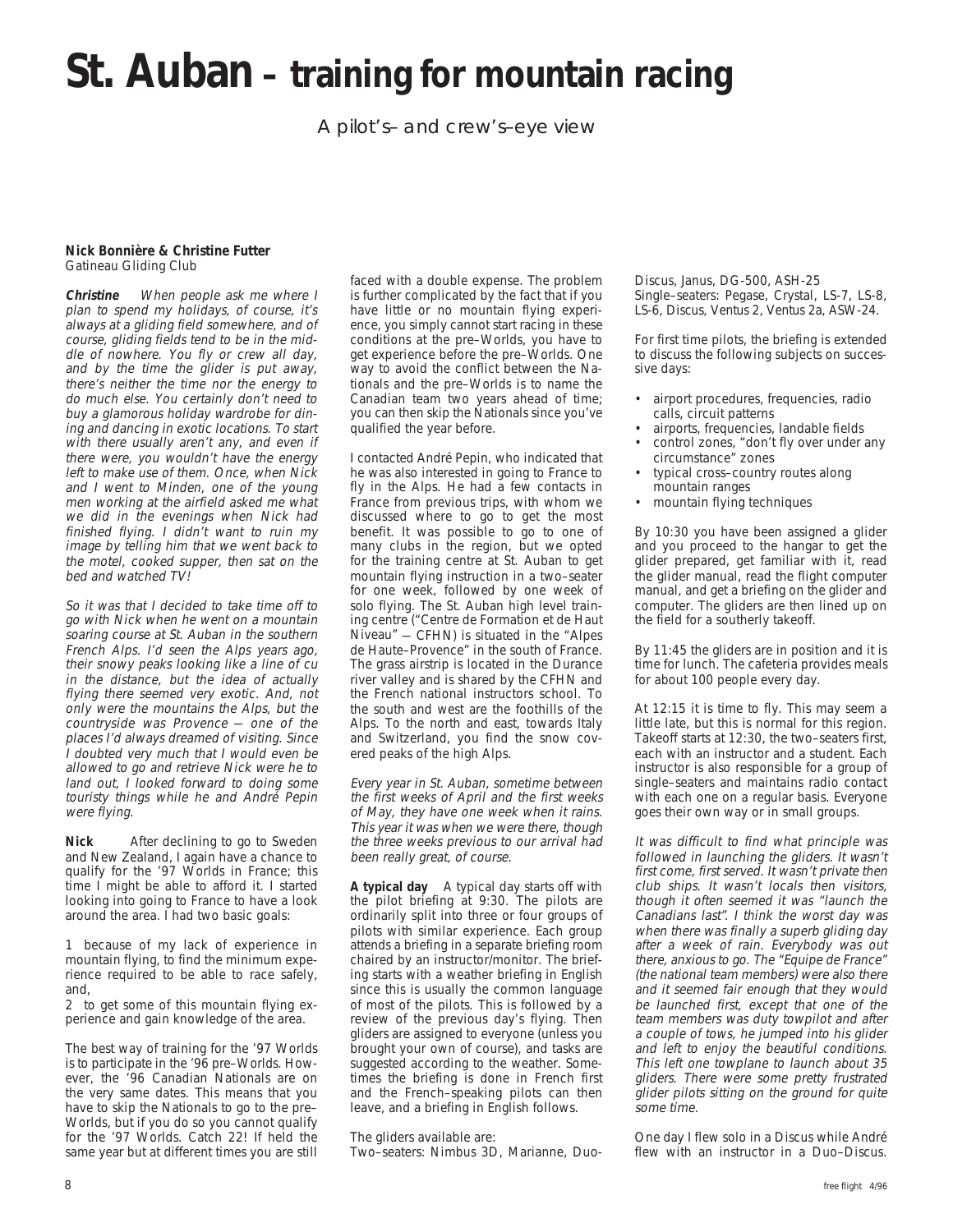The next day he flew solo and I flew in a Nimbus 3D with an instructor. This type of team flying was very beneficial as it reduced the navigation workload a little and allowed more time for appreciating the surroundings.

Landing can be as late as 20:00 on good days. After landing, it is time for glider washing/polishing/vacuuming — everyone must clean his glider, polish the canopy, inside and out, flip the seat covers to allow for ventilation, and vacuum if necessary. The batteries are connected to a central charging system and wing, tail, and fuselage covers are put on.

When the weather doesn't cooperate, the briefing is extended to discuss various aspects of mountain flying. On one occasion, we had a great briefing on the weather patterns typical of the microclimate of the southern Alps.

**Training philosophy** The first thing the instructors insist on is that pilots get to know the names of all the mountains, as well as the towns, and rivers, and learn the location of all landable fields. To do this, a 1:250,000 scale road map is used instead of the usual 1:500,000 air map. This map provides a name for each small mountain and you are expected to learn all of these. The distance between mountains can be as close as three kilometres; that's lots of mountains! On top of that, you are expected to know the names of all the villages and all the rivers. On the first day, this resulted in information overload! Needless to say, even after two weeks, I still had to refer to the map for mountain names. At first this requirement to know all the names seems overdone. Later, the reason for this becomes obvious. For your own sake it forces you to navigate as you fly along. When you first fly in the mountains, they all look alike, and if you haven't kept track of where you are, you can get lost. If you get in trouble, instructors can give good advice on what to do if they know where you are exactly. They can tell you to fly around the mountain you're stuck on to find a landable field right behind. But if you don't know where you are...

"Airport hopping" is the next phase in the training as there are quite a few airports around, most of which support gliding activity. In support of airport hopping, they suggest a glide ratio of 25:1 or even 20:1

and expect you to proceed only if you have the height. Later, hopping includes landable fields. Some of these landable fields are fallow fields which the local farmers are paid to maintain in a landable state, and these will change from year to year as the crops are rotated. The club also installs windsocks on some of the fields.

Weather aspects Because of the mountains, thermal, ridge, and wave conditions can all be used on the same day. As a general rule, a "brise" wind occurs every day — a southerly wind in the morning, changing to northerly in the afternoon. At night, cold air from the mountains flows down the Durance river valley. When the sun heats the slopes, the warm air rises in the mountains and the air flows up the valley. This is why the gliders are always lined up for a southerly takeoff. Sometimes however, the brise takes longer to develop, and a downwind takeoff may be required. I witnessed a fully loaded LS–8 attempting such a takeoff, and it was a good thing that the airport is on a plateau because the glider took off just before the end of the runway. A rope break would have meant an outlanding (or crash) in the river bed at the bottom of the ridge. Thankfully by the time I took off a half hour later, the brise had finally swung the windsock in the right direction.

It doesn't take much of a wind to create serious downdrafts. Such a downdraft can turn your 40:1 glider into a 5:1 stone. When you hit the sink and have to push forward on the stick to increase speed to get away, the rocks come up at you very quickly. This happened to me a few times, but once in particular on the Lure mountain it got pretty scary because the mountain has a sharp slope on one side, but the side I was on has a very shallow slope with no quick escape. Flying with trees 200 feet below, I found lift finally and started to thermal. Yes, thermal, very carefully, with plenty of speed for aileron control and ready to make another dash down the slope if necessary.

When conditions are good, the brise on the sunniest side of the mountain is very reliable as long as the wind is not strong. This brise turns into thermals at the crest. When the wind picks up, the "upwindiest" side of the mountains must be used. Thermals get triggered at the crest by the wind. One of the first things that you learn is to fly along the very crest of the mountains where thermals trigger and stop to thermal when the lift is good. If you fall below the crest, then you have to decide whether to go for the sunniest side or the "upwindiest" side to continue... I flew dual in a Nimbus 3D one good day, and flew along the crests until we had to cross a wide valley. We headed straight for the mountain across the valley and got there 4000 feet below the peak. We ridge soared that mountain because the brise was a good 5–6 knots and thermalled once we were above the peak. This is typically what you have to do on a

When the wind is strong, conditions get very rough, and you get tossed around a lot. I flew in a Ventus–2a on the last day, a fairly windy day. The seat belt attachment behind the seat is at shoulder height which meant that even with the belts fully tight, my shoulders could still move up enough that I hit my head on the canopy a lot. I certainly wanted to avoid cracking the canopy of Eric Napoléon's glider in which he won the New Zealand's worlds, but there was nothing I could do except keep my head back.

The first week, everybody was very busy. The second week, the conditions weren't good, and I didn't want to just fly around the airfield in the rain under a low cloudbase, so that didn't leave many days when I could fly. However, I got a two hour flight in the Duo–Discus with 20m wings. It was very different from any flying I have ever done here. In the Alps, the thermals are very strong, but very narrow. This meant circling with quite a lot steeper bank than I am accustomed to using in a Skylark, and those long slender wings looked to be very close to the mountainside when we flew along the ridges. Another thing that struck me was that if the sky was as grey and threatening here as it was there, we wouldn't be flying. However, there we were, zooming along in dark, overcast conditions at ridiculously high speeds (seeming even higher because they were in kilometres, not knots) with the instructor saying, in a relaxed sort of way, that we would pick something up along this slope — and we did, but I let him work the thermal until we were at a height that I felt a bit more comfortable with. (It's important not to let the student put you into a position you can't recover from!)

**Problems** I encountered a number of difficulties, the worst of which was dealing with altitude in metres. I kept trying to convert to feet, to get a feel for my actual altitude over the ground, but it was very difficult. On top of that, it takes forever for the altimeter to show an altitude change when thermalling because of the 3 to 1 ratio between metres and feet. Dealing with speed in kilometres was easier — using the factor of two between kilometres per hour and knots made it manageable.

All gliders at the site are equipped with flight computers, most of which are Zanders and a few Peschges. It took a while to get used to the Zander audio; I found its multitones very annoying. Every glider I flew, unfortunately, had a different type or model of computer which made it very difficult to become familiar with any of them.

As mentioned earlier, the map used at the site is a 1:250,000 road map, not the standard 1:500,000 air map. The map is therefore twice as long and twice as wide and folding the map in the cockpit was quite an undertaking. The problem was compounded by the fact that you needed two maps to<br>proceed further north towards  $\Rightarrow$  p14 proceed further north towards cross–country. ➯ **p14**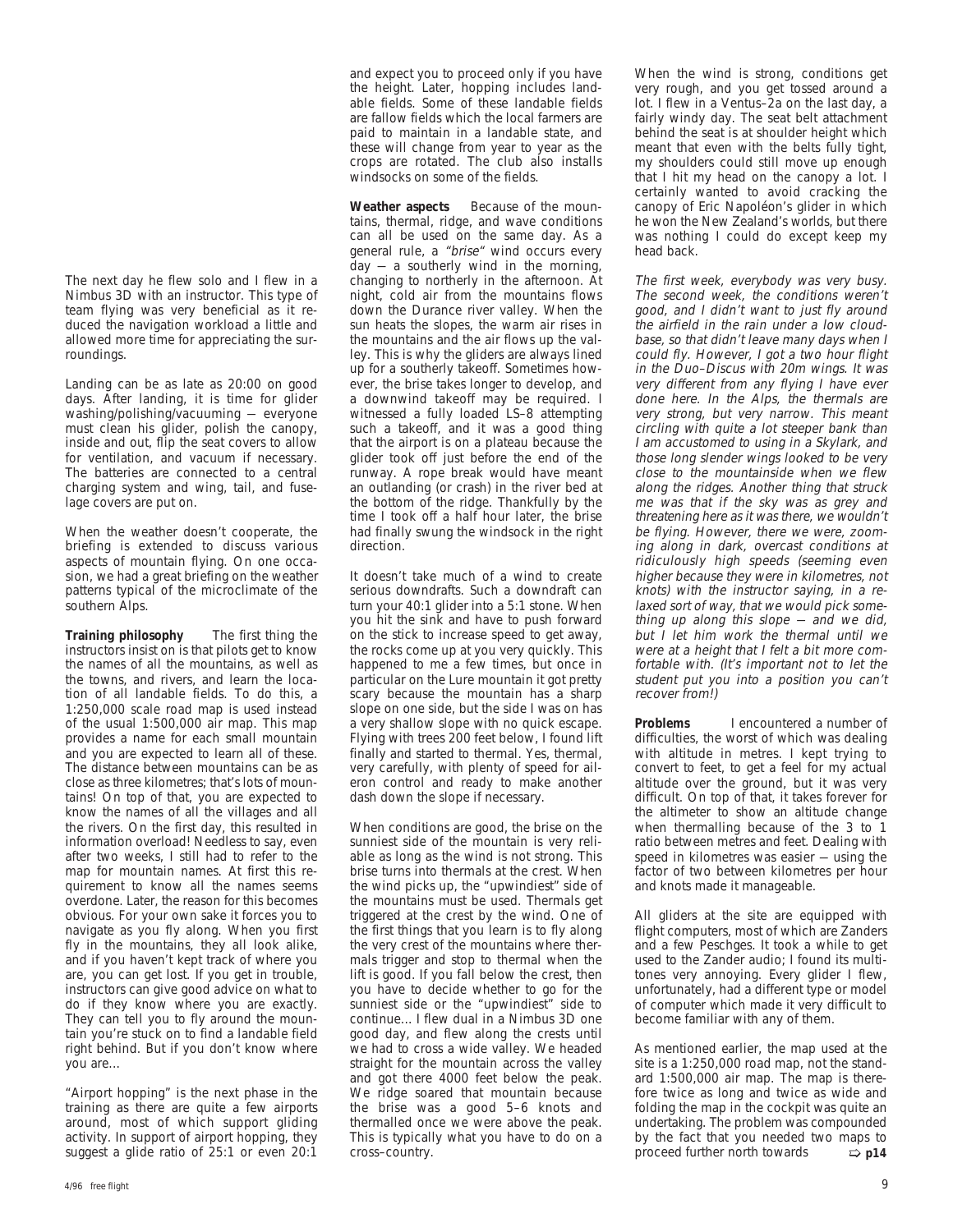

#### **Tony Burton**, EE

"COME TO THE WEST and see ther-<br> **COME TO THE WEST and see ther-**<br> **COME TO THE WEST and see there** ern Ontario soaring conditions to shame!" Well, okay, next time.

**Organization** The contest organization, especially considering it was done by the small Cold Lake club at a central non– club site, was simply spectacular. I think they wanted to show everyone what can be achieved with a little military planning and a lot of work (some of the key officials got a day off now and then to crash into bed). The launching with eight (8!) towplanes, under the direction of George Szukala, was a marvel of efficiency. A clockwork rotation of stopwatch timed takeoffs and a nine minutes roll–to–roll circuit saw thirty gliders off at 90 second intervals and everyone airborne in 35 minutes.

The facilities provided at the site were well up on the usual contest standards: a hangar made available by Air Spray (a water bombing outfit) had room to pack in most of the gliders, the full use of the Red Deer Flying Club building as an organizational centre (the rooftop deck was a perfect finishline observation point), a theatre–style lecture room with full audiovisual gear for the pilots meetings (compliments of the Air Cadets), and a nearby grassy and treed area for tents and campers.

Pilots and crew got cellular phones to carry and the crew got beepers (compliments of AGT Mobility) with free air time. There was a lot of practise calling done by neophytes to this technology. It was quite a treat to be able to call your crew from the middle of a field in the middle of nowhere.

Thirty–two contestants with thirty sailplanes gathered to test themselves against their compatriots and the weather. The longest on the road was Colin McKinley (AC2) from Winston–Salem, North Carolina (4000 kilometres by air from home, and not far behind was Charles Yeates from Bluenose (D9) at 3688 kilometres! Nostalgia brought Colin as he had been in gliders as an Air Cadet at Claresholm many years ago.

**Weather** The weather for the whole week prior and continuing through the practise days was dominated by a string of cold lows producing low cloudbases and showery conditions — just more of the same lousy spring most of Canada and the States had been suffering from. Over the competition, the cumulus would be largely ill–formed weak/moderate scraps — only one day would have decent cu with actual flat bottoms.

23 June — no practise task but an introduction to the professional and no–nonsense contest organization led by CD Dave Mercer. The day was overcast with low cu, a bit showery and it cleared up in the evening.

24 June — The remainder of the contestants had arrived and been briefed, and it was a continuously rainy day with a trough stuck to the Rocky Mountains.

25 June — The morning of the first day of the competition was still solid grey but the long term prospects were finally getting brighter with a forecast of progressively warmer and dryer conditions as the jet stream shifts north and promises westerly winds (they never came!). No task for the day, but sunny breaks developed by late afternoon and the puddles began drying out. The next day promised to see everyone gridded regardless of conditions, just to get the Flight Service Station personnel, pilots, crews and organizers sorted out on how to get the operation going on the airport.

A few test launches got going about 4 pm, and it quickly became obvious that the FSS needed a quick education about glider operations, since thirty sailplanes in the area would quickly clog up "standard" radio procedures. The sunny sky at 7 pm was a

welcome precursor to potential soaring weather (Edmonton pilots had been under this grey for two weeks) and westerners hoped to prove that southern Ontario weather was not the norm here.

**Day 1**, 26 June

#### **15m/Std – 191.5 km Elnora/Bashaw Sports – 152.6 km Elnora/Lacombe**

The task committee had a problem of the driest ground to the southeast being cirrus– covered first thing in the morning, so tasks were set easterly to try and avoid it. As it happened, the cirrus slowly cleared off and it wasn't a factor.

Being the first time everyone got gridded and launched, the process was a bit of a zoo, normal when no opportunity is available for practise. The field was launched rapidly with the eight towplanes being on line and rolling on the mark.

For most pilots, the day was a struggle in weak lift from damp ground. Two knots average was normal, although there were reports of the rare stronger ones going to four. Cloudbase was about 8000 feet (5000 agl). Thirteen of thirty landed out.

The bad news was the crash of the Ventus piloted by Uwe Kleinhempel short of the airport when he was too low and attempted a last minute diversion into a field. The ship was written off in a low level spin entry and Uwe suffered two broken ankles and other minor injuries.

**Walter Weir** "First day jitters took their toll from everybody and I was no exception. Shortly after takeoff I decided to dump a third of my water which would be a one minute dump. I opened the valve and started the clock. After one minute I stopped the clock but did not close the valve — lost all the water. It didn't matter, the day was too weak for water and full of "undecided" cu that maybe had lift and maybe didn't.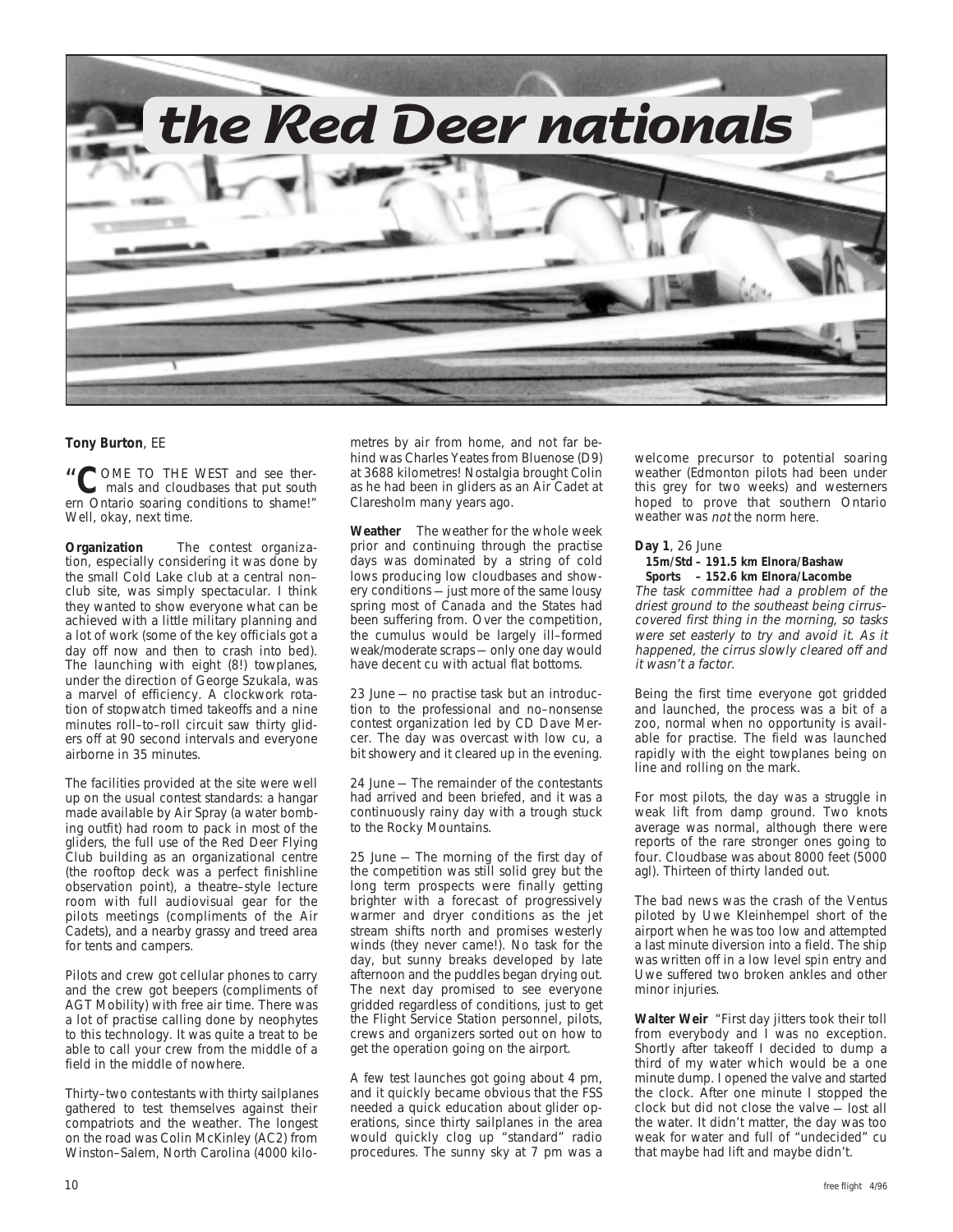I started high and alone and bumped along in two knot thermals to Elnora without seeing anyone close except A1 (Ed Hollestelle) who came in above me but left after a few turns. I didn't follow because the thermal turned into three knots which was better than average. On the second leg the cu were more honest and my average speed increased. Bases were at 9300 msl (6300 agl) and that helped increase the speed. I stayed high and did not get lower than 5000 msl all the way. I saw Ed twice more during the task but was otherwise alone.

Shortly after rounding the second turnpoint 33 miles out, I climbed to 8300 msl and started my final glide against a weak headwind. Gradually the airport came into view and I knew I would make it. "Good finish 2W", the sweetest words a competition pilot can hear as I crossed the finish line at fifty feet with just enough speed for a shallow right turn and a grass strip landing.

It hadn't been such an easy day for some thirteen of the thirty pilots did not complete the task. It was good to be home!"

The next day had a wide band of jet stream cloud and other junk overhead which caused the eventual cancellation of the day, but the prognosis was, finally, for more western–type weather to follow. There were active cells to the east and south, and High River had a tornado touch down.

#### **Day 2**, 28 June

#### **15m/Standard/Sports – 3 hour PST**

The weather prognosis looked favourable with clear air between two troughs aloft, and the sounding promised 4 knot average lift to 6000 feet agl. The morning looked great but after 8 am upper cloud from a trough completely covered the sky for a couple of hours which delayed heating.

The initial call of a four hour PST with a mandatory turnpoint of Lacombe was intended to get pilots to the north were the best lift was supposed to be. The delayed launch with none of hoped–for cu dropped the task to three hours with no mandatory turnpoint. The north stayed blue. The "least worst" conditions at 3:00 were to the southeast and most pilots headed off in the general direction of Three Hills.

The actual conditions were tough. The lift was broken and difficult to centre and only went to 4000 agl at best and few cu had anything like a normal flat base (however, Jim Carpenter swore he found a 10 knotter to 6000 agl over a large black field surrounded by greenery — it must be true, he won the day in Standard). Half the field landed out. By 19:00 the sky blew up with a truly gigantic cell brewing to the east of Red Deer. It had a classic shelf around the south and east sides and it poured.

Walter won in 15m again with Nick Bonnière only six points behind on the day and 25 in total. Gerald Ince, a relatively new cross–country pilot, had a very fast time in the Sports class, won the day on his

first Nationals competition flight and moved the team into the lead. He said the lift was so weak he didn't know what to do, so he just kept flying straight! Perhaps there is a lesson in this somewhere.

#### **Day 3**, 29 June

 **15m/Std/Sports – 157.1 km Big Valley O&R** "I haven't got a clue what's going to happen today!" said weatherman Todd Benko at the morning pilots meeting. Although the public forecast promised three days of "sunny with afternoon cloudiness", the morning sounding was flown under a trough passing overhead which made the airmass data useless. With the ground wet from the hard rain of the previous evening, seeing any convection at start time was also going to be problematic.

The task committee set a large primary task just in case things actually were good, but kept their options open for new tasks on the line if more of the same late scruffy lift was all that was available.

The task direction stayed blue and a two o'clock sniffer landed. A shorter task to the south and east was set when the only cu that looked like they might be formed from heat rather than moisture appeared. After a hold and a runway change, the task was backed off to an out and return to the east when the south went blue also. Launches finally got underway at 3:00 and starts were made around 4:00 pm.

Sure enough, it was quite scratchy around the airfield as only the occasional cu scrap allowed climbs to 4000 agl. There was an urgency to get going due to the late start and the cu on course was shifting slowly northwards. Most pilots got as far as the turnpoint in generally weak lift as the ground was very wet (although the rolling countryside on much of the courseline and some dirt fields did give a few good climbs to over 4000 agl). The way home was a different story as the remaining field of cu had moved too far north of course, the day was dying, and what lift there was, was cut further by a passing band of thin cirrus.

Seven of 29 got back — only Jörg Stieber in the Standard class which moved him into first place, none in the Sports class, and six in 15m. There was some concern about Terry Southwood (PM) as no word was received for two hours. He landed in a cell phone dead zone and had to do some walking to get to a phone connected to a wire.

**Jörg Stieber** "The day started late and it wasn't until 3:30 that the signaller gave the all out and JS took to the skies as one of the last gliders on the grid. That late a start in the day gave no time for start gate games and I started at 3:55 as soon as I had 4000 feet in 2–3 knot lift.

Many competitors deviated to the north where the thermals were marked by good looking cu. Since this seemed to be too much of a deviation relative to the fairly short task, I decided to proceed straight on

course where conditions were blue but the occasional wisp indicated activity. A number of other gliders were with me including A1 who was leading the Standard class by over 200 points. Down to 2500 agl, I decided to work some weak lift while keeping an eye on A1 who was pushing aggressively into hilly terrain which promised better thermals. As soon as I saw him turn in what looked like fairly good lift, I followed to join. By the time I got there A1 had gained 300 feet in the 3–4 knot lift. Since this seemed to be more a survival day, I was not too concerned about falling a bit behind. As we were getting close to the turnpoint in fairly consistent 2–3 knots, more and more gliders joined the growing gaggle and A1 steadily increased his height advantage.

Fifteen kilometres before the turnpoint a fairly ugly situation developed when somebody joined a thermal low down with a left turn after a right hand orientation had already been established by sailplanes above. As more planes joined the gaggle the space between was used up and we found ourselves in a packed gaggle of twenty or so gliders with the bottom two thirds turning left and the top third turning right. Eventually I was forced to leave to change my direction which cost 500 precious feet.

The turnpoint was reached at 5:10 and looking back towards Red Deer it was clear that with a cirrus overcast filtering the sunlight, the day was beginning to die. Coming out of the turnpoint, the gaggle climbed in reasonable 3–4 knots that had already been used on the way in. Most left when the lift weakened at 6000 (about 3500 agl). Since this looked much more like a distance day than a speed day at this point, I decided to stay in the thermal to get as high as possible — 2W, ST, LJ and some others apparently had the same idea. Much to our surprise the lift improved again past the 6000 foot level and we averaged 3–4 knots up to 7000. Flying best L/D and trying to stay as high as possible, we made very slow progress towards Red Deer as the lift weakened to 0.5–1 knot. After what seemed like a very long time we made final glide height 35 kilometres out for a flying finish at 6:40.

This day was pivotal for me in the contest since both ZZ and A1 landed out which allowed me to catch up on a 500 point lead Alpha 1 had over me stemming from my unfortunate landout on Day 1."

The best thermal generator in the contest area was the natural gas refinery complex at Joffre, 28 kilometres northwest. The large area of dirt, buildings, cooling towers, flares, and railway yards produced solid lift and was the welcome last stepping stone home for many pilots on several tasks.

The next day the heavens favoured "26" (Rod Crutcher), a Libra. His son found that the weekly horoscope in a local paper said, "Go with your inner feelings. Some unexpected luck will brighten your day. This week's odds favour a Libra winner with the luckiest number being 26."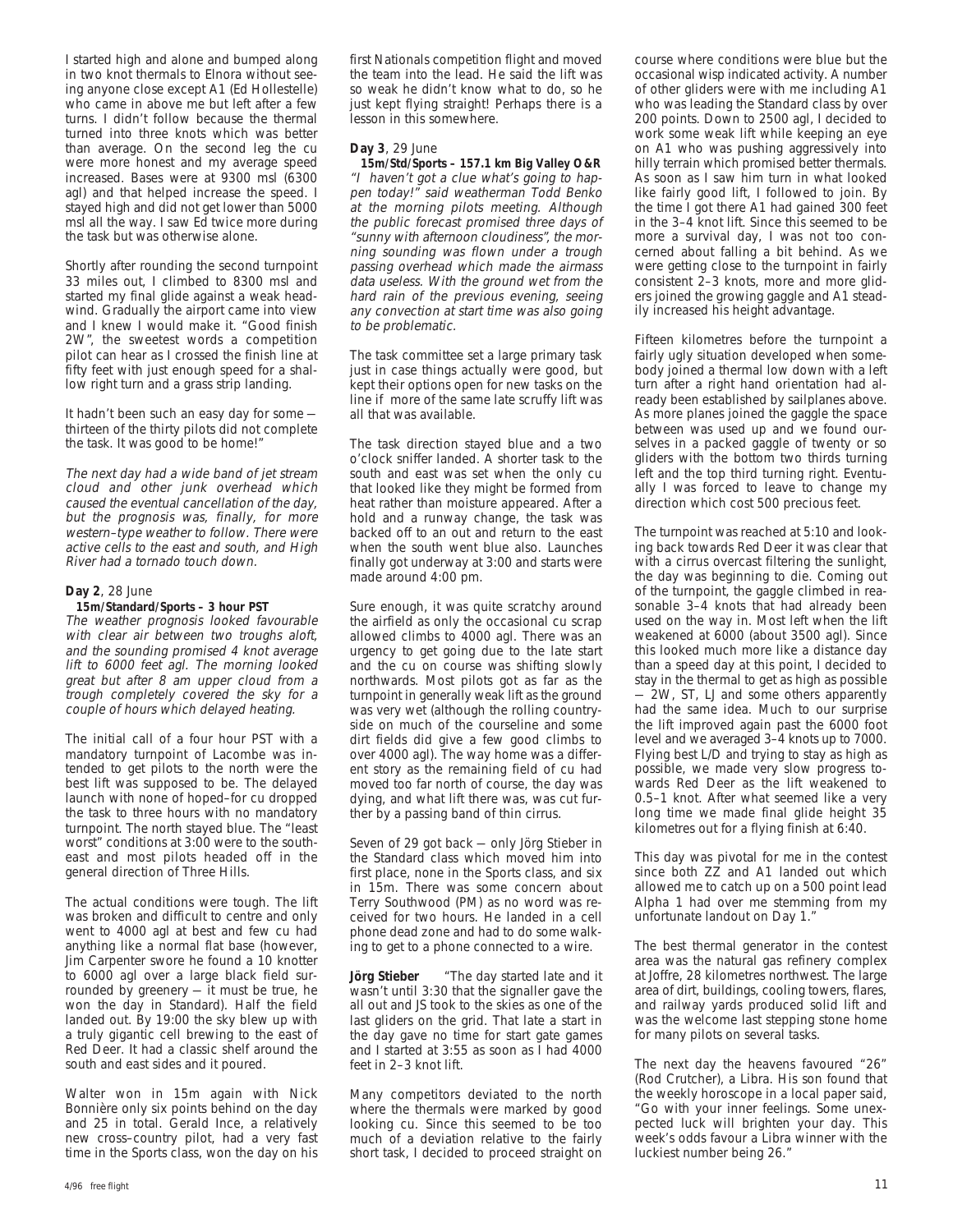A lot of pilots developed hacks and coughs on site, but Terry Southwood caught a bad cold and withdrew from the contest.

#### **Day 4**, 30 June, "It's a contest!"  **15m/Std – 271.9 km Forestburg/Bashaw**

 **Sports – 202.2 km Donalda/Bashaw** The forecast was a lot better with the only fly in the ointment being the possibility of some cirrus and altocu from BC not drying out as it crossed the Rocks. Initially, a triangle was set to the northeast to stay in the forecast clear area, but by noon it was clear that nothing was developing in that direction, however a nice field of cu had developed to the east.

The task was lengthened for the Std/15m to a Forestburg/Bashaw triangle and a Donalda/ Bashaw triangle for Sports. The launches got going about 1:15 (early for the contest so far), and then the dreaded cirrus moved over from the west to spite the promise of the weatherman. By the time the last (Sports) class gate opened just before 2:00, the ground at the airfield was in shadow and pilots were quick to leave for the east while the getting was good. The cumulus field's northern edge was close to the courseline for all classes and the thermals were finally decent (you could do a full circle in them) and they went to a bit over 8000 feet (5000 agl). There were few difficulties getting to Forestburg for the 15m/Std pilots, but the later start for the Sports class had the cu a bit further north for their "Tour de Buffalo Lake" task, and a long slow glide past the east side of the lake into Donalda was necessary to get to drier ground and some high scattered cu under the cirrus.

The courselines back to the west looked pretty bleak, with the cirrus completely blocking the sun, and it looked like it was going to be another mass landout day. The westerly second leg of all classes overlapped into Bashaw and did have some lingering cu streeting under the clag, so everyone slowed down and stayed high. From Bashaw the last leg southwest looked dead for a while but, just in time, the cirrus thinned out and some heat got to the ground which didn't produce any cu but did allow careful weak climbs and most got home.

Southwest of Bashaw on the last leg, I was in the same thermal as CL, XH, and 26 — all above me on the scoring list, and since I was the first to start in Sports, I had to be the first home to hope to gain any points at all. All three peeled off southwest on course while I did a couple more turns to consider the options. The lift was weak because of the cirrus and the flat terrain on course was a homogenous green which didn't look like it would kick off a decent thermal anywhere. However, straight west the ground sloped south and rolled a bit (and so would be dryer and warmer), and there were a few small dirt fields to be seen. Taking this course, I was able to move along slowly in reduced sink and a bit of lift and made considerable distance while saving a lot of the height. Finally I was able to make a 55 knot "final glide" straight to Joffre where I



The winners: l to r, Jörg Stieber (Std), Ryszard Gatkiewicz (Sports), Nick Bonnière (15m)

rolled into a 7+ knot average boomer over the refinery and after a quick 2000 foot climb was able to head home at 95 knots.

This single tactical choice got me back much faster than my friends, and won me the day by a margin which moved me up four places and put me back into possible contention after my dismal Day 2.

Nick Bonnière won the day in 15m and is now only three points shy of 2W! Jörg won again to further consolidate his lead. Only four pilots landed out and two others were unable to climb and get away after relighting due to the overcast at the field.

### **Day 5**, 1 July

#### **15m/Std – 229.6 km Stettler/Three Hills Sports – 4 hour PST**

The soaring forecast was generally good, the day was warmer and the trigger temperature higher. There was a possibility of altocu and cirrus in the contest area but not nearly as bad as the previous day.

The tasking problem was always the same — while the general soaring forecast looked good, large chunks of the contest area refused to deliver cumulus. Some higher hilly country about 20 kilometre to the east was always the first to pop them off locally. The Red Deer airport is in a blue hole every day — someone said the airfield was built on a swamp. A Stettler/Three Hills triangle to the southwest was set for the 15m/Std classes (shortened up on the grid from Stettler/ Drumheller) and a four hour PST for Sports. Most got around. Some high cloud did intrude from the west after 5:00 pm, which prevented some Sports class pilots getting home from northerly turnpoints.

Bruce Friesen in Scarlet Lady won the day in Sports which pleased him no end after the long retrieve of the previous day. Ryszard Gatkiewicz, a former Polish competition pilot and now a millwright in Meadow Lake, SK, was flying the Cold Lake Twin Astir very consistently and was well in the lead. Several other Sports class pilots had shared

both the lead and disasters which resulted in a daily stirring of the top placings, so the evening results sheet read like a Perils of Pauline melodrama! Gerald Ince (54) had a potentially winning flight strategy of following as many 15m/Std ships around their course as possible — the only trouble was that he didn't realize their task had been changed on the grid after he had launched and was puzzled that he was alone at Drumheller! Nevertheless, he almost completed the task, landing about eight kilometres short. The computer said he could just barely make it back, but Gerald thought that if the computer wanted to go to Red Deer, it could, but he was landing now, in that field down there, while it was still safe.

Peter Teunisse, the Swiss pilot, won in the 15m class, but the critical result was Nick Bonnière finishing 0.7 km/h faster than Walter Weir, which gained Nick nine more points and moved him into the lead over Walter by a thin six points.

The 2 July forecast showed high cloud over the contest area and an atmospheric profile that promised cunim development soon after trigger temperature was released. A short PST was called, but eventually the day was cancelled. The main entertainment on the grid was a juvenile gopher whose momma never told it to be wary of predators. It spent much time closely inspecting the underside of the sailplanes near its hole, having a close look up in the wheel well of 2W, nibbling or tasting the gel coat on VR, and generally having to be shooed away from things. Chester said that if it was going to come along for a ride, someone would have to get it a parachute.

The 3 July forecast was for warmer temperatures of around 26°C. The previous night at 1:30 am we were treated to an excellent thunder and lightning show and some hard rain for a short time as a front passed through. The sounding showed a very strong surface inversion that max heating was barely going to break, so the soaring possibilities didn't look good. Calling a task was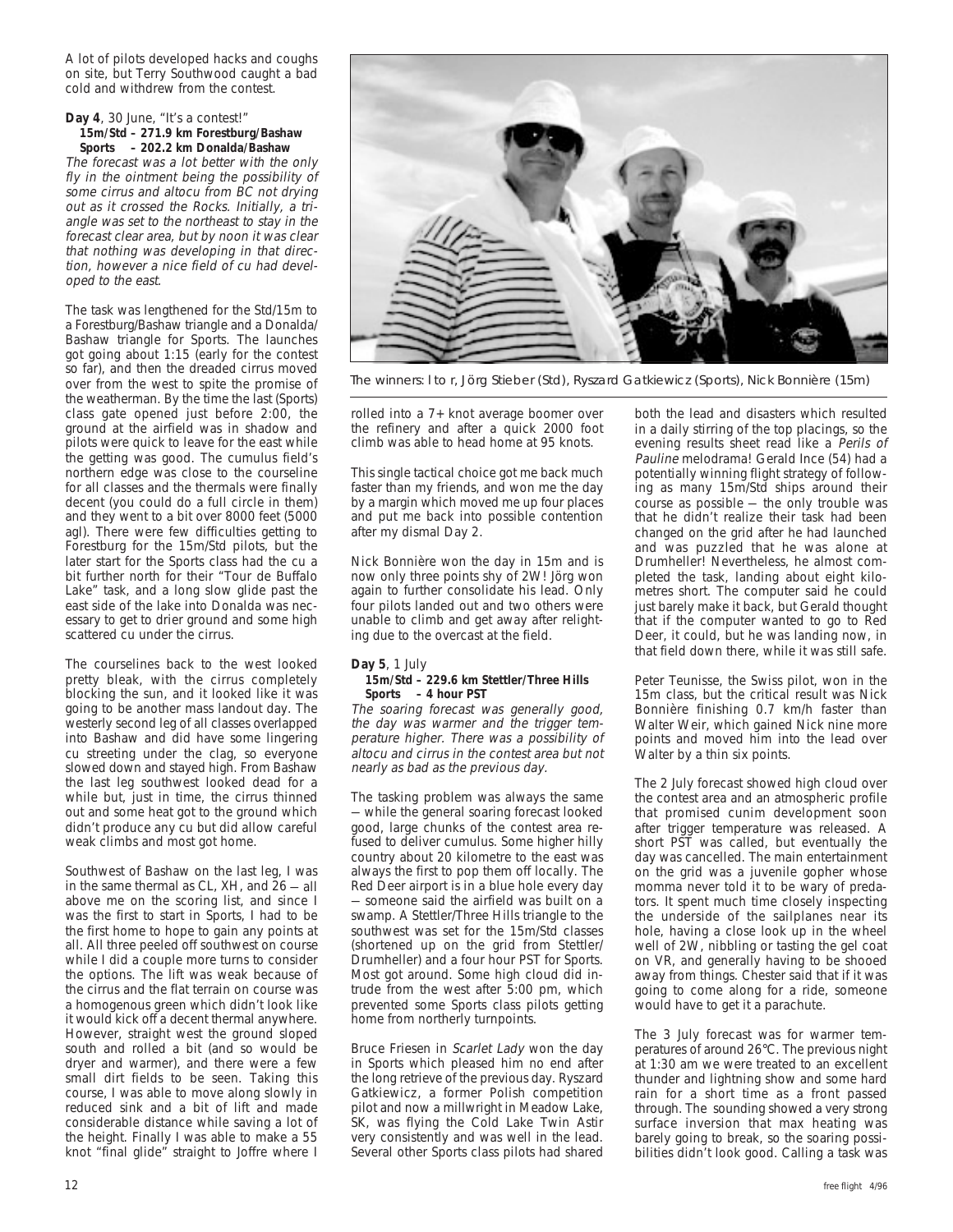#### **THE TROPHY WINNERS ARE**

**MSC Trophy** – 15m class champion 4532 points of a possible 4848 **Nick Bonnière** (ST)

**Wolf Mix Trophy** – Std class champion 4497 points of a possible 5000 **Jörg Stieber** (JS)

**CALPA Trophy** – Sports class champion 4250 points of a possible 4894 **Ryszard Gatkiewicz** (CL)

**Dow Trophies** (best assigned task flown)

 15m class – 271.9 km @ 88.9 km/h **Nick Bonnière** (ST) Std class – 229.6 km @ 76.8 km/h **Jörg Stieber** (JS) Sports class – 202.2 km @ 64.6 km/h **Tony Burton** (EE) **SOSA Trophy** – best novices **Keith Hay/Gerald Ince** (54)

**O'Keefe Trophy** – best team **Lee Coates/Rod Crutcher** (26)

delayed until the grid, and a second sounding at 11:30 showed the inversion being even deeper. Some cu wisps formed at 13:30 but the sniffer was barely able to maintain release height for a while and eventually could get all the way to 2600 feet. The day was cancelled at 15:00. Another cold front was supposed to pass through the next day with the airmass behind it 5 to 10 degrees cooler, so everyone hoped that it would cross early enough for a decent last day of competition.

It didn't, and the inversion was even deeper, although 4000 agl was possible if the maximum temperature was reached. It didn't, because one of southern Alberta's chinook arches developed and shaded the ground, which generated a few under–wing lectures on its structure. Richard Longhurst was sent up to sniff at 14:30 to see if anything at all was happening aloft. It wasn't, so the day was scrubbed with handshakes around the runway to victors and other near–winners.

In a fitting climax to the nature of this year's contest, the sniffer landed out!

At the awards banquet in the hangar that evening, the biggest laugh came during Ryszard's Sports class trophy acceptance 'speech', when he told of being out of gliding for seven years since being in Poland and of only getting his (Canadian) glider pilot licence two weeks prior to the contest. This is a soaring pilot who is going to have to be watched.

Well, thanks for coming, everyone. Oh, by the way, in the two weeks following the competition, there were 500 kilometre flights flown in Alberta and in southern Ontario. Perhaps the rain has finally gone for the rest<br>of the season of the season.



#### **A beginner's view** - Dick Vine

The grand voyage began 25 May from Dartmouth, NS to end five days later at the Cu Nim field at Black Diamond, 5100 kilometres away by road. After a brief visit and two weeks of family fun including a ride "to the Rocks" in our 17m Open Cirrus, D9, a further 90 minute drive to what was CFB Penhold (now a community called Springbrook) brought us to the contest site, Red Deer airport.

The team: Charles Yeates as P1, I as crew, and our Open Cirrus, C–GUIL (a suitable registration for a Maritimes ship), prepared for the races to come. Others have written a contest blow–by–blow, but I thought our editor would like my rather more distant view of an unambitious cross–country pilot with extensive competition experience in sailing.

Right away, I recognized the tension and excitement at the briefing for the first competition day after much waiting for the weather to behave. The gridding was described in detail and the weather forecast was presented. This was the first surprise after record rain and cold, the thermal strength and predictability were far less encouraging than I had expected, with 2–3 knot thermals — this was not the dry, dusty Alberta I had met before on a visit to Cowley! The task was modest and I expected all those super ships to romp home, while the fact was that it was a low, sweaty struggle for most with a fair number of landouts. Here, the quality of the organization really showed — the donated beepers and cell phones soon had crews and pilots in touch. Also, a very sad accident outside the airport boundary was professionally dealt with, and at the next day's briefing we were reminded that it is a potentially dangerous sport we do, so be careful!!

My personal view of competition was that speed triangles concentrate traffic in the least possible space at the start. There were some conflicts and complaints regarding towing direction and the dumping of water on those below, however I heard no complaints of a near miss. My feeling was that pilot selected tasks would be less risky with everyone going to different turnpoints however when such a choice was made, finders was not keepers. A good thermal climb was noticed from miles away and the scavengers collected to share the spoils. I was assured by the committed that it was not all that scary.

I was quite new to the timing, turnpoint photography, and turnpoint descriptions. The book showing these was a marvel of editing, presentation and graphics — a memento to last a lifetime! As expected, mistakes were made by pilots, but I heard no complaints of "not fair!".

The Cold Lake club members who bore the main responsibility, ably assisted by the local club and many others from across the province and elsewhere, may be justifiably proud of the accomplishment.

As to my own interests in this event, I saw nothing to change my mind — I have had my fill of competition with its highs and lows, and the difficulty I would have avoiding blame from my dear old D9 when I personally fouled up.

The Sports class seemed to me to be a very important factor in the competition. It was very well supported and the day results were well spread through the fleet — as were the landouts! Handicaps will not always be exactly fair to a particular sailplane depending on the weather, but the participants had a realistic attitude towards the contest and were there to enjoy the thrills, come what may. The Sports class will be an increasingly important part of the national championship from now on, and may well be the mainstay of future Canadian competition as the cost of new gliders continue to rise. One hopes to see the World class glider as an international and national competition medium, but that is several years in the future. Meanwhile, the Sports class with a fine–tuned handicap will allow new competitors to learn the business at a reasonable cost.

There was much discussion on how to get young people involved in soaring, and a welcome from the Air Cadet contributors was very interesting. Other countries subsidize young people through junior programs and scholarships, and if the older generation in Canada want younger fliers to join them, some financial incentives are a real good generous way to start.  $\bullet$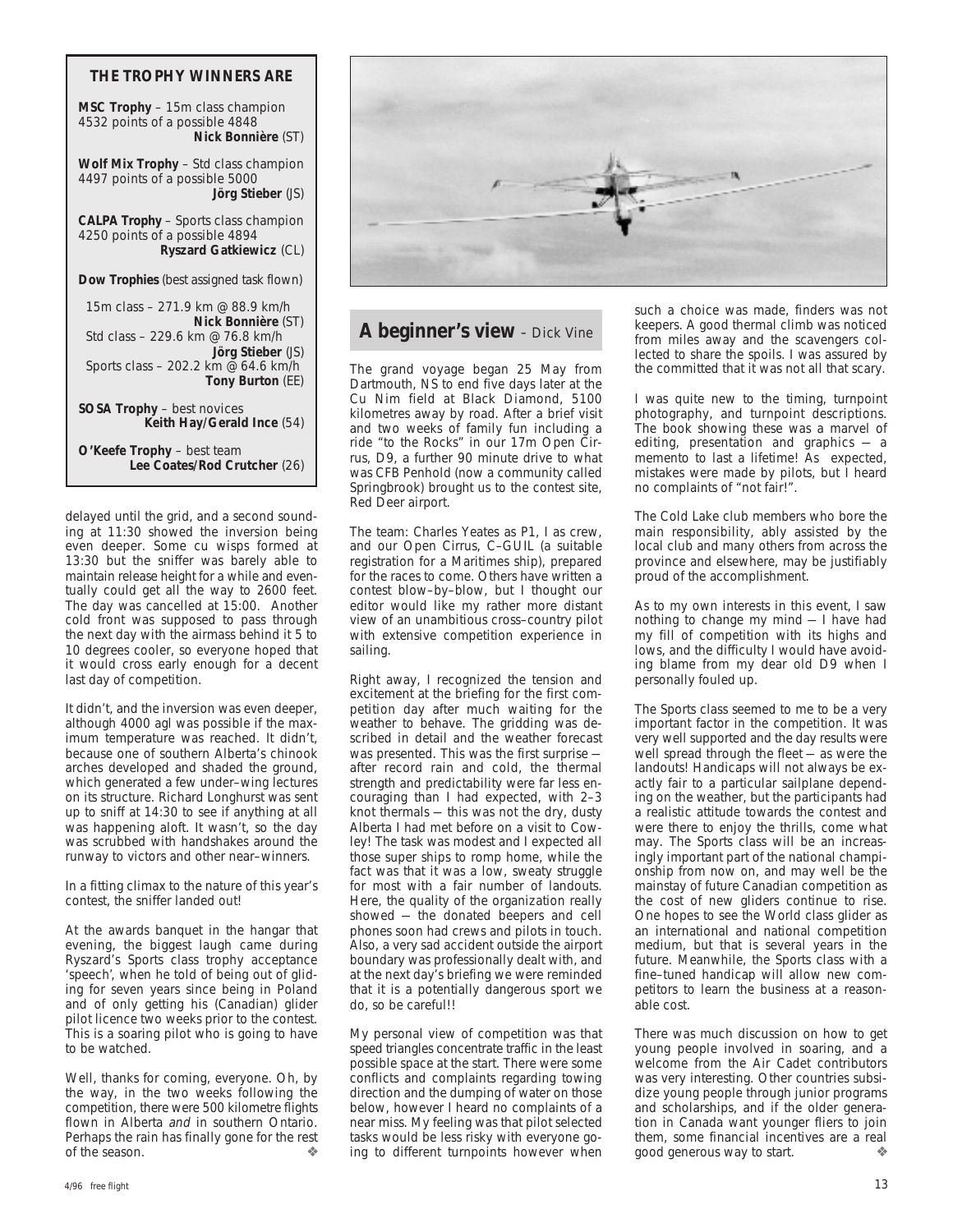| $70.5$ $0.9$ $0.9$ $0.9$ $0.9$ $0.9$ $0.9$ $0.9$ $0.9$ $0.9$ $0.9$ $0.9$ $0.9$ $0.9$ $0.9$ $0.9$ $0.9$ $0.9$ $0.9$ $0.9$ $0.9$ $0.9$ $0.9$ $0.9$ $0.9$ $0.9$ $0.9$ $0.9$ $0.9$ $0.9$ $0.9$ $0.9$ $0.9$<br><u>4 ru – U w O w U O L o U</u> |
|-------------------------------------------------------------------------------------------------------------------------------------------------------------------------------------------------------------------------------------------|
| awaroroppap                                                                                                                                                                                                                               |
| 8898898888950<br>88988989895                                                                                                                                                                                                              |
| $59.07 - 04.07$<br>$59.07 - 04.07$<br>$59.07 - 04.07$<br>$59.07 - 04.07$<br>$59.07 - 04.07$<br>$59.07 - 04.07$<br>$59.07 - 04.07$<br>o L 4 ru G w a v o L G                                                                               |
| 901940221922<br>9012402110327                                                                                                                                                                                                             |
| 4 ru r<br>877<br>900<br>881<br>892<br>911<br>81.1<br>83.1<br>74.2<br>82.4<br>84.1<br>4                                                                                                                                                    |
|                                                                                                                                                                                                                                           |

#### **St. Auban** from page 9

Grenoble. The detail provided on the maps was, however, indispensable.

On the comfort side, the parachutes provided are only back packs, not seat chutes which I am used to. This resulted in serious discomfort on my first few flights until I discovered that inserting a foam back roll in the hollow of my back improved the comfort level considerably, so I strongly recommend taking your own chute to avoid this problem.

**Achievements** Because the weather did not cooperate, we only managed 9 days of flying out of a possible 16. Three days were very good. We were plagued by moist air and thunderstorms and hail for almost a whole week. However, on successive days, I did manage to fly south to within sight of the Mediterranean, northwest to Roman, a gliding club in the Rhône valley, and northeast through the high Alps towards Grenoble. I got a taste of flying strong, rough thermals along the crests of mountains, of ridge soaring on the side of steep escarpments, and of finding how easy it is to get into trouble in windy conditions. I therefore achieved my first goal, which was to determine the minimum experience required to be able to race safely in the mountains. I did also partially achieve my second goal, to get familiar with the area. However, just under 30 hours of mountain flying experience is really very little.

I got the chance to fly in six new glider types: a Duo–Discus, Pegase, Crystal, Discus, Nimbus 3D, and Ventus 2a. Flying a different glider every day provides a great insight on handling characteristics and gliding performance. The front cockpit area of the two–seaters, however, is too small to accommodate a water bottle, a lunch, maps, etc... only one small pocket is provided on the side which just isn't enough.

So what did I get from this trip? The chance to see the Alps, to have a small taste of what it is like to fly in the mountains, in a ship I would never fly here  $-1$  don't think we even have them. I got to spend 2–1/2 weeks in the company of glider pilots talking about gliding, the chance to meet Eric Napoléon, the World Champion in New Zealand last year, to get an idea (mainly at second hand) of how complex flying in the mountains is, and a chance to see Provence.

**Conclusion** Before going to the CFHN training centre, most of my cross–country experience had been gained slowly by trial and error, by reading about it, by talking about it, by landing out, and by seeing how more experienced pilots did it. I am still learning. Going to a national gliding centre and getting first hand knowledge from experienced pilots definitely shortens the learning curve. I am glad I went to St. Auban for that reason. Flying in the mountains is a memorable experience, but racing in the mountains is not to be taken lightly as it is a potentially dangerous endeavor. ❖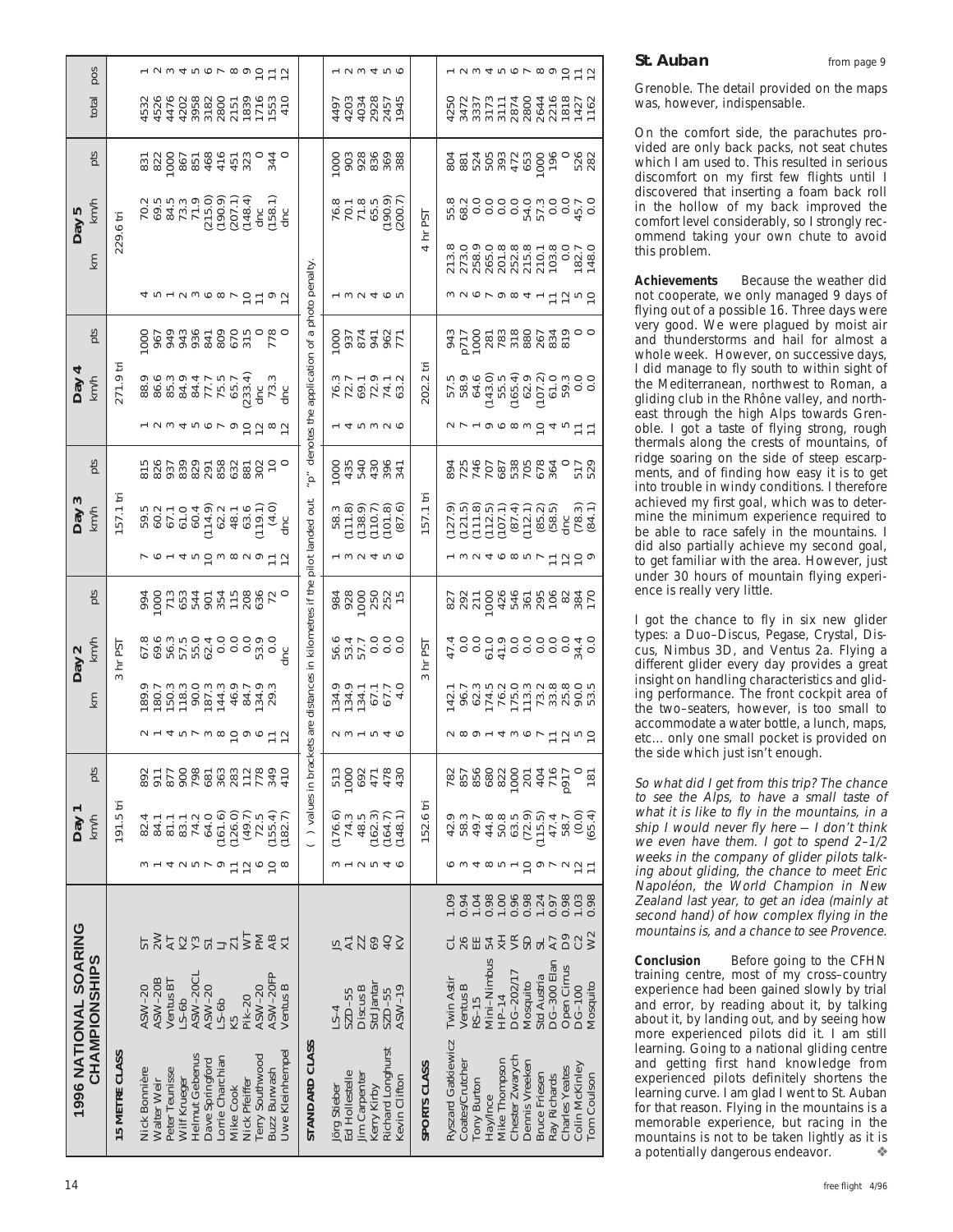### **En parlant de vol à voile**

**Jean Richard** CVV Québec

**Bien sur qu'on lit l'éditorial** Notre prési-<br>dent s'inquiétait: «Le lisez-vous (en parlant de notre magazine)? Je me le demande car je n'ai jamais eu de réactions sur quoi que ce soit», écrivait–il dans son éditorial du numéro 6/95. Deux numéros plus tard, comme par hasard, les vélivoles francophones ont eu droit à trois articles écrits dans leur langue maternelle. Mon cher Pierre, je te le dis devant témoins: si tu réussis à soulever l'intérêt des francophones envers l'Association canadienne de Vol à Voile, si tu réussis a créer un climat qui les incite à se rassembler afin de travailler au développement de notre sport, chapeau!

On ne peut fermer les yeux sur certains événements qui ont marqué les dix dernières années de vie vélivole au Québec. Je pense aux clubs qui ont été rayés de la carte, je pense à ceux qui ont vu leur taille rétrécir comme peau de chagrin, et je pense surtout à la mise en veilleuse de la Fédération québécoise de Vol à Voile, organisation qu'il faudrait idéalement faire revivre. Pourquoi? Parce qu'il est urgent que les clubs sortent de leur isolement afin de remettre notre sport sur la voie du progrès.

Faire revivre la fédération? Ce n'est pas complètement utopique, mais ce ne serait sûrement pas facile. Nous sommes loin des beaux jours où l'État croyait aux vertus du sport amateur et y allait de son soutien financier. En l'absence des ressources sur lesquelles pouvait jadis compter la fédération, I'espoir d'une résurrection est mince. De plus, à cause d'incidents qui ont marqué les derniers mois de son existence, certains clubs seront difficiles à convaincre de la pertinence d'une telle renaissance.

Il y a une alternative à la fédération: I'ACVV. Mais avant que les Québécois «embarquent» dans l'ACVV, il faudra que cette dernière envisage deux changements majeurs: la régionalisation et la francisation. Pourquoi la régionalisation? Parce que dans sa structure actuelle, I'association ne fait rien pour rassembler les clubs. Parce que les vélivoles québécois n'ont aucune espèce de sentiment d'appartenance à cette association, si bien qu'on les entend de plus en plus dire qu'ils pourraient un jour la quitter. Et pourquoi la francisation? Parce que les francophones veulent travailler dans leur langue et qu'ils aimeraient que celle–ci soit traitée sur un pied d'égalité avec celle de nos confrères du reste du Canada. Parce que devant le désir de plus en plus souvent exprimé de voir l'association prendre en main la gestion complète du vol à voile au Canada, les francophones pourraient faire opposition, s'ils n'ont pas la certitude d'être servis dans leur langue, ce qui est possible avec Transports Canada.

**Savez–vous piquer?** Au cours des dernières années, j'ai eu l'occasion, grâce à mon métier, de côtoyer des dizaines d'élèves pilotes venus de tous les continents. Il y en a parmi eux que je n'oublierai jamais. Ainsi ce jeune homme dans la vingtaine qui vint un jour me rencontrer en me demandant si je me souvenais de lui.

L'histoire avait commencé sept ou huit ans plus tôt, par la rencontre de deux jeunes mordus des ordinateurs et de Flight Simulator. Ils m'avaient alors demandé si je voulais bien les faire voler. Pourquoi pas? On se donne rendez–vous à l'aérodrome, je réserve un Cessna 172, et mes deux compagnons d'occasion passent de la réalité virtuelle à la «vraie chose». Je leur en mets plein l'esprit: pas de machisme, pas de m'astu vu, les jeunes n'en sont pas aussi friands que ne le croient certains de leurs aînés; j'essaie plutôt de leur communiquer la passion du vol, I'amour de l'aviation, celui qu'à

leur âge, je dévorais dans des livres d'aventure, de Mermoz à Saint–Exupéry, en passant par les Marabout Junior.

Sept ans plus tard, un des deux gamins, maintenant adulte, est devenu pilote privé, copropriétaire d'un avion. Sept ans plus tard, un des deux gamins est venu me remercier pour lui avoir donné «la piqûre». C'est en plein ce que j'avais cherché.

J'ai rencontré de ces gens capables de vous piquer à la bonne place, capables de rendre contagieuse leur passion du vol. Lorsque j'ai commencé à voler sur planeur, la première leçon fut décisive. C'était en 1986, à Saint–Charles–de–Mandeville, à l'Aéro–club des Outardes (celui qui collectionne les trophées Roden). Lors de mon premier vol, il y avait, en place arrière du Schweizer, un type capable de me faire oublier l'atrocité de cet appareil (une personne qui prefère voler un 2–22 plutôt que de rester au sol vous a au moins prouvé qu'elle aime le ciel avant tout). Ce n'était pas un enfant, mais il savait très bien rêver. Son plus grand rêve, c'était de devenir pilote professionnel, quitte à sacrifier un enviable salaire de contrôleur aérien. En lisant le dernier numéro de notre magazine, j'ai appris avec grand plaisir qu'il faisait maintenant partie du comité de formation de l'ACVV et qu'en plus, il serait responsable du prochain cours de formation des instructeurs francophones. Bravo Marc! Je parie qu'il te reste un peu de «venin» et que tu sauras communiquer ton enthousiasme à ces futurs moniteurs.  $\Rightarrow$  p24

**Resumé** I try to explain in a few words why people in Québec are so little interested and involved in the Soaring Association of Canada. We often feel like strangers in SAC. Unfortunately, the Fédération de Vol à Voile du Québec is no longer active so there is no way for clubs to work together. SAC must go to a more regional oriented organization to better serve the soaring community and prevent clubs from getting isolated.

You can spend thousands in advertising to bring people to soaring. But passion and enthusiasm often give better results, and costs a lot less. If you have been soaring for ten or twenty years, maybe your passion and enthusiasm came from the back seat on your first instruction flight. Do you remember? In the same way, bringing enthusiastic young people to soaring by sharing your passion with them can be very profitable for you as for your club. You will never get old if you remain able to communicate with young people and your club will probably stop shrinking if you bring youth to it.

Adieu Transport Canada! Welcome to a "BGA style" SAC! No more dealing with a government agency. No more CF or CG painted on your sailplane. But will ICAO recognize a licence issued by a sporting association? Will we be able to fly in other countries without getting a full licence from those countries? Will a UFO sailplane be allowed in controlled airspace? Will we be allowed to take our friends with us for a ride? Ask the English glider pilots — some of them will tell you that you are lucky to have a "real" licence.

Environment Canada forecasters still answer the telephone. Cost of personal briefings are no longer shared by all Canadian citizens, but paid by those who get them. By calling the Environment Canada 1-900 toll line, you can talk about soaring with a forecaster. In the last few years, computer forecasting models improved in a significant way. Fed with data from the big Nec computer in Canadian Meteorological Centre, "Stratus" software can plot and display an accurate forecast tephigram for many different sites in just a few seconds. Unfortunately, it's not available for your Macintosh or your PC.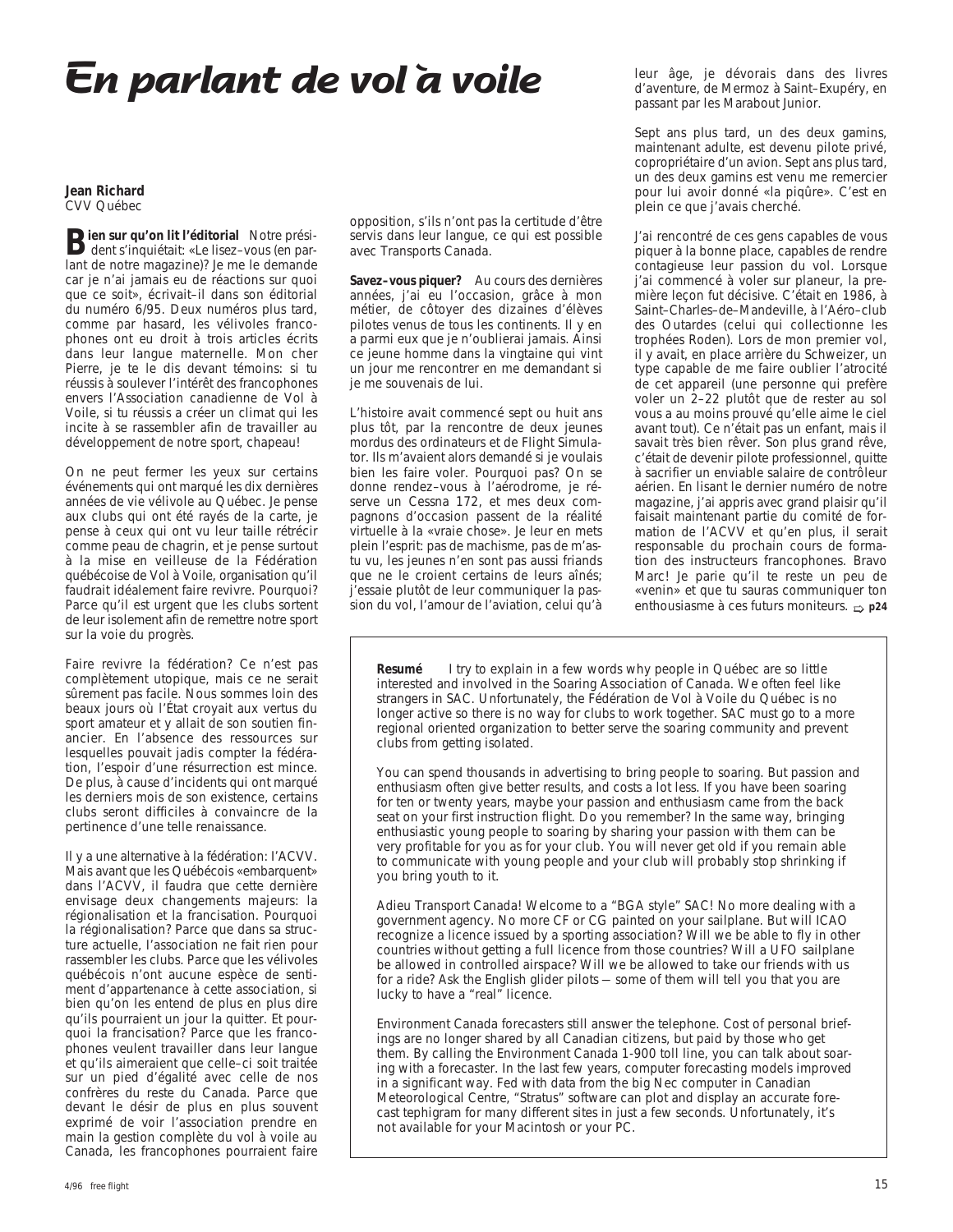## **training & safety**

#### **CRITICISM IS GOOD**

Criticism is the basis of instruction. Every<br>
effort of every pupil should be criti-<br>
effort of every pupil should be criticized verbally and dispassionately, unless the pupil has wantonly disobeyed his instructions or the laws of common sense.

If a pupil has done badly, he should be told how he could have done better. If a pupil has done well, he should be told how he could have done better, but in this case, he would also be told how he could have done worse. This is very important, because many hundreds of wasted hours are flown by pupils with apparent success — wasted because the pupils have unconsciously and not consciously avoided some dozen of mistakes which they might have made.

Unless a pupil knows all the possible mistakes and can give reasons in words for not doing the things which constitute those mistakes, he is liable at any time to make one of those mistakes without warning. The instructional value of success is absolutely nil unless the pupil knows, and can say in words, why it was that he succeeded and did not fail. It is therefore a waste of machines and petrol to let solo pupils take off, fly around, and land again at their own sweet will, uncriticized, because with criticism much more value would have been obtained from the flight.

The fact that the aeroplane is intact after a solo flight is no proof that all has gone well. The pupil may have made in a small degree or shown a tendency to make several mistakes which could be stopped by criticism from an instructor watching from the ground. If he is not stopped, the pupil will some day make the same mistake in a greater degree and wreck a machine simply because he did not know that such a mistake was standing by ready to be made ...

from an early RAF training manual and reprinted in the RCAF "Roundel" in 1951.

#### **EARLY FLIGHTS, HANDLING THE GLIDER, AND TEACHING PILOT DECISION MAKING – Ian Oldaker**

We all would agree, I think, that one of<br>the first things a person must master<br>in flying is the bondling of the glider. This is in flying is the handling of the glider. This is defined as the hands–on maneuvering of the glider, the 'handling' of the controls to fly accurately. At the same time the pilot should know what is involved in doing this. What I mean by this is the pilot needs knowledge to figure out what he or she is doing, for example the pilot should be able to discuss stability in at least a basic fashion, or to know why it 'helps' to speed up when approaching into a headwind when low on final approach. These abilities are acquired through having received good instruction in the basic flying skills. This is out of the control of the student of course, as learning to fly properly cannot be self taught! We recognize this by continually trying to upgrade our instructor training program.

How well can you fly? Is speed control automatic and is it done by attitude flying? Is your speed control during turns sufficiently good that you don't need a compensated vario to make use of the lift/sink? Indeed, do you realize that accurate speed control will assist in evaluating the vario's readings? What are the different types of compensated vario? And what compensation method is used in your club's two seater?

We should all have these basic capabilities and associated knowledge, of course. If we don't, then we will not be safe and we will not be able to use that lift efficiently and be able to enjoy the sport to the fullest. This is

the first area that some of us may have recently neglected, and we should examine our operations and training to ask, are we providing our students with the basic skills to become excellent pilots, able to safely and skillfully handle the glider and to know what they are doing? This, in contrast to just "flubbing around the sky"!

I well remember an instructor once saying to me, "when did you last take a dual with an experienced pilot who could show you where to improve your soaring skills, what bad habits are creeping in, etc?" Think about it. Now, where does this leave us regarding the teaching of judgement and decision making skills?

'Judgement', in UK usage, most often refers to the judgement of heights and positions in the circuit, and the making of the right decisions to fly the circuit safely to arrive at the right place and at the right height to make a safe final turn. They very often describe airmanship as lookout ability, but perhaps it might also be described as the composite ability of decison making, good lookout, safe flying (such as maintaining spacing in thermals), safety practises on the ground and in the air, and so on — in other words — all the abilities that would describe a safe and capable all–round pilot.

In North America we use the word "judgement" to describe the making of decisions, how we apply our previous experience and personality to arrive at the decisions we make during flying. Good judgement is the application of sound principles backed up by a knowledge and realization (based on our personality) of how we, as individuals, react to situations and make decisions.

Do we make decisions all the time when flying? We sure do, and they are largely unconscious decisions, and this is where we can run into trouble because the decisions are not deliberately thought through. For example, how often do we let things deteriorate until too late, and then we are rushed into making a hasty decision?

There is now a concensus that there is a need to introduce decision making and judgement training into our operations. This started with the Judgement Training program by Transport Canada, the FAA, and the General Aviation Manufacturers Association. This program was aimed at an examination of how people react to situations, either on the ground before flying or when in the air, and how the pilot's personality traits affect their decision making.

A program was then devised for pilot training. Two manuals were produced, one for the student and the other for the instructor; this included the ground school work plus typical flying situations which could be set up for pilots with different personality traits, and so on. It was received with varying degrees of acceptance in gliding; a problem arose because we typically find each glider pilot is trained by several instructors. The instructors could not easily be expected to remember the personality of each student as they had many to deal with, or different students each time they instructed. This made it difficult to set up suitable situations to be used to train the pilot how to make the right decision when they reacted to that situation. The right decision needs the application of judgement. Judgement varies enormously between people but good judgement can be acquired and can be usefully taught during training, however I think you can see the difficulties involved. The above may sound like a mouthfull, well it is and this is where the method was difficult to apply to typical Canadian gliding clubs.

Do we instructors deliberately vary the circuit entry so as to make the pilot have to think? (The student will not then get into any habits about turning over a familiar landmark, for example.) If we don't do this, do we tell ourselves that we will not worry the student with having to make decisions about when to return to the circuit entry area, particularly during early training, because he will 'pick this up' from us as training progresses; then later in his flying he will be able to make the decisions himself?

Of course we don't have problems only with early flying — it is later when a pilot is solo that the old habits come back and, when under extra pressure, there is a distinct need to have a method for decision making because of problems leading to accidents. We have had our share of the types of accidents that clearly needed a decision to be made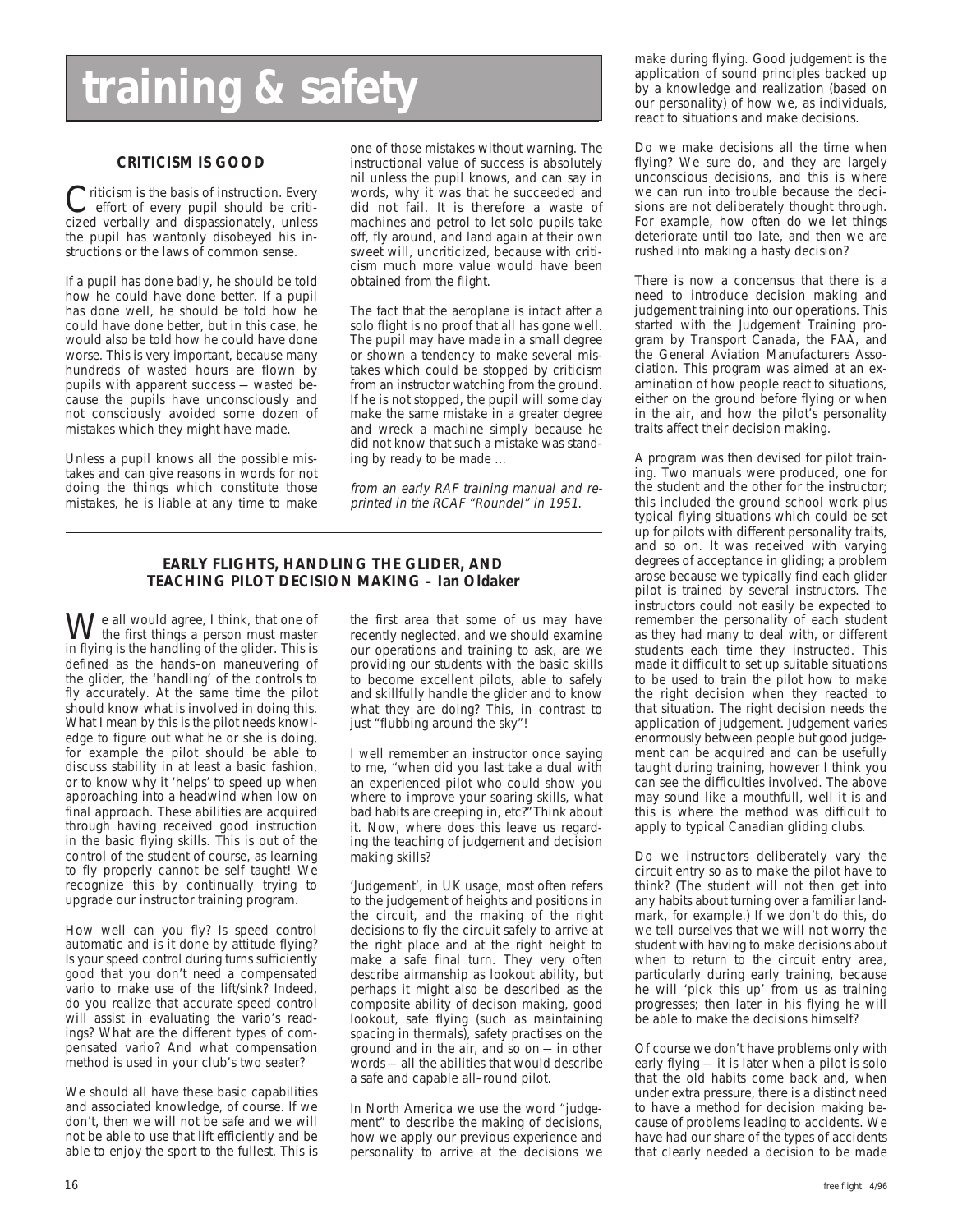early or earlier than it was eventually made... the pilot needed to have been thinking ahead more than he was. As a result, we devised the decision making technique which goes by the mnemonic, SOAR. It meets the need for something simple that can be assimilated into training early.

How do we infuse this into our pilots? During early flights the student will not be making decisions about the direction to fly in, or where to go; he will not be thinking ahead. (Think how often the student asks which way to make a turn if the instructor has not said, "turn left", for example?) So the student is not thinking about the windy weather and saying, "is it suitable for me today?" or not be thinking that the wind is strong, therefore I must stay upwind more, or what if I get downwind how do I handle the situation?

Have we given the student a technique to reach a good decision and to make it early? Have you listened to pilots on the flightline talking recently? It's an eye–opener, believe me! Not much about the flying and any advisories or any safety points. Where is the judgement, the airmanship, the decision making?

There is a factor in learning whereby what we learn first about something is THE way we remember. Imagine inflicting a stall on a passenger during a ride; will that person think stalling is threatening and is something to be avoided at all costs? You bet! First impressions are very difficult to unlearn. So think about those early flying lessons — if we learn that flying does not need decision making that requires a deliberate analysis of the situation from minute to minute, because the instructor is looking after this aspect, the student will be lulled into a sense that this is unimportant, they won't be thinking about it easily in their later flying. Today it is recognized that teaching this later will be most difficult. At the recent OSTIV Training and Safety Panel meeting earlier this year we assigned top priority to devising an international training scheme which may be used by countries to teach pilot decision making (PDM) to glider pilots. This is a fascinating group to work with and it involves pilots such as draftsmen, engineers, psychologists and anthropologists among others. So far we have adopted the SOAR technique as the basic tool to be taught. Why? Because it has a solid base in sound business decision making, and adapting it to flying situations is a natural.

To teach PDM, we should start early in a student's training. On an initial flight, how often do we say that we are making the decision to return to the general area of the circuit, the student does not need to worry about it? By involving the student in this decision making early on, we are using the Law of Primacy to form in the minds of the future pilots the good practise of mixing decision making in all their flying activities.

So, during the first flights an explanation of the four steps is all it takes, plus a demon-



stration from time to time that the instructor is working through the Situation and the Options, to reach a decision to take Action. The student can increasingly be asked to evaluate the situation and to suggest options. This does not need to take away from the basic flying exercises, and indeed should be part of them. By actually using PDM during all flying and flying preparations (most important), students will form the good habits that are needed to make them think ahead and to make good decisions in sufficient time.

As the students become familiar with the four steps, the fourth by the way for those unfamiliar with the technique is to Repeat the first three steps, the students should be asked to go through the steps themselves and definitely to *act* on the best or safest option. This then is the current method to introduce the topic during early flying training. During later flights any instructor should be able to check on a student's use of the

technique by setting up situations or by asking for an evaluation of the current situation. This should trigger an immediate response with an evaluation of the options and a decision to act.

Teaching the technique need not take away from a concentration on basic flying skills training, and today's wisdom would suggest we should be integrating PDM with all flying training, up to and including cross– country clinics where some pilots would be exposed to the technique for the first time! Here they would be using PDM to evaluate areas of lift, to make the right decision to optimize their speed, and so on. Later in the flight the pilots would use PDM to evaluate how best to select a field and circuit for an off–field landing. Hence Pilot Decision Making is not only for the neophyte pilot, but for all of us. Incorporate it into your routine so that it becomes routine, part of your everyday flying habits, and you will be a safer and happier pilot!

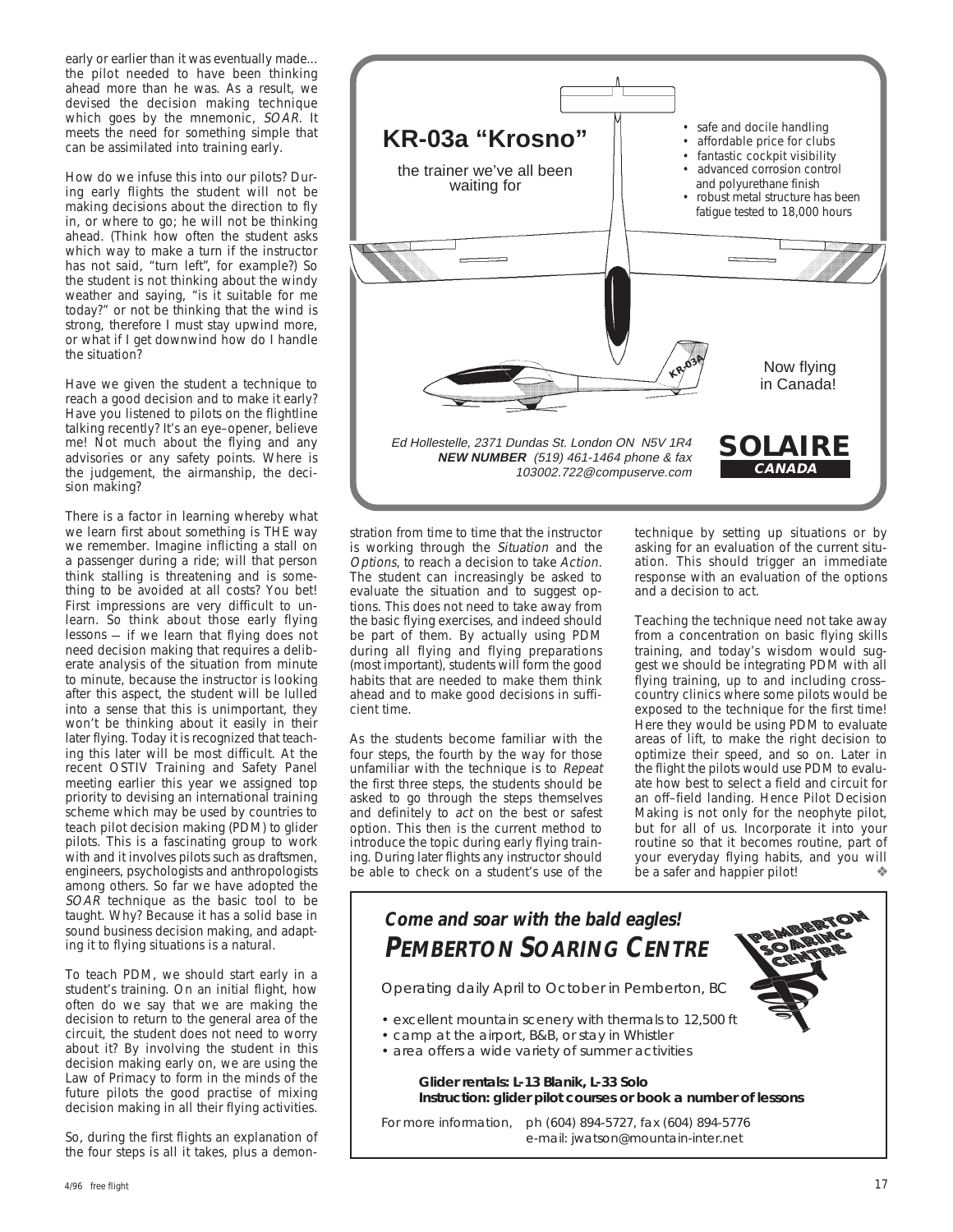### **When are you most at risk?**

#### **Part 3 – Low Altitude Turns**

#### **Tom Knauff**

**P**ART ONE identified the three most common phases of flight where fatal glider accidents occur. These accidents most often involve stalls and spins from low altitude turns. Launch emergencies, low altitude thermalling, and landing accidents account for the majority of all fatal stall/ spin glider accidents. Part Two investigated early launch emergencies, and concluded with the importance of having plans of action for each phase of the launch. The following are important factors when reviewing glider operations and accidents:

- The Pilot
- The Environment
- The Aircraft

The Pilot If we took a pilot to a high altitude and asked for a stall demonstration, the maneuver would probably be performed satisfactorily. The same would be true for flying a constant airspeed and keeping the yaw string straight during straight and turning flight.

Those same maneuvers at low altitude are a problem for most pilots. Most pilots, when very low, fly slower than desired. Most pilots, when low, will fly a turn with the yaw string crooked because they are pressing on the rudder in the direction of the turn. Many pilots make these same errors at high altitudes while trying to climb quickly in a thermal, or when attempting a quick turn. Common reasons for these errors in flying skills are due to intuition, knowledge, and habits. These errors are easily observed by astute flight instructors during checkrides, flight reviews and flight tests.

Before learning to fly, most people believe the elevator of an aircraft makes it go up and down, and the rudder turns the aircraft. Also, there is a subconscious belief the glider will follow its nose, so raising the nose of the glider when low gives the illusion of a flatter glide. This is the incorrect mechanical reasoning (intuitive or learned) we all bring as mental baggage when we begin to learn to fly. A pilot may be 30 years old and have a hundred flying hours. The score card for this pilot looks like this:

• (Incorrect) Believing the elevator is the up and down control and the rudder turns an aircraft – 30 years.

• (Correct) Understanding the elevator controls angle of attack and the rudder counteracts aileron drag – 100 hours.

Under stress, there is a part of our brain that causes us to fly incorrectly. Professor Thorndyke's "Law of Primacy" states that when under stress, we are likely to revert to first–learned knowledge. Reverting to first learned responses, especially in the case of flying, can be entirely and dangerously wrong. Every pilot is susceptible to this problem.

Pay close attention and evaluate yourself when you fly. If you happen to enter the landing pattern a little low, is the airspeed just a little slow? If you are in a thermal trying to climb quickly, are you flying a little slower than minimum sink speed for this angle of bank? In each case, a part of your brain is erroneously trying to prevent the glider from going down by pulling back on the control stick.

If you are on final approach to a landing and are a little high, is the airspeed a little fast? It is the same part of your brain incorrectly trying to make the glider go down with the elevator.

In the landing pattern, is the yaw string a little off because you are pressing on the rudder in the direction of the turn? This might be the most common error in all glider flying. Almost every pilot will make this error when under stress.

There is a natural fear of steep turns when at low altitudes. Pilots will resist making a steep bank. A shallow bank angle will not turn the glider quickly enough, so most pilots will press on the rudder in a futile, subconscious attempt to make the glider turn quicker. It is a natural response that can be overcome with thorough training, understanding of how an aircraft works, practise, and attention to correct habit formation.

Most pilots will fly with precision at altitude, but when at low altitude or some other stressful situation, it is common for the yaw string to be crooked and the airspeed low. If there are severe stresses because of some emergency or other distraction, the tendency for the pilot to fly incorrectly is even more common. (Some call this being "ground shy".)

**The Environment** Making a turn at a low altitude is different than high altitude because of possible low altitude turbulence, wind shear, and wind gradient. Severe conditions may cause one wing to be affected by a gust which may cause the glider to suddenly bank more steeply or even stall. The pilot may be flying very slowly (high

angle of attack) when a relatively small gust causes a stall.

During steep turns at high altitude, the ground beyond the wing tip appears to move forward, with the wing tip appearing to move backwards over the ground. At very low altitudes, the ground appears to move backwards, with the wing tip moving forward over the ground. (You might try noticing this effect the next time you fly.) A pilot making a low altitude turn probably will notice the ground moving rapidly beyond the wing tip. This gives an illusion of extra speed, which reinforces the instinctive, and incorrect reaction of pulling back on the control stick to maintain altitude.

**The Aircraft** Have you ever wondered why the elevator is the size it is? Could it be bigger? Smaller?

Aircraft design parameters differ from one type of aircraft to another. An aircraft designed to do aerobatics, for example, will have a more effective elevator so the pilot can intentionally perform high performance maneuvers such as vertical snap rolls.

An aircraft licensed in the normal category has an elevator designed to be limited in power because it is desirable to make the aircraft stall resistant. The elevator's up limit is usually based upon the need to perform a normal, tail low, low speed landing. No other normal maneuver requires more up elevator authority than during landing. This important design limit makes the normally certificated aircraft less likely to stall as long as it is within weight and balance limits.

A stall, by definition, occurs when an airfoil reaches or exceeds its critical angle of attack. The angle of attack of the wing is controlled by the elevator. Let's perform a steep turn together ...

Roll into a turn and keep increasing the angle of bank until you are turning as steeply as possible. This requires the control stick to be held fully back. We are now in a steep turn. The bank angle is nearly 60 degrees. The airspeed is steady, perhaps 60 knots or so. The yaw string is straight. The control stick is in the full aft position.

Now, stall the glider. You will see it is not possible. The angle of attack control, the elevator, is all used up. There is not enough elevator authority to increase the angle of attack of the wing to the stalling angle (moving the rudder only causes a side slip.)

Now, let's try a stall with a less steep angle of bank... roll into a 30 degree bank angle. Bring the nose of the glider well above the horizon. Bring the control stick fully aft. Keep it fully aft and watch what happens.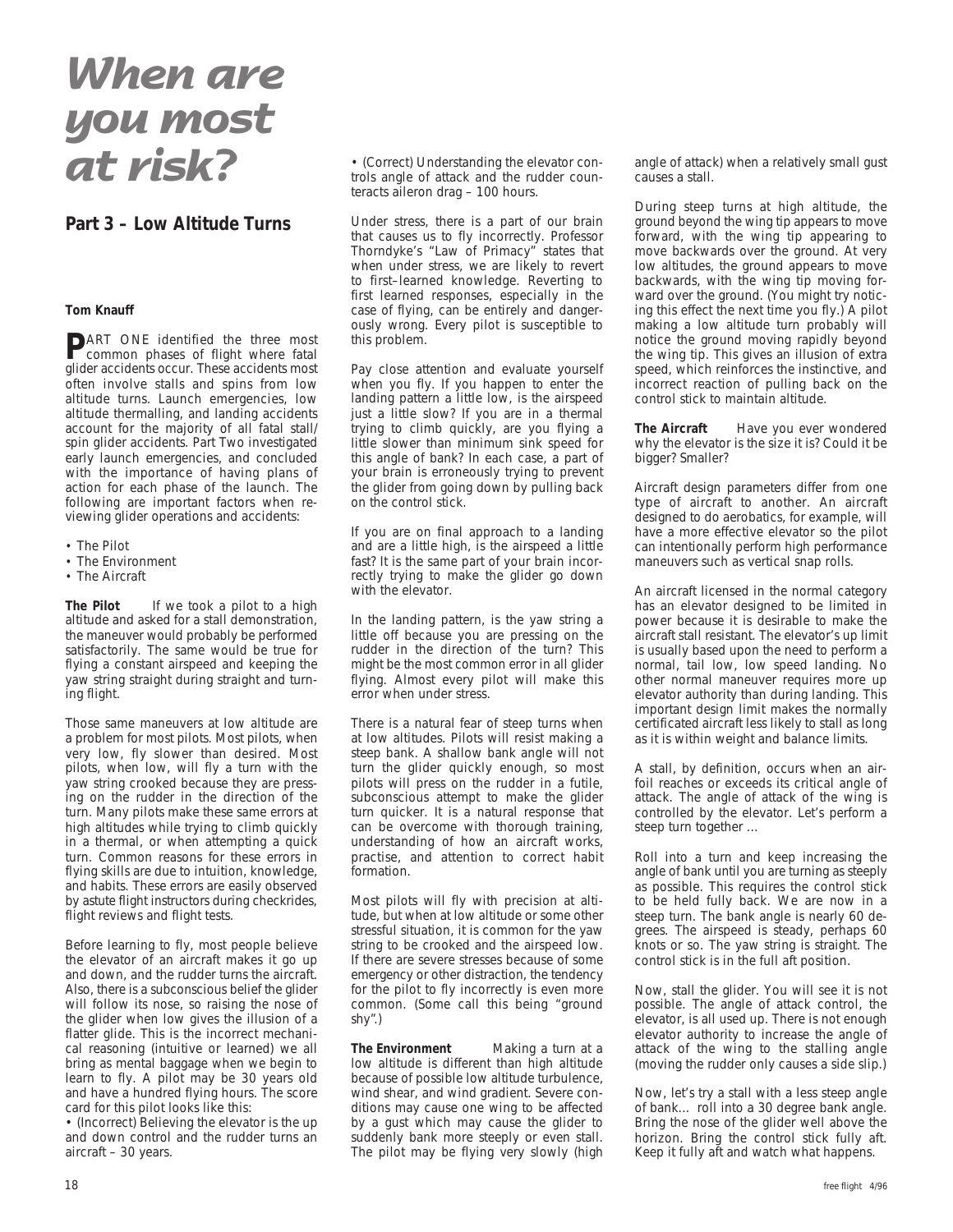If both wings were to stall, there would be a pitching motion at the stall. If only one wing stalled, there would be a rolling motion or there could be a combination of rolling and pitching ... if the wing stalled. But, neither will happen.

In this demonstration, you will notice the nose of the glider yawing through the horizon. There is no pitching, there is no rolling. The wing does not stall.

What happened? As the nose was raised above the horizon, the airspeed began to dissipate. As the speed decreased, less and less lift was produced by the wing. (Lift is a function of angle of attack and the speed of the relative airflow.)

Before the stalling angle of attack was reached, the airspeed decreased and the wing produced less and less lift until the glider was no longer supported, and it fell. As the glider fell sideways through the air, the yaw string went way off to one side, and the designed stability on the vertical axis (airflow against the side of the glider fuselage and vertical stabilizer) caused the yawing motion.

Every pilot is taught the stall speed increases as the bank angle increases. Few pilots are taught the aircraft becomes more stall resistant as the bank angle increases. In fact, it can be stated that in a bank angle of 30° or more — without a violent control input, or unusually turbulent conditions — it is nearly impossible to stall a standard typecertificated aircraft within its weight and balance limits. (All bets are off on homebuilts or experimental aircraft.)

Even violent control inputs may not be a problem. Try the same 30° bank angle and bring the nose of the glider well above the horizon. Keep the control stick fully back as before. At the worst possible moment, just as the nose of the glider begins to yaw and the airspeed is at its minimum, give full, abrupt, opposite aileron. Now watch what happens.

The glider's nose will fall sideways through the horizon, and at the same time, the wings will roll level. The ailerons still work normally because the wing is not stalled. If you continue to keep the stick held fully back, the nose of the glider will first fall below the horizon, then rise above the horizon as the bank angle decreases, and a stall can then occur. The wings will be nearly level at the moment of the stall.

As every pilot knows, if this same maneuver is attempted from a very shallow bank angle, most gliders will enter a spin when the opposite aileron is applied. From the standpoint of stalls and spins, shallow turns are more dangerous than steep turns because the elevator has maximum effectiveness to cause the wing to reach the stalling angle of attack.

The difference between an aircraft that is falling because it is flying too slowly in a steep turn, and an aircraft that is falling because it is stalling in a shallow turn is pilot reaction. When falling from a steep turn, the pilot's natural, instinctive reaction of opposite aileron to reduce the bank angle will be okay. Since the aircraft has not stalled, the ailerons will work normally and the glider will roll out of the turn. In the case of a stall entered from a shallow turn, the pilot's instinctive reaction to level the wings can cause the wing stall to be aggravated by the applied opposite aileron, causing a spin.

Combining pilot considerations with aircraft considerations reveals that pilots must overcome their unfounded fears of the steep turn in order to fly safer. There are occasions when a steep bank angle is necessary, especially when close to the ground.

Pilots who have unwarranted fears will resist the bank angle necessary to turn the aircraft, especially in stressful situations, and will subject themselves to deep–seated, incorrect reactions that will have them pulling back on the control stick to hold the aircraft up while pressing on the rudder to make a quicker turn. The instinctive reaction will be to hold the controls in the position necessary to perform a spin.

Combining aircraft considerations with environmental considerations dictates a need to avoid any turn (regardless of bank angle) at low altitude if conditions are turbulent, or if there is the possibility of wind shear or wind gradient.

Combining pilot, aircraft, and environmental conditions will result in taking each into consideration and flying in a manner that will preclude the possibility of the stall.

The educated pilot will understand how the mind would naturally have the pilot fly incorrectly, by fearing the steeper bank angle, resisting altitude loss with excessive back stick pressure, and attempting to make the aircraft turn quicker with inappropriate rudder pressure.

It is not suggested to use steep turns when at low altitudes or under stress, but rather the pilot must understand how the aircraft works, how humans work, and what effects the environment might have. With this knowledge, the pilot can use judgement to avoid the need for low altitude turns (at any bank angle) in turbulent conditions. If a low altitude turn is necessary, (eg, rope break, low altitude thermalling, landing, the pilot will use a bank angle steep enough to accomplish the desired turn. During this turn, the pilot will fly in a manner that will make the aircraft most stall resistant by maintaining a proper pitch attitude (airspeed) and keeping the yaw string straight.

Take the information here to heart — under stress, any pilot can make a mistake — the Nationals provided a prime example.

**Blanik ad (your EPS file) goes here**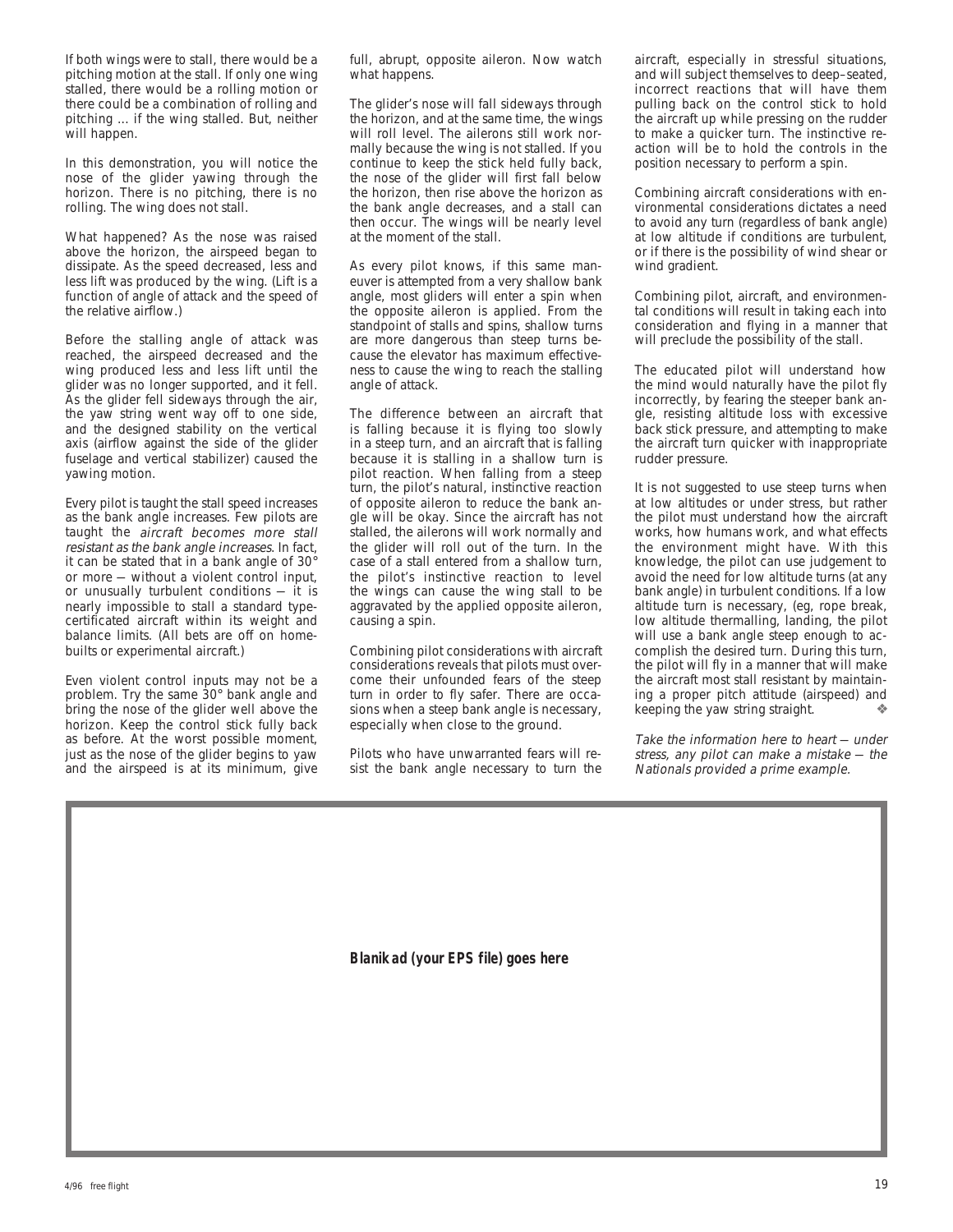## **hangar flying**

#### **OF MICE AND MEN**

I have a Cobra trailer that I am unable to keep mice out of it this year. Does anyone know where they get in, and how to stop them?

#### **Judah Milgram**

milgram@eng.umd.edu

• I have seen mice run up walls. A small mouse can get through a hole that your little finger can't. Moth balls will only work for a while, the hole must be sealed. If there is no other water around, a bucket with a few inches of water in it makes a good trap.

• At one field I used to fly out of in South Florida the FBO kept (or tolerated) a small family of semi–wild cats living around and under the trailer which served as the office. Sweet purring kitties around humans, but bloodthirsty ghouls when it came to rodents. Very effective.

• Mice can squeeze through very small holes — saw a video of a mouse going through an airbrick — the size of the hole would have been maybe 10mm (two–fifths of an inch) — how wide is your pee tube?!

• Fill your trailer with water and see where the leaks are ... anything bigger than a nickel and you have found the entrance.

• I have a Cobra trailer. The mice were getting in through the hollow tongue. I plugged the back of the pipe with steel wool and taped over it.

• Easy. Just dump all or part of a box of old fashioned mothballs into the trailer (the kind made out of napthalene, not p– dichlorobenzene). The smell keeps out all kinds of little wee things (eg. mice) but isn't bothersome to humans since the smell immediately vents out of the glider while you're putting it together. They will last about a year on average.

• Same thing works on tied out gliders or airplanes ... just put an open box into the plane (or hang a closet hangar style mothrepellant in there) and take it out when flying. Works like a charm.

#### **STANDARD UNITS OF MEASUREMENT...**

(from chat in the rec.aviation.soaring newsgroup) When, oh when, do you think we shall ever see a worldwide standard set of measurements in aviation? And what should they be? (effects: sound of can opener and worms escaping...)

#### **Phil Swallow**

phil@migrant.compulink.co.uk

• Why not start with gallons and pounds? I saw an explanation in this forum of how much one gallon of water is in pounds (I think it was). Much easier than 1 litre equals 1 kilogram, isn't it? (sound of can opener and worms escaping again).

• Ah! But those were US gallons. A proper (UK) gallon of water weighs 10 pounds.

I'm also familiar with readings on the ASI and vario both being knots  $-$  a simple mental division gives an idea of achieved glide ratio. (Even sink in 100's of ft/min is good enough.)

• Now, when the ASI is km/h and sink rate in m/s, all one has to do is the same mental arithmetic, then divide the answer by — what is it, 3.6? or is it multiply?

• In the UK it's simple. We measure height in feet, speed in knots, and distance in kilometres. What a cocktail!

• And if you have an engine, you measure fuel in litres when you buy it, and gallons per hour when you burn it.

• And in New Zealand it's height in feet, ground distance in kilometres, air distance in nautical miles, runway length and width in metres. Keeps one thinking — the brain rots otherwise.

• Did you hear about the astronomer who had his vario calibrated in microparsecs per millenium? (The reader is invited to do the conversion — answer #1 below)

Once, when flying a glider in Germany, it took a little while to get my head around the altimeter which was calibrated in kilometres with zero at the bottom of the dial.

• Or the glider pilot with a vario calibrated in furlongs per fortnight (answer #2 below).

> 1 Just under  $\zeta$  knots 2 1/16 ft/min – good only for British thermals, I think!

#### **... AND MORE ON MILES**

The "international nautical mile" is defined as 1852 metres exactly (6076.1154 feet). It is an agreed mean figure related to the distance between the poles and the equator.

Originally the nm was 1 minute of latitude, or 1/5400 of the distance between the pole and equator. On the 1984 'world ellipsoid', a minute of latitude is 6087.024 feet at the equator and 6066.615 feet at the poles.

While we're splitting hairs, did you know that there is an American foot and an International foot!

1 US Survey foot  $= 1200 / 3937$  metres  $= 0.30480060960$  m

1 International foot  $= 0.3048$  m exactly

So, 1 International nautical mile (which is 1852 metres exactly)

- $is = 6076.11548556$  International feet
- or = 6076.10333333 US Survey feet
- also, 1 International statute mile = 5280 International feet exactly or 1609.344 metres exactly.

Life is complicated, ain't it!

**Ian Strachan**, FAI Sporting Code editor

#### **BEWARE OF FALLING TANKS**

The US military has defined an operational requirement for the high altitude paradropping of heavy front line equipment. What this means is they are practising parachuting "rather dense vehicles" (tanks, actually) from unusually high altitudes... like, say 41,000 feet. Interesting, you say, but these things take place in Military Operations Areas and don't interfere with us, right? Not these drops. The idea is to release the tanks at a sufficient altitude to allow the aircraft to be a considerable distance from the combat area and the equipment can then be parachute maneuvered to a pinpoint landing in the forward operating zone.

From a civil aviation point of view, practising this means that tanks could be falling towards an unsuspecting public, and if anything were to go wrong, the resulting midair would be abrupt to say the least. (What the heck is the terminal velocity of a M1–A1 anyway?) The drops are being done in controlled airspace in collusion with at least one person in the ATC center involved, but the coordinating officer is not necessarily the controller on duty. To say all would be surprised when the report of a falling tank comes through is an understatement.

Maybe altitude encoding transponders installed in the tanks would help the big boys keep track of them, but we little guys still wouldn't have a clue. Just be aware, when you hear of parachuting activity in your area, it might not just be free–falling people you have to worry about.

from Professional Pilot via Soar Montana

#### **TRY THIS WITH PENGUINS**

The Audubon Society magazine reports that bored RAF pilots stationed on the Falkland Islands have devised a marvelous new game. Noting that the local penguins are fascinated by aircraft, the pilots find a beach where the birds are gathered and fly slowly along the water's edge. Perhaps 10,000 penguins turn their heads in unison and watch the planes go by. When the pilots turn and fly back, the birds turn their heads in the opposite direction, like spectators at a slow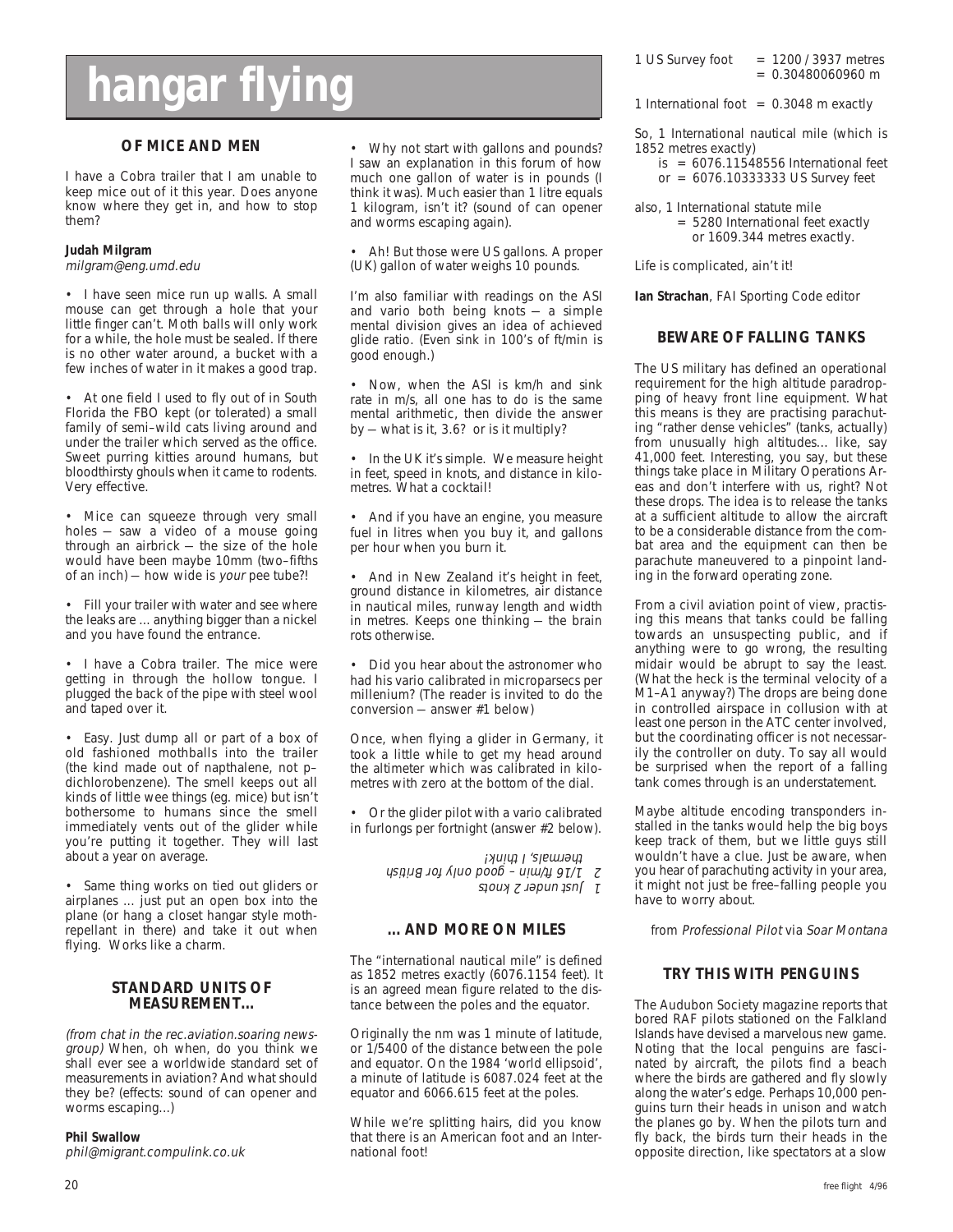motion tennis match. Then, the magazine reports, "the pilots fly out to sea and then directly back at the penguin colony and overfly it. Heads go up, up, up, and 10,000 penguins fall over gently onto their backs".

from COSA Crosswinds

#### **DG BACK IN BUSINESS**

As you may have heard, Glaser–Dirks had to terminate its business due to financial problems. However, a new company, "DG Flugzeugbau GmbH", has been founded to take over all Glaser–Dirks activities. The new company retains most of the old DG team but with new management and new financial resources, and are again able to take and confirm orders for its complete sailplane line as well as materials, spare parts, and repair and maintenance work.

#### **THE GREAT AND THE SMALL**

Well, the French are at it again. Michel Bruno launched a giant paraglider (105m2, 25m span, and 14m line length!) from the 4300m high Dôme du Gouter. It carried seven passengers who released to free fall more than 2000m before deploying their parachutes. The report doesn't say whether the pilot flew the monster to landing or if he also parachuted down.

Due on the market is a true mountain paraglider, the "Kenya", designed for the hike and fly enthusiasts. It weighs only five kilograms, harness and carrying bag included, it has intermediate performance and the stability of a "standard". It is in the process of homologation.

from Parapente

#### **OTHER SMALL GLIDER NEWS**

In 1850 hours over four and a half years, John Stockwell finished building his wood 12m Woodstock (less paint) up in his 15th floor apartment in Hong Kong! He has an understanding wife. The little ship was lowered over the balcony in three pieces on a lot of rope by movers who had done this before with grand pianos. Now he is making a shipping crate which will become its trailer when he gets it back to England.

And a new light sailplane on the market is the Silent, a 12m glass and carbon ship from Italy. In April it passed JAR 22 load tests (+6–4g @ 595 lbs all up weight).

#### Technical data:

Max L/D – 32.5 @ 59 mph

Stall – 31 mph with 192 lb pilot plus chute Min sink @ 192 lbs – 2 ft/sec

(stall  $-37$  mph & min sink  $-2.1$  ft/sec @ auw) Wing area – 111 sq ft (Discus planform)

Aspect ratio – 14:1 Vne – 124 mph @ -6 $\degree$  flap / 99 mph @ 0 $\degree$  flap

Wt empty – fuse/tail 83 lbs, each wing 63 lbs Price – US\$22,400

from Sailplane Builder

### **club news**

#### **WINNIPEG**

Snow in April! Floods in May. Swarms of bloodthirsty mosquitos in June. What else could possibly happen to us? The weather gods decided that enough was enough and smiled kindly on us for the July 1 weekend with excellent weather, great soaring and the second in a series of Saturday night member BBQs with an excellent display of fireworks to cap off the night.

For eight long months club members dealt with the often minus forty degree days, knowing that spring and the prospect of great soaring was just around the corner. A planned start–up at Southport at Portage La Prairie to the west of Winnipeg for 30 March did not come off due to inclement weather (read: still minus forty). We did eventually launch our first glider on 13 April with the fields still covered in snow, but we flew!

Checkouts progressed at Southport until the May long weekend with a return to Starbuck and the receeding flood waters. From there on the weather cooperated more or less, with many of the better days coming mid–week. For those of us fortunate enough to have time off from work, it was an excellent chance to hone our soaring skills without the stress associated with otherwise busier weekend flying.

We also had an average intake of new students over the winter with ground school wrapping up in late April. All the students have started flying and many are well on their way to first solo. It is encouraging to see that our promotions over the years are paying off with an increased awareness of our sport.

Other news is the formation of yet another glider syndicate being formed. A 1-26 has been purchased locally and is undergoing an extensive overhaul, including stripping down the entire fuselage with many tubes being replaced, complete recovering of the fabric, and an updated instrument package. Serial #059 is expected to take to the air sometime late in 1997. There are other members looking for the right glider and we hope to have another two gliders at the club sometime in the future.

Finally, after a full season of flying our new Krosnos, I'm happy to report that the gliders have been enthusiastically received by all members and the level of flying activity has increased over previous years. The aircraft is wonderful to fly with no serious vices. We are still learning some of the finer points about the maintenance of the glider but have had no time lost due to snags as of yet. Since it arrived, one glider has flown close to 150 hours over 5 months of flying.

#### **Mike Maskell**

| Name                                   | Club                       | Glider                            | Call<br>Sign Flts | No. Total<br>Kms        | Alt<br>Gain | $P$ ts            | Place  |
|----------------------------------------|----------------------------|-----------------------------------|-------------------|-------------------------|-------------|-------------------|--------|
| Dave Frank<br>Ian Grant<br>Chris Eaves | <b>RVSS</b><br>GGC<br>I SS | ASW–20<br>$\sqrt{-4}$<br>$ASW-20$ | SR.<br>7T<br>XU   | 362.8<br>360.0<br>175.0 |             | 402<br>375<br>164 | 2<br>3 |

#### **ONTARIO SOARING LADDER**

As of June 20, three pilots had claimed four flights with score listed below. In addition several new names have registered. But my club contacts have quipped that their friends are saving the \$15 registration fee to buy floats for their gliders. I hope that by the time free flight readers read this and I get back from vacation, the weather in Ontario will have dried out and a pile of claims will be waiting for me. The ladder rules and scores are now available through links into SAC's Internet home page. This electronic publication will help to keep participants abreast of current scores.

**Ian Grant**

#### **DID YOU KNOW?**

Did you know? A 3500 mile tow was needed to take a GC–4A Hadrian glider across the Atlantic in 1943. The glider was piloted by Wing Commanders Gobeil and Seyes of the RCAF. The trip was flown in four legs towed by a C–47 Dakota.

| 850 mi 6:47                                                                                                     |  |
|-----------------------------------------------------------------------------------------------------------------|--|
| 785 mi 6:13                                                                                                     |  |
| 1000 mi 7:20                                                                                                    |  |
| 865 mi 7:43                                                                                                     |  |
| Jun 23 Montreal/Goose Bay<br>Jun 27 Goose Bay/Greenland<br>Jun 30 Greenland/Iceland<br>July 1 Iceland/Prestwick |  |

Did you know? From 1891 to 1896, Otto Lilienthal made hundreds of glider flights of 600 to 1000 feet distance lasting from a few seconds to over a minute. But the first timed glider flight was in 1902 with Orville Wright at Kitty Hawk, North Carolina. The flight time was 26 seconds with a distance of 622 feet! On 24 October 1911, Orville made a soaring flight of 9:45 minutes, an unofficial record for over ten years.

Did you know? Hawley Bowlus, the American designer of the Senior, Super, and Baby Albatross gliders obtained a copyright on the word "sail–plane" which was a translation from the German "Segelflugzeug".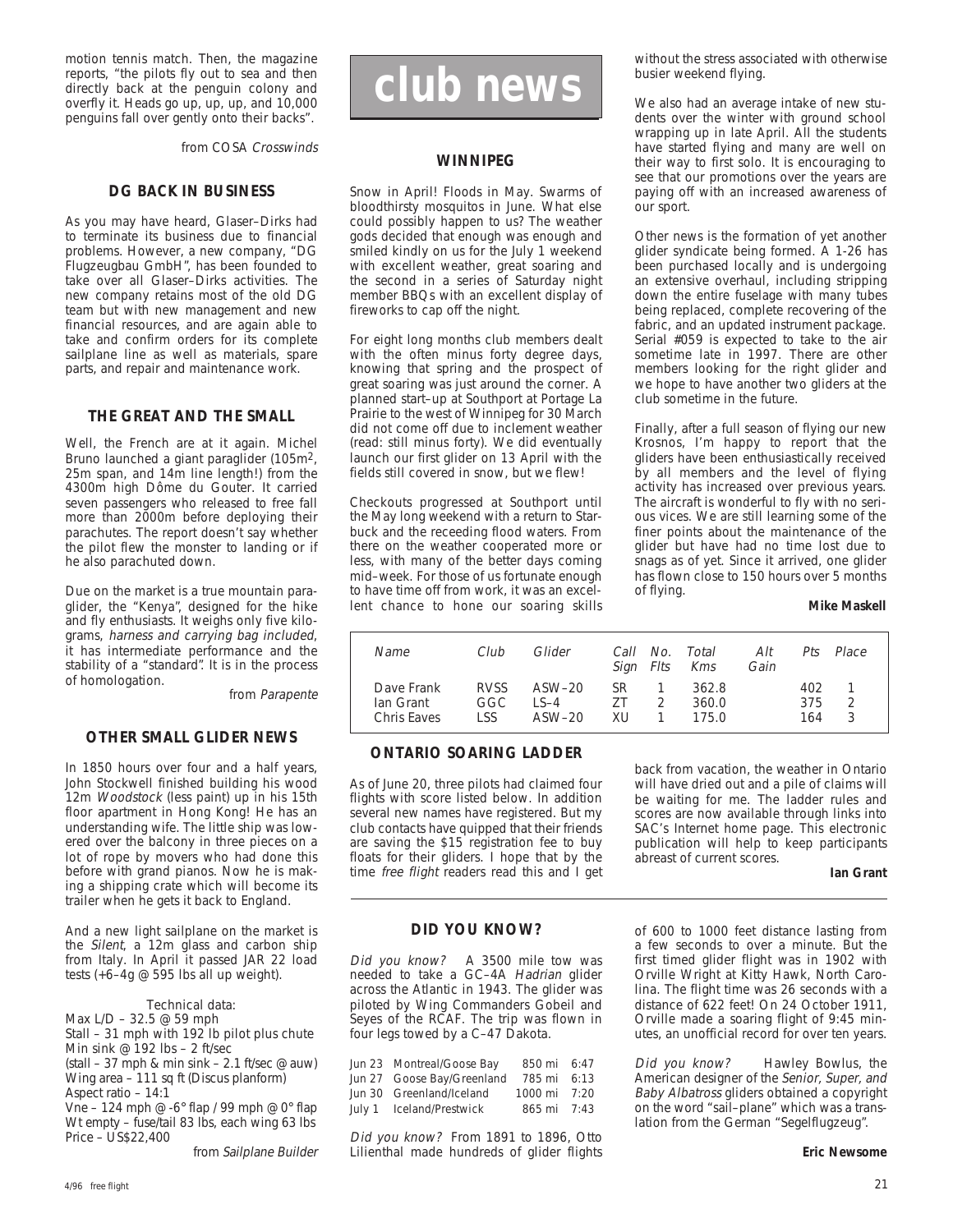### **SAC news**

#### **See you in Vancouver!** March 14-16, 1997

#### **SAC Conference and AGM**

"The Soaring Party of the Millennium!"

sponsored by BC Soaring Society hosted by Vancouver Soaring Assn

**Prime Location** We'll meet at the well known Hotel Georgia right in the heart of downtown Vancouver (serviced by airport bus). Special room rate offered by the hotel (\$89 – single or double with full breakfast), nominal registration charges and airline travel at its lowest this time of year.

This will be no ordinary AGM, come Saturday night we will dance in a ballroom as only the ballrooms of this era offer with their high ceilings and crystal chandeliers. The best of Vancouver lies outside the hotel doors. Shopping at Pacific Centre, the famous Robsonstrasse, Vancouver Art Gallery, Museums, Theatres, Canada Place, Gastown, Chinatown, Stanley Park and more.

**Soaring Workshops** Improve your soaring skills • up-dates on safety • insurance • the latest in electronics & airspace • instructing techniques • history • Transport Canada • CARS • medical • aeronautical

Please, tell us what more you want to see or hear or whom you'd like to meet. We'll try to incorporate your suggestions into the agenda. Offer to conduct a workshop or nominate someone you want us to feature.

**Be a Sponsor** You or your business may want to become a sponsor, even a small contribution will allow us to keep the registration charges down. If you would like to set up a display, this too will be possible at a nominal charge.

**Come earlier – stay longer** Vancouver offers so much that you may want to spent more time here. It also is the gateway for exploring BC further. Whistler Mountain, Victoria (where a night at the famous Empress Hotel is a must!). Spend some time in a Gulf Island retreat or do a quick side trip to Hawaii. Look for more details of 'Things to do' in future issues of free flight.

**Register early and save** \$10 off on your registration (cost tba) by committing early– it really helps us organize. Early registration deadline is 10 February 1997.

Please direct all your comments etc. to:

Heidi Popp or Kalli Brinkhaus 906 – 1030 West Georgia Street Vancouver, BC V6E 2Y3 ph (604) 688-0831 fax (604) 688-0834

#### **1996 SAC "MEMBERSHIP METER"**

**Club Membership** (15 July)

|                                                                                                                                                                                                                                                                                                                                                 | 90-95<br>avg                                                                                                           | 1996<br>total                                                                                                                | %<br>avq                                                                                                                        |
|-------------------------------------------------------------------------------------------------------------------------------------------------------------------------------------------------------------------------------------------------------------------------------------------------------------------------------------------------|------------------------------------------------------------------------------------------------------------------------|------------------------------------------------------------------------------------------------------------------------------|---------------------------------------------------------------------------------------------------------------------------------|
| ASTRA<br>Air Sailing<br>Alberni<br>Aero  Outardes<br>Base Borden<br>Beaver Valley<br>Bluenose<br>Bonnechere<br><b>Bulkley Valley</b><br>Central Alberta<br>Champlain (+ App)<br><b>CVV Quebec</b><br>Cold Lake<br>COSA (+ Kawartha)<br>Cu Nim<br>East Kootenay (new)<br>Edmonton<br>Erin<br>Gatineau<br>Grande Prairie<br>Gravelbourg<br>Guelph | 5<br>30<br>12<br>30<br>15<br>11<br>41<br>9<br>13<br>10<br>57<br>38<br>27<br>43<br>62<br>68<br>32<br>88<br>8<br>6<br>31 | 10<br>17<br>10<br>27<br>13<br>10<br>27<br>11<br>6<br>8<br>45<br>27<br>27<br>37<br>57<br>5<br>49<br>29<br>64<br>16<br>6<br>20 | 200<br>57<br>83<br>90<br>87<br>91<br>66<br>122<br>46<br>80<br>79<br>71<br>100<br>86<br>92<br>72<br>91<br>73<br>200<br>100<br>65 |
| Lakehead (new)                                                                                                                                                                                                                                                                                                                                  |                                                                                                                        | 2                                                                                                                            |                                                                                                                                 |

| London               | 44   | 30   | 68  |
|----------------------|------|------|-----|
| Mont Valin           | 5    | 3    | 60  |
| Montreal (+ Ariadne) | 103  | 90   | 87  |
| Pemberton (new)      |      | 6    |     |
| Prince Albert        | 9    | 13   | 144 |
| Regina               | 33   | 25   | 76  |
| Rideau               | 17   | 7    | 41  |
|                      |      |      |     |
| Rideau Valley        | 39   | 22   | 56  |
| Rocky Mountain (new) |      | 3    |     |
| Saskatoon            | 13   | 15   | 115 |
| sosa                 | 123  | 104  | 85  |
| Swan Valley          | 6    | 6    | 100 |
| Toronto              | 19   | 18   | 95  |
| Vancouver            | 102  | 74   | 73  |
| Westman              | 5    | 1    | 33  |
| Wheatbelt (new)      |      | 6    |     |
| Windsor              | 11   | 7    | 64  |
| Winnipeg             | 70   | 50   | 71  |
| York                 | 89   | 75   | 84  |
| Non-club             | 9    | 7    | 78  |
|                      |      |      |     |
| totals               | 1333 | 1085 | 81  |
|                      |      |      |     |

Membership is low compared to this time last year. (Membership of newer clubs are averaged from their incorporation year.)

#### **LIBELLE ADs**

Three Airworthiness Directives have recently been issued against Glasflügel sailplanes and the Libelles in particular:

**96–116** SUBJECT: Aileron actuating shaft. Cracks on the aileron operating lever's welded seams due to overloading in case of derigging without disconnection of aileron controls.

**96–131** SUBJECT: Inspection of spar stubs for cracks in surrounding glass fibre and corrosion of stubs.

**96–137** SUBJECT: Necessity of ensuring all control surface repairs include static mass balancing.

#### **Paul Fortier**

Chairman, Technical Committee ae605@freenet.carleton.ca



- 26 30 Aug **CAS Beginners XC clinic**, SOSA. Call Fred Hunkeler (905) 335-1246, or e-mail hunkeler@inforamp.net
- 31 Aug 2 Sep **SOSA Dust Bowl**, call Fred above.
- 10-14 Oct **Cowley Wave Camp**, call Tony Burton (403) 625-4563.
- 14-16 Mar 1997 **SAC AGM**, Vancouver, call (604) 688-0831 to assist or for workshop suggestions.

#### **NEW TRANSPORT CANADA POLICY ON TYPE CERTIFICATION OF IMPORTED GLIDERS**

Partly because of representations made by the Technical Committee and partly because of the reallocation of resources within Transport Canada, TC has redefined its policy concerning the Type Certification of imported gliders. I believe that the new policy will benefit our members by a more predictable and more consistent application of the rules resulting in hopefully shorter waiting periods for certification. The following is a summary of the policy in effect since 1 June 1996:

"In order to refine the type certification process and to gain the benefits of existing bilateral and other agreements in place with foreign airworthiness authorities, TC intends to apply risk management methodology to the process, particularly where foreign aircraft have been type certificated by other civil airworthiness authorities in whom TC has an acceptable level of confidence.

To this end, various new aeronautical products will be subject to different levels of airworthiness review based on the type and complexity of the product and its country of origin.

Three levels of airworthiness review have been developed: Level 1 is essentially a paperwork exercise usually applied to less complex products (gliders, balloons). Level 2 is a more complex exercise for products destined for the transport of passengers (aeroplanes, engines, props). Level 3 is the most complex and would usually be applied where the product to be imported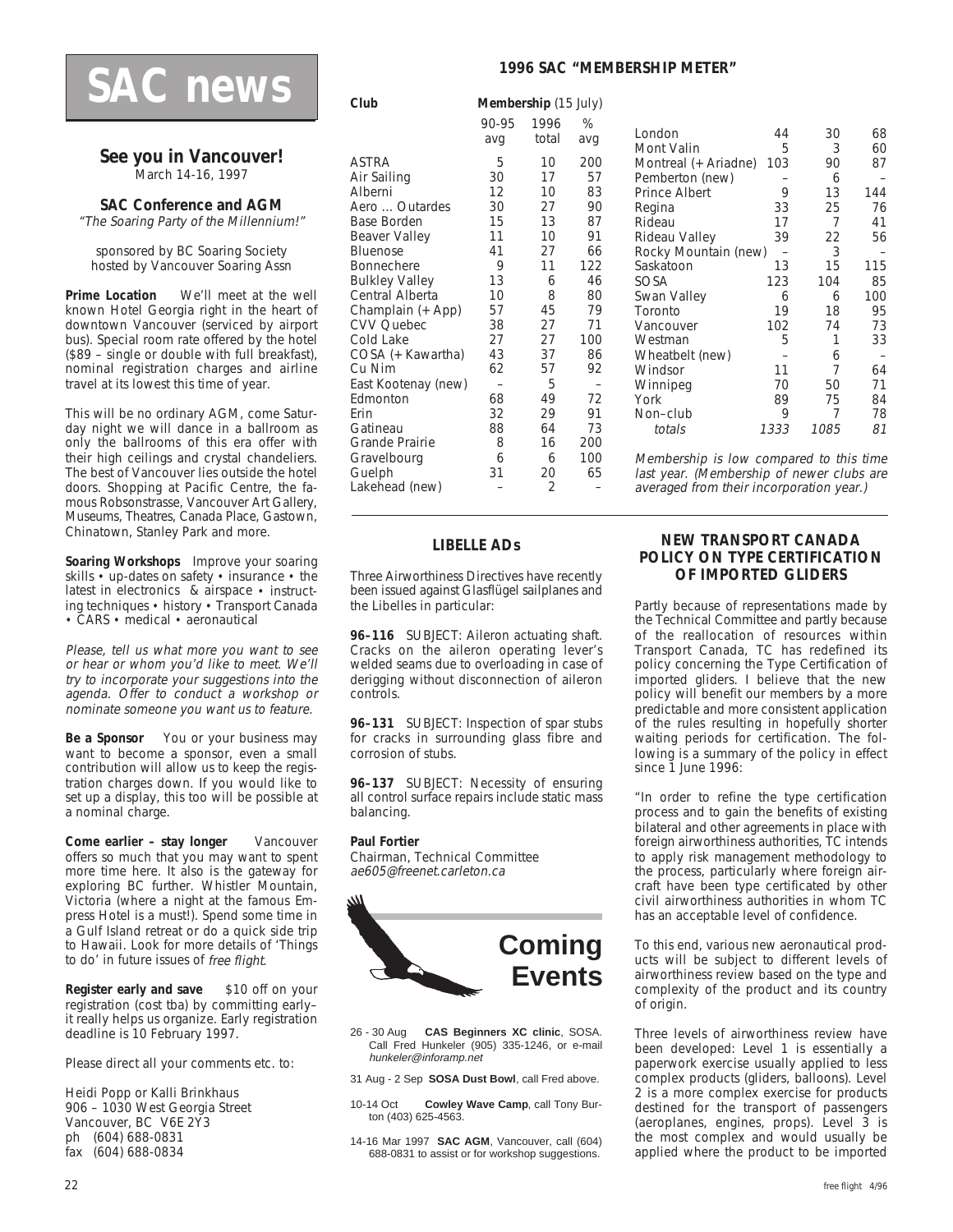has been type certificated by an airworthiness authority of which TC has little knowledge. The countries of origin have been grouped into 3 groups: Group 1 consists of countries with whom Canada has bilateral airworthiness agreements. Group 2 consists of countries with whom TC has experience with their airworthiness authorities in certification matters. Group 3 consists of countries other than those listed in Groups 1 and 2.

Most of the glider–producing countries fall into Groups 1 and 2 and, gliders being classified as simple products, would be subject to a Level 1 airworthiness review in most cases. The type approval document issued by TC would consist of a one page certificate to which are appended the data sheets of the foreign type certificate."

**Paul Fortier**, Chairman, Technical Committee

The simpler aircraft certification process is good news for SAC pilots importing sailplanes. However, the equally simple question I would have SAC ask Transport Canada is, "Does a one page 'checkoff' certification still justify a multi–thousand dollar user fee?" Tony

### **SLIM BACK** parachutes

2-1/2 inches thick, weight 6 kg \$850 plus \$24 s&h – no GST & PST Why pay more? Carrying bag included

> Peter Doktor, 36 Buchanan Road, St Catharines, ON L2M 4R6 tel/fax (905) 935-4938

Richardson Greenshields

camera ready ad

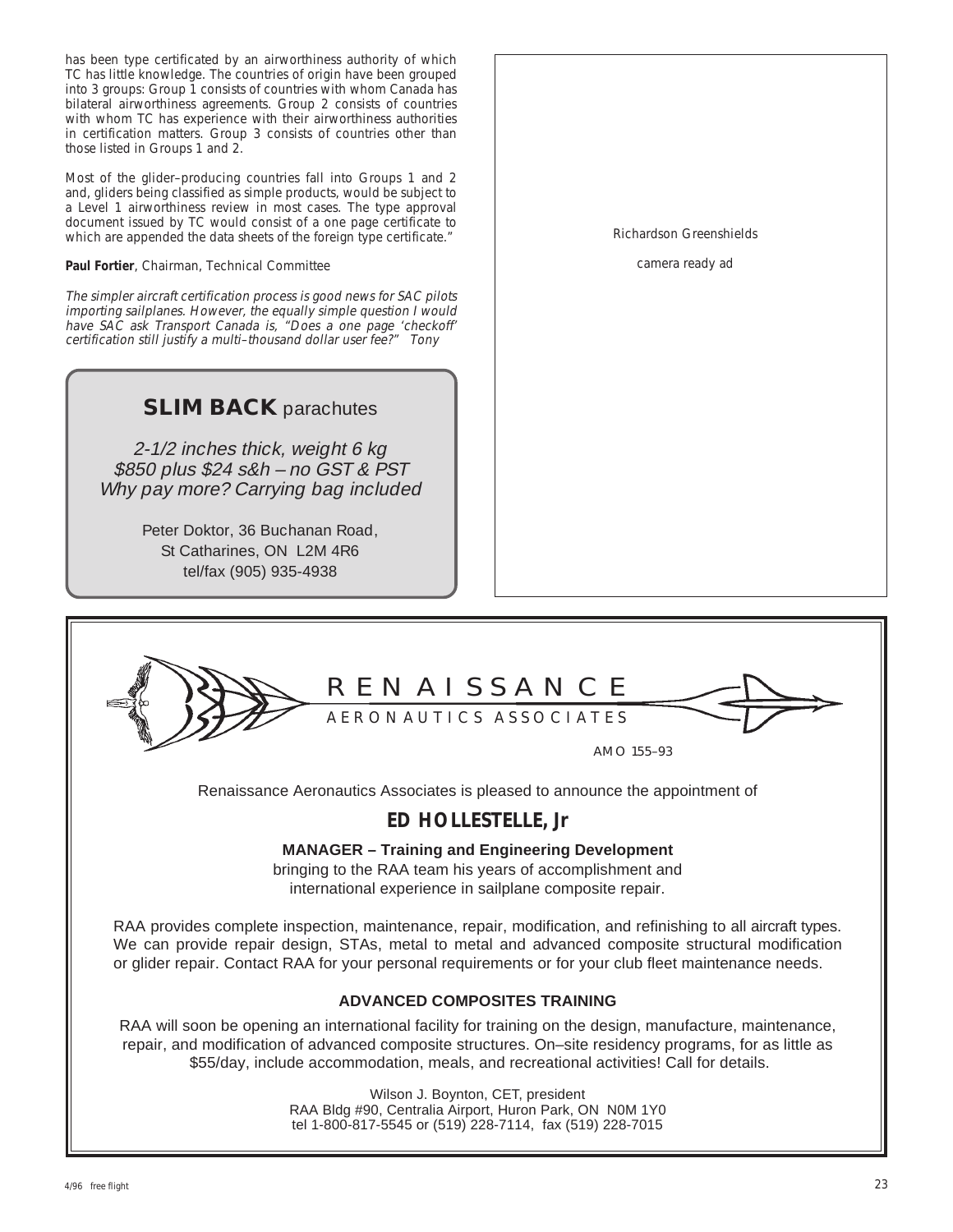#### **En parlent...** de page 15

**La BGA comme modèle?** "God bless the Commonwealth!" On veut encore imiter les Anglais. Et si on se préparait à faire une erreur? Les internautes en sont parfois témoins: le modèle anglais d'administration du vol à voile ne fait pas l'unanimité chez nos amis insulaires. Nombreux sont ceux qui aimeraient avoir une «vraie» licence de pilote de planeur. Ceux qui rêvent de voir Transports Canada se retirer complètement du vol à voile pour en laisser l'entière responsabilité à l'association devrait savoir qu'à partir de ce moment, on risque fort de se retrouver dans la même situation que les pilotes d'ultra–légers, ce qui signifie moins de privilèges et davantage de restrictions.

Trois points méritent d'être examinés attentivement. Tout d'abord, notre licence de pilote d'aéronef pourrait devenir une simple licence sportive, non reconnue par l'OACI, ce qui signifie que pour voler en pays voisins (que ce soit en France ou aux USA entre autres), il faudrait obtenir une licence de ces pays (alors qu'une simple validation suffit avec la licence de Transports Canada).

Deuxième point à surveiller: I'usage de l'espace aérien contrôlé. Il y a présentement des zones qui nous sont encore accessibles, mais qui ne le sont pas aux ultra–légers. Et si ce privilège tombait avec l'abandon de la licence de Transports Canada ?

Le dernier point peut toucher encore plus de gens. Un pilote de planeur britannique et un pilote d'ultra–léger canadien ont quelque chose en commun: ils ne peuvent prendre de passagers à bord. Seuls les vols d'instruction sont autorisés, et le commandant de bord doit alors être instructeur. Dans certains clubs, les vols accompagnés représentent une grande partie des activités. Ces clubs pourraient être sérieusement touchés.

**Et le modèle français?** Je sais: la France est un sujet tabou au sein de l'ACVV. Pourtant, si on la compare avec la nôtre, la situation du vol à voile en ce pays est plutôt enviable. La Fédération française de Vol à Voile vient de publier, sur son site Web, un résumé des activités des dernières années. En examinant ces statistiques on constate que de 1990 à 1995, le nombre d'heures de vol a été en progression constante (bien que lente) ont aussi progressé le nombre d'envolées et le nombre de pilotes. Pourtant, le taux de chômage de ce pays est tout aussi élevé que le nôtre (la récession et la politique européenne ayant fait leur travail). Et n'allez pas nous chanter que l'État accorde une aide généreuse aux vélivoles c'est de l'histoire ancienne (et ça se manifeste au sein des clubs par des frais de participation sensiblement plus élevés que les nôtres).

Comment expliquer la situation du vol à voile en France? Une fédération puissante et dynamique? Ça aide mais ça ne suffit pas. Les Alpes et leur aérologie phénoménale? Oui, sans doute. Une politique sportive «nataliste»? Là, on touche un point sensible. Les jeunes sportifs ont leur place dans les aéro–clubs français, et ils y sont encadrés de façon quasi militaire, ce qui ne les rend pas plus malheureux pour autant. Quel contraste avec la condescendance qui a marqué nos relations avec notre propre jeunesse, et je pense surtout aux cadets de l'air. Ces jeunes vous le diront: ils se sentent malvenus dans certains de nos aéro–clubs. Notre réputation est à ce point entachée que nous avons creusé un infranchissable fossé entre la communauté vélivole et le mouvement des cadets de l'air. Certains clubs, qu'on ne nommera pas, sont particulièrement pointés du doigt.

Notre attitude face à la jeunesse, nous en payons lourdement le prix: un vieillissement excessif de nos clubs et par voie de conséquence, leur dépeuplement. Évidemment, I'arrivée massive d'éléments plus jeunes au sein des clubs ne peut se faire sans qu'il y ait un certain bouleversement des vieilles habitudes. Mais qui a dit que le changement était malsain ?

**Stratus et cumulus** Vous connaissez les stratus, ces nuages qui vous clouent souvent au sol. Mais connaissez–vous Stratus? Il s'agit d'une application logicielle dont se servent les météorologistes d'Environnement Canada pour prévoir le temps qu'il fera. Deux types de données alimentent Stratus: les observations aérologiques (fournies par les radiosondages en altitude), et les données des modèles numériques, fournies par le puissant ordinateur Nec SX3 du Centre météorologique canadien. Ce qui est intéressant avec Stratus, c'est que vous pouvez choisir un endroit et une heure données, et obtenir un téphigramme prévu. Avec les progrès sensibles réalisés dans le domaine de la modélisation au cours des dernières années, les résultats obtenus peuvent être assez surprenants, et fort utiles aux vélivoles, même si la plage d'altitude qui les intéresse est assez capricieuse et difficile à prévoir avec précision. Stratus est utilisé avec succès pour fournir des prévisions specialisées de dispersion atmosphérique. De telles prévisions tiennent compte de la circulation en basse altitude, y compris dans la couche limite, de la présence ou non d'inversion thermique, et de l'épaisseur de la couche d'instabilité si instabilité il y a.

Ne vous précipitez pas chez votre marchand d'informatique pour vous procurer ce logiciel: il n'est pas commercialisé. Par ailleurs, les données qui servent à l'alimenter ne sont pas distribuées dans les réseaux grand public. Il vous est toutefois possible, moyennant la modeste somme de 1,95\$ la minute (c'est moins cher que les lignes de c...), d'obtenir un exposé téléphonique specialisé d'un météorologiste d'Environnement Canada. Moyennant un certain supplément, vous pourriez même recevoir une copie de téphigramme prévu pour votre région. Je ne fais pas de publicité pour Environnement Canada, mais si ça peut rendre service à certains vélivoles, je peux vous communiquer le numéro: 1-900- 451-4455. ❖

#### **Lettre ouverte à Jean Richard**

Je suis très heureux que tu continues à alimenter la revue en articles et je te demanderais de me télécopier une copie en même temps que tu en envoies une à Tony Burton. Cela pourrait devenir l'équivalent des échanges de lettres entre l'éditorialiste en chef de LA PRESSE et son alter ego au Globe & Mail.

Ton article est des plus intéressant car il soulève des aspects cruciaux de l'exercice de ce sport au Québec et au Canada. Regardons donc quelques unes de ces réalités.

Comme à dit Sun Tse, prendre la place, c'est l'occuper. C'est ce que je tente de faire. Si on m'a demandé de prendre la présidence, c'est pour brasser des cages. Ce que je fais. Cependant, comme tous les gens qui œuvrent à l'ACVV, je dois aussi, hélas, travailler pour supporter ma famille, ce qui limite le nombre de cages que je suis capable de brasser. Avec l'aide de Jim McCollum, un francophile bilingue, nous avons créé plus d'outils en français que jamais auparavant, sourtout au niveau du recrutement. Pour la première fois je crois, le mot du président à une composante en français. C'est peu mais c'est mieux. Le manuel d'instruction, SOAR, que tu décriait dans ta lettre du trois janvier, s'est vendu comme des petits pains. Marc Lussier est en train de mettre sur pied un groupe qui traduira cet ouvrage que nous publiérons et vendrons au même prix que la version anglaise. SOAR représente une bonne valeur qualité prix comme en font foi les réactions que nous avons eus de l'étranger.

Donc, s'il y a des volontaires pour prendre en charge des projects, nous pourrons vraiment faire avancer le vol à voile au Québec et utiliser cet outil qu'est l'association canadienne et son bureau national.

Tu sembles avoir une crise d'urticaire pour tout ce qui britannique. Quant à moi, je m'intéresse au coté autogestion de la situation qui prévaut au Royaume Uni et dans une moindre mesure en Australie. Le modèle est d'autant plus intéressant que ces pays ont des institutions politiques et administratives semblables aux nôtres. Il s'agit plutôt de s'assurer que les mesures de délestage administratif, prises par nos gouvernements ne se concrétisent en des coûts exorbitants pour nous. Nous sommes d'avis que nous pourrions administrer nos affaires dans le sens de nos intérêts et à un coût moindre. Je veux éviter que nous soyons inclus dans un organisme d'aviation récréative où les organisations de pilotes moteur, comme COPA, seraient dominant su fait de leur seul poids démographique.

Le modèle français est évidemment le nirvana. Mais il est le résultat de l'investissement massif et dans tous les azimuts de l'état dans l'aviation dans la période qui a suivi l'après–guerre et ce jusqu'aux années quatre–vingt. Leur gouvernement a acheté des dizaines de remorqueurs qui ont été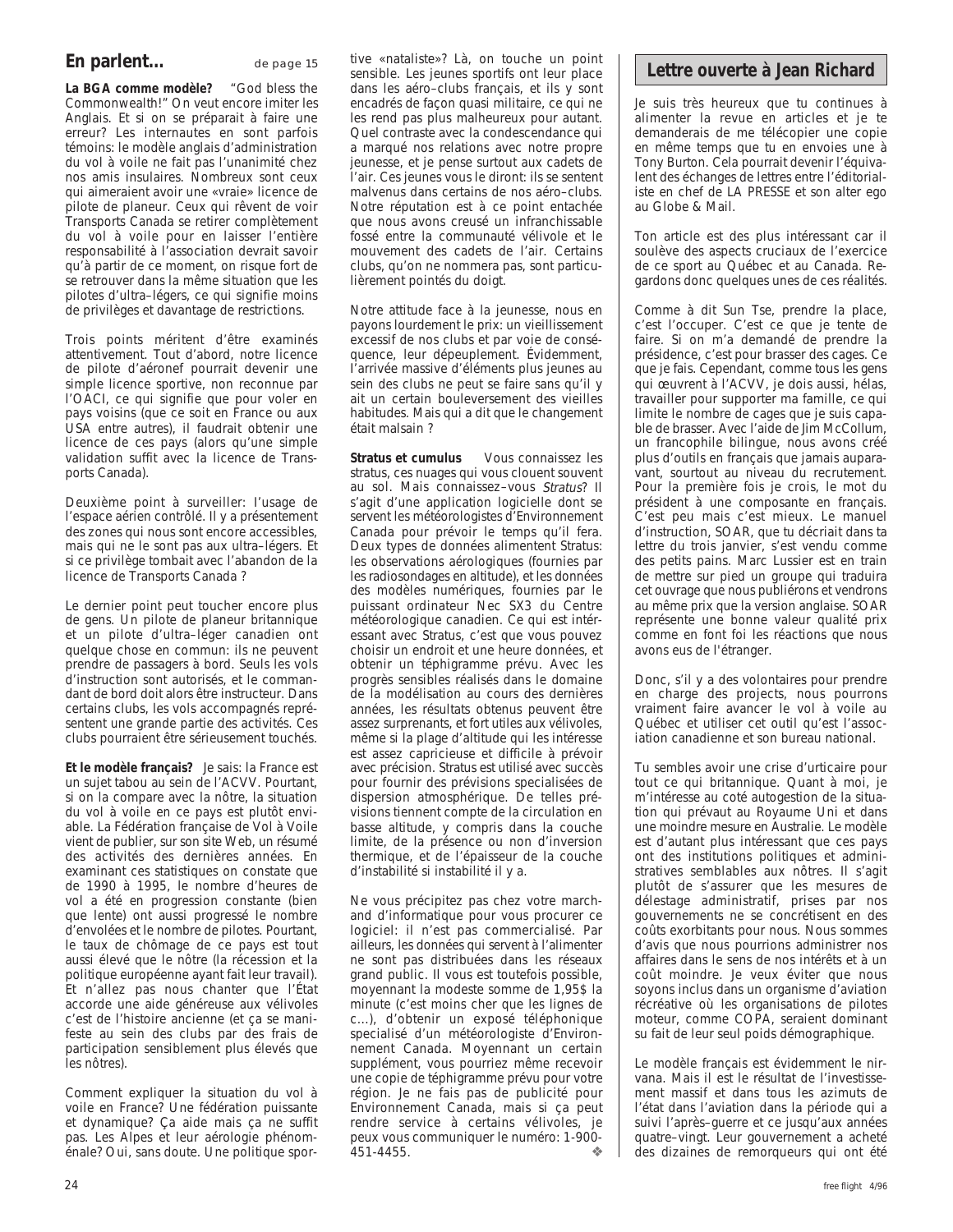prêtés au club qui doivent seulement en fair l'entretien et payer une redevance pour les révisions générales. On est loin aussi de la situation du club de Fayence qui est supporté financièrement par les intervenants économiques locaux parce que ce club attire des visiteurs de l'étranger qui laissent dans la région des devises. Si tu veux en discuter avec quelqu'un qui a travaillé dans le vol à voile la bas, Serge Morin, qui est pilote chez Air Alliance, peut t'en parler avec connaissance de cause.

De tout ça, il faut importer le meilleur et ce qui est pertinent à notre situation. Mais à la base, il faut au moins se regrouper et faire fonctionner ce qui existe. La FQVV est devenue lettre morte car personne ne voulait s'en occuper et parce qu'il y a plus de fric. La seule chose que nous faisons, c'est une boîte téléphonique d'information qui est financée à part égale par les trois clubs de la région montréalaise. On pourrait faire revivre la fédé mais pourquoi pas se servir d'un outil qui existe et qui a quelques modestes moyens comme l'ACVV.

Tu pointes du doigt aux certains clubs sans les nommer quant à l'attitude face aux cadets de l'air. Tu as raison. L'attitude des vélivoles canadiens face à ces jeunes est décevante. Notre programme pour les cadets de l'air a été supporté par le tiers seulement des clubs. Cependant à Champlain, environ le quart des effectifs sont d'anciens cadets de l'air revenus à leur passion. Cependant, cesse de faire des insinuations mêmes fondées, ça n'améliore pas la nature du débat. On est seulement une petite bande d'adeptes, il ne faut pas se picosser à mort. C'est contre productif.

Pour terminer, je te lance un défi amical. Compte tenu des tes énergies et de ta passion, pourquoi ne mettrais tu pas sur pied un project, n'importe lequel, qui contribuerait à l'essor et à la qualité de notre sport. Par exemple, nous avons des documents à traduire, d'autres déjà en français, ont besoin d'être mis à jour.

À bientot, **Pierre Pepin**



**PIONEER II C–GLUV** Ron McCullough, (613) 547-7802

Nice handling, 35/1, in excellent condition, complete with nice enclosed trailer

and all rigging aids. Reason for sale – lack of a club towplane.

\$6000 obo.

**Insurance** Richard Longhurst 100 – 1446 Don Mills Road Don Mills, ON M3B 3N6 (416) 391-2900 (B) (416) 391-2748 (F) Mbr: Doug Eaton

**Medical** Dr. Peter Perry 64 Blair Road Cambridge, ON N1S 2J1 (519) 623-1092 (H) (519) 740-6547 (B)

**Meteorology** Bernie Palfreeman 266 Place de Brullon Boucherville, QC J4B 2J9 (514) 655-5935 (H)

#### **Publicity** vacant

**Radio & Comm** David Morgan 223 Pump Hill Rise SW Calgary, AB T2V 4C8 (403) 252-3717 (H)

**Sporting** Charles Yeates 110 - 105 Dunbrack Street

#### Letters & Opinions from page 5

another article is the result. The comment was not on the 45 degree cutoff of the base leg of the circuit which I had expected, but to do with my comments on Derek Piggott's thoughts about teaching judgement.

But may I make some general comments first about dialogue between instructors and the healthy exchange of ideas that this can bring. Yes I have talked to Derek and many other instructors worldwide, and hope to pass on good ideas and to improve our training methods as a result. The article on early flights tried to put this all into perspective.

In the last issue I commented on some of Derek's methods and it was suggested that I was disagreeing with the master! This was not meant to be the case, certainly I regard Derek in the highest esteem, and would not deliberately undermine his methods! I have flown with him to compare teaching methods and have spoken to him at length on several occasions, and we certainly agree on most areas. But, I could be accused of not doing my job properly were I to agree 100% on all things.

A healthy discussion of flying training methods is bound to bring up areas of contention, and this makes for an interesting exchange of ideas. Where there is a slight divergence is in the emerging area of training pilots in decision making and pilot judgement skills, a subject that shares top priority at the OSTIV Training and Safety panel meetings recently. However, we have to be careful to define "judgement", as the UK and we in North America use this word somewhat differently! I try to address this and other matters in an article in this issue. See page 16. ed

#### **Ian Oldaker**

### **SAC Directors & Officers**

#### **PRESIDENT & QUEBEC Zone**

Pierre Pepin (1995) 590 rue Townshend St–Lambert, QC J4R 1M5 (514) 671-6594 (H) (514) 761-7015 (B) (514) 7618-3637 (F)

**VP & PACIFIC Zone** Harald Tilgner (1996) 50090 Lookout Rd, RR2 Chilliwack, BC V4Z 1A5 (604) 858-4312 (H) (604) 521-5501 (club)

**ATLANTIC Zone** Karl Robinson (1995) 615 Lakeview Avenue Sackville, NS B4E 3B8 (902) 865-5352 (H) *ah027@ccn.cs.dal.ca* or *karl@ccn.cs.dal.ca*

**ONTARIO Zone** Richard Longhurst (1995) 100 – 1446 Don Mills Road Don Mills, ON M3B 3N6 (416) 391-2900 (H) (416) 391-3100 ext 250 (B)

**PRAIRIE Zone** Howard Loewen (1996) 233 Lamont Boulevard Winnipeg, MB R3P 0E8 (204) 489-1148 (H) (204) 423-4734 (F) *loewenhw@mbnet.mb.ca*

**ALBERTA Zone** John Broomhall (1994) 1040 - 107 Street Edmonton, AB T6J 6H2 (403) 438-3268 (H) (403) 423-4730 (B)  $(403)$  423-4734 (F) *jbroomhall@shl.com*

**Director–at–Large** Hal Werneburg (1995) 24 Sierra Morena Way SW Calgary, AB T3H 3C3 (403) 686-6620 (H) (403) 252-8803 (B) (403) 253-6803 (F) *rhull@acs.ucalgary.ca*

**Director–at–Large** (1996) vacant

**Executive Director & Treasurer** Jim McCollum 6507 Bunker Road Manotick, ON K4M 1B3 (613) 692-2227 (H)

(613) 829-0536 (B) (613) 829-9497 (F) *bx271@freenet.carleton.ca*

#### **Committees**

**Air Cadets** Bob Mercer, Box 636 Hudson, QC J0P 1H0 (514) 458-4627 (H)

**Airspace** Bill Green 2181 West 22 Avenue Vancouver, BC V6L 1L4 (604) 737-1136 (H)

**Contest Letters** Robert Binette 5140 St–Patrick Montreal, QC H4E 4N5 (514) 849-5910 (H) (514) 362-7363 (B)

#### **FAI Awards** Walter Weir 3 Sumac Court Burketon RR 2 Blackstock, ON L0B 1B0 (905) 263-4374 (H) *waltweir@inforamp.net*

**FAI Records** Dave Hennigar 404 Moray Street Winnipeg, MB R3J 3A5 (204) 837-1585 (H)

**Flt Training & Safety** Ian Oldaker, RR1

Limehouse, ON L0P 1H0 (905) 873-6081 (H) (905) 823-8006 (F) *Oldaker@spkb.candu.aecl.ca* Ken Brewin Geo. Eckschmiedt Fred Kisil Marc Lussier Paul Moggach Richard Officer Karl Robinson Terry Southwood

Box 1916

*free-flt@agt.net*

**Free Flight** Tony Burton Claresholm, AB T0L 0T0 (403) 625-4563 (H&F)

**Historical** Ulli Werneburg 1450 Goth Avenue Gloucester, ON K1T 1E4 (613) 523-2581 (H&F)

Halifax, NS B3M 3G7 (902) 443-0094 (H) *yeates@ra.isisnet.com* Tony Burton George Dunbar *dunbar@freenet.calgary.ab.ca*

**Statistics**

Randy Saueracker 1413 – 7 Avenue Cold Lake, AB T0A 0V2 (403) 639-4049 (H) (403) 594-4977 (F)

#### **Technical** Paul Fortier

RR2, Mountain, ON K0E 1S0 (613) 989-1369 (H&F[call 1st]) *ae605@freenet.carleton.ca* Chris Eaves Herb Lach Glenn Lockhard

**Trophy Claims** David McAsey

47, 2300 Oakmoor Dr SW Calgary, AB T2V 4N7 (403) 281-7962 (H) (403) 281-0589 (B&F) *mprsoar@agt.net*

**World Contest** vacant

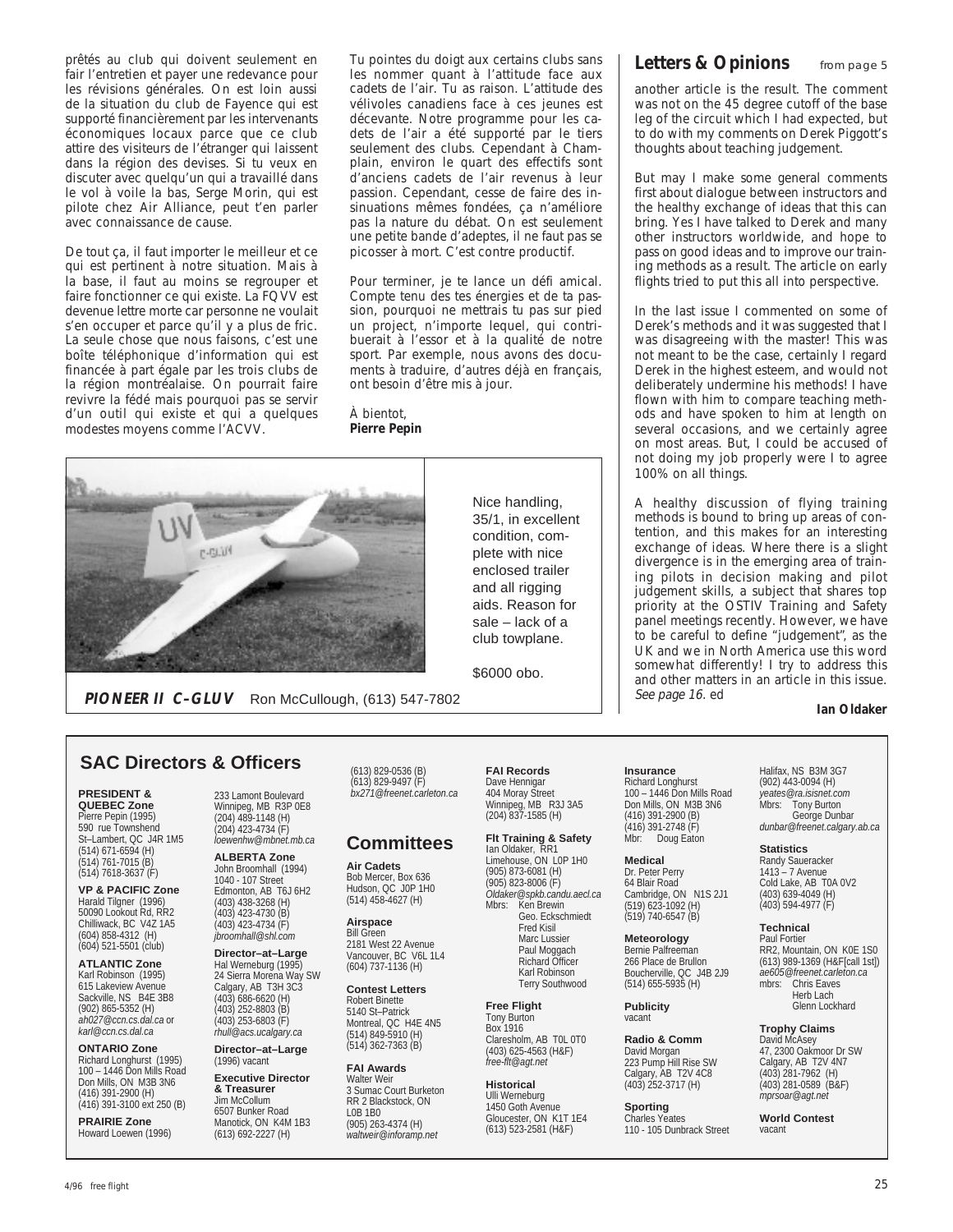#### **Walter Weir**

3 Sumac Court Burketon, RR2, Blackstock, ON L0B 1B0 (905) 263-4374 email waltweir@inforamp.net

The following badge legs were recorded in the Canadian Soaring Register during the period 17 April to 1 June 1996.

| DIAMOND BADGE<br>87 Paul Moggach                                                               | York                               |                                      |                                              |                                                       |
|------------------------------------------------------------------------------------------------|------------------------------------|--------------------------------------|----------------------------------------------|-------------------------------------------------------|
| <b>GOLD BADGE</b><br>274 Paul Moggach                                                          | York                               |                                      |                                              |                                                       |
| <b>SILVER BADGE</b><br>871<br>Daniel Daly                                                      | <b>Bluenose</b>                    |                                      |                                              |                                                       |
| <b>DIAMOND ALTITUDE</b><br>Paul Moggach<br>Al Baldwin                                          | (5000m gain)<br>York<br>York       | 6390 m<br>5700 m                     | Grob 103<br>Grob 103                         | Minden, NV<br>Minden, NV                              |
| GOLD ALTITUDE (3000m gain)<br>Paul Moggach<br>Al Baldwin<br>Jeff Anderson<br>Andrew Vilkas     | York<br>York<br>Cold Lake<br>York  | 6390 m<br>5700 m<br>4690 m<br>4970 m | Grob 103<br>Grob 103<br>$1 - 26$<br>Grob 103 | Minden, NV<br>Minden, NV<br>Cowley, AB<br>Minden, NV  |
| SILVER DURATION (5 hours)<br>Daniel Dalv                                                       | <b>Bluenose</b>                    | 5:15h                                | Austria SH-1 Julian, PA                      |                                                       |
| SILVER ALTITUDE (1000m gain)<br>Jeff Anderson<br>Louise Hibbard<br>Al Baldwin<br>Andrew Vilkas | Cold Lake<br>(USA)<br>York<br>York | 4690 m<br>1310 m<br>5700 m<br>4970 m | $1 - 26$<br>$1 - 26$<br>Grob 103<br>Grob 103 | Cowley, AB<br>Windsor, VA<br>Minden, NV<br>Minden, NV |
| C BADGE (1 hour flight)<br>2510 Jeff Anderson<br>2511 Louise Hibbard<br>2512 Al Baldwin        | Cold Lake<br>(USA)<br>York         | (see Gold alt.)<br>(see Silver alt.) | (see Silver, Gold, Diamond alt.)             |                                                       |

### **FAI badges FAI records**

#### **Dave Hennigar**

404 Moray Street, Winnipeg, MB R3J 3A5 (204) 837-1585 H

The following record flight has been approved:

**500 km O & R Speed**, Open, citizen's, 150.9 km/h, 24 April 1996, Walter Weir, ASW–20B, C–GGWW. Flown from Julian, PA to Sunrise Dam, VA and return. Surpasses record of 144.3 km/h set by Peter Masak in 1985, also on the ridge.

The new world and national "Free Out & Return Distance" record class is an attempt to provide the pilot more freedom to adapt the task to the prevailing conditions after launch. It isn't necessary to stipulate turnpoints on the flight declaration. A national, provincial, club or "custom" list of turnpoints may be used as long as the OO has a copy of the list before commencing the flight. Any time during the flight the pilot may change the TP to any on the list being used. Distance is calculated from point of origin to the last TP photographed to return, regardless of the route flown. Flights must be greater than 500 km to qualify as "Free O&R". The current citizen's Open record of 519.4 km is held by Walter Weir and all other categories are unclaimed.

The documentation is the same as any distance claim except it is not necessary to include turnpoints on the declaration form. Where there is no preplanned course, be careful the TP photo is taken within the zone centred on the track from TP to point of origin.

Tony Burton is writing a new edition of the "Guide" that will incorporate the 1996 Code revisions. In the meantime I hope these notes will give you enough info to utilize this new record class. The Free O&R is a versatile type of flight that should prove popular.

#### **SAC SUPPLIES FOR CERTIFICATES AND BADGES ARTICLES ACVV POUR CERTIFICATS ET INSIGNES**

|    | FAI 'A' badge, silver plate pin                                                                                                    |                         | \$6.00  | Insigne FAI 'A', plaqué argent                                                                                                              |
|----|------------------------------------------------------------------------------------------------------------------------------------|-------------------------|---------|---------------------------------------------------------------------------------------------------------------------------------------------|
|    | FAI 'B' badge, silver plate pin                                                                                                    |                         | \$6.00  | Insigne FAI 'B', plaqué argent                                                                                                              |
| 3  | SAC BRONZE badge pin (available from your club)                                                                                    | $(12$ for \$55) \$ 6.00 |         | Insigne ACVV BRONZE (disponible au club)                                                                                                    |
| 4  | FAI 'C' badge, cloth, 3" dia.                                                                                                      |                         | \$6.00  | Insigne FAI 'C', écusson de tissu, 3" dia.                                                                                                  |
|    | FAI SILVER badge, cloth 3" dia.                                                                                                    |                         | \$6.00  | Insigne FAI ARGENT, écusson de tissu, 3" dia.                                                                                               |
| 6  | FAI GOLD badge, cloth 3" dia.                                                                                                      |                         | \$6.00  | Insigne FAI OR, écusson de tissu, 3" dia.                                                                                                   |
|    | FAI 'C' badge, silver plate pin                                                                                                    |                         | \$5.00  | Insigne FAI 'C', plaqué argent                                                                                                              |
| 8  | FAI SILVER badge, pin                                                                                                              |                         | \$45.00 | Insigne FAI ARGENT                                                                                                                          |
| 9  | FAI GOLD badge, gold plate pin                                                                                                     |                         | \$45.00 | Insigne FAI OR, plaqué or                                                                                                                   |
|    | Items 4-12 ordered through FAI awards chairman                                                                                     |                         |         | Les articles 4-12 sont disponibles au président des prix de la FAI                                                                          |
|    | Items 10, 11 not stocked - external purchase approval given                                                                        |                         |         | Les articles 10, 11 ne sont pas en stock - permis d'achat externe                                                                           |
| 10 | FAI GOLD badge 10k or 14k pin                                                                                                      | change                  |         | Insigne FAI OR, 10k ou 14k                                                                                                                  |
| 11 | FAI DIAMOND badge, 10k or 14k pin and diamonds                                                                                     |                         |         | Insigne FAI DIAMAND, 10k ou 14k et diamands                                                                                                 |
| 12 | FAI Gliding Certificate (personal record of badge achievements)                                                                    |                         | \$10.00 | Certificat FAI de vol à voile (receuil des insignes)                                                                                        |
|    | Processing fee for each FAI application form submitted                                                                             |                         | \$15.00 | Frais de services pour chaque formulaire de demande soumis                                                                                  |
| 13 | FAI badge application form (also stocked by club)                                                                                  |                         | n/c     | Formulaire de demande pour insignes (aussi disponible au club)                                                                              |
| 14 | Official Observer application form (also stocked by club)                                                                          |                         | n/c     | Formulaire de demande pour observateur officiel (aussi disponible au club)                                                                  |
| 15 | SAC Flight Trophies application form (also stocked by club)                                                                        |                         | n/c     | Formulaire de demande pour trophées de vol de l'ACCV (aussi disp. au club)                                                                  |
| 16 | FAI Records application form                                                                                                       |                         | n/c     | Formulaire de demande pour records FAI                                                                                                      |
| 17 | Flight Declaration form (also stocked by club) per sheet                                                                           |                         | n/c     | Formulaire de déclaration de vol par feuille (aussi disponible au club)                                                                     |
| 18 | SAC quide "Badge and Records Procedures", ed. 6                                                                                    |                         | \$5.00  | ACVV quide des procédures pour FAI certificats et insignes (éd.6 anglais)                                                                   |
| 19 | FAI Sporting Code, Section 3, Gliders, 1995                                                                                        |                         | \$10.00 | FAI Code Sportif, Section 3, Planeurs, 1995                                                                                                 |
|    | now available from SAC National Office                                                                                             |                         |         | disponible au bureau national de l'ACVV                                                                                                     |
|    | Please enclose payment with order; price includes postage. GST<br>not required. Ontario residents, add 8% sales tax. Items 1-6 and |                         |         | Votre paiement dévrait accompagner la commande. La livraison est<br>incluse dans le prix. TPS n'est pas requise. Les résidents de l'Ontario |
|    | 13-19 available from SAC National Office. Check with your club<br>first if you are looking for forms.                              |                         |         | sont priés d'ajouter la taxe de 8%. Les articles 1-6 et 13-19 sont<br>disponibles au bureau national de l'ACVV.                             |

**SAC National Office**, 101 – 1090 Ambleside Drive, Ottawa, ON K2B 8G7 tel (613) 829-0536 • fax (613) 829-9497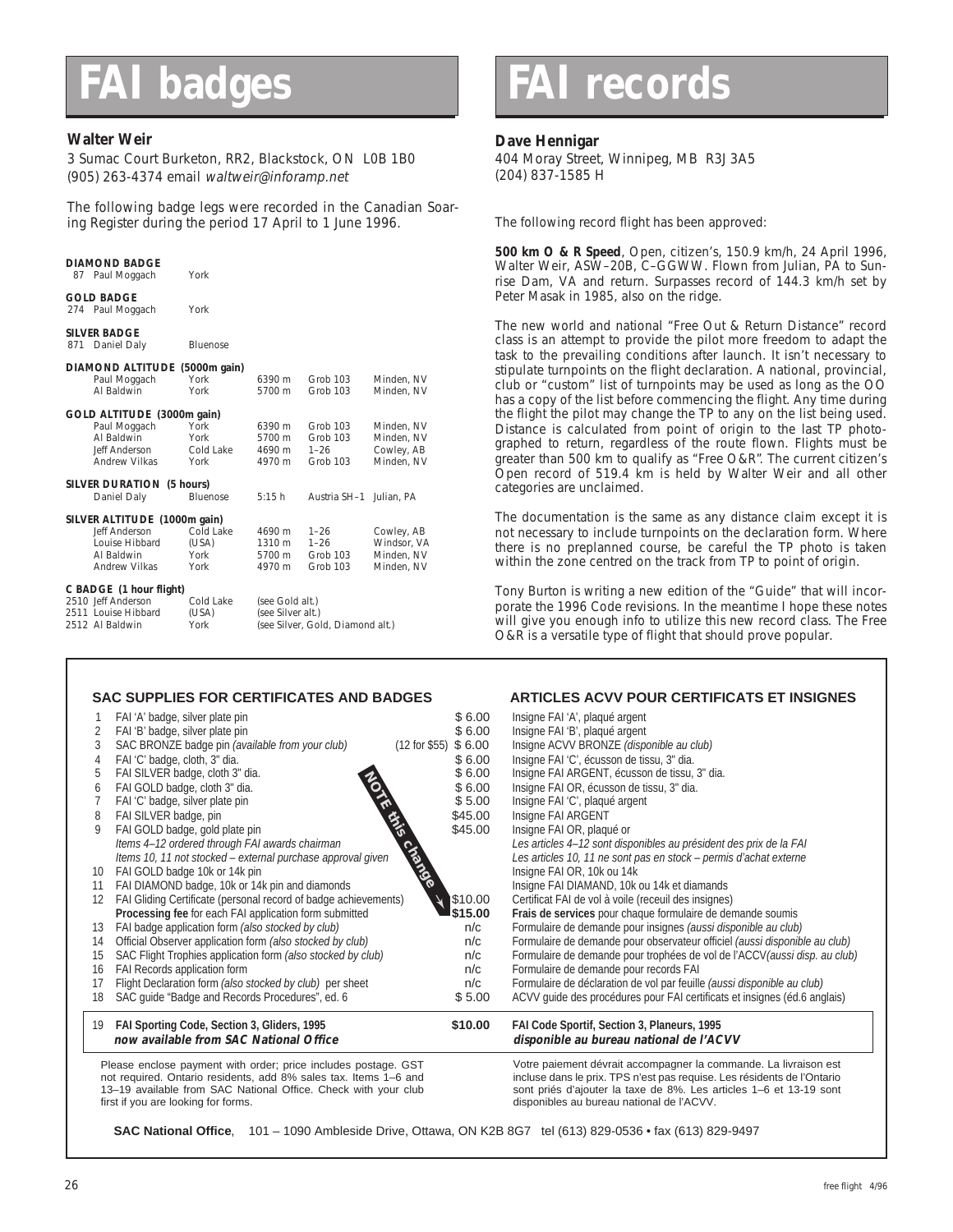### **Trading Trading Post Post**

Personal ads are a free service to SAC members (please give me the name of your club). \$10 per insertion for nonmembers. Send ad to editor, NOT the national office, Box 1916, Claresholm, AB T0L 0T0 tel/fax (403) 625-4563, free-flt@agt.net

Ad will run 3 times unless you renew. Please tell me if your item has been sold sooner. Maximum length is 6 lines, ads subject to some editing as necessary.

#### **single seat**

**1–23 Std**, CF–ZBR, excellent condition, encl custom trailer. Something special, priced to sell. Don Sutherland (604) 530-6335.

Pioneer II, C-GLUV, 35/1. Fun to fly, excellent shape, all rigging aids, nice enclosed trailer. **\$6000** obo. Ron McCullough (613) 547-7802.

**Tern**, standard instruments, TE vario/audio/speed ring, Radair 10s radio, chute, solar charger, encl trailer. \$4500. Ron Lien (306) 472-5597 (H), 648- 2214 (W)

**Tern**, homebuilt wood glider with enclosed alum trailer. Docile handling with good performance (30+ glide ratio). Radair 10s (updated frequencies), chute. \$4000 obo. Chris Gadsby, (403) 232- 4156 (W), (403) 283-2411 (H).

**Duster**, C–GHEU, 226h, excellent condition. Com-pass, 3-1/8" and 2-1/4" altimeters, 2 ASIs, Genave 100 radio, mech varios, 10ah gelcell battery, Garmin 55 GPS with database, encl metal trailer. \$6500. Harold Weidemann, (403) 474-0139.

**HP–11A**, 70 h, 720 chan radio, O2, Security 150 chute, Schreder trailer. \$9500. Horst Dahlem (306) 955-0179.

**HP–11**, CF-CMZ, A lovely ship to fly and great for cross–country. Standard class performer for half the price. Full panel including Varicalc com-puter. Asking \$12,000. **NIMBUS–2**, C-GAJM, 860h. Excellent condition. This is a super performer which loves to be taken cross–country. Factory trailer, full panel including radio, 2 varios, Cambridge computer, mylar seals, wing and fuselage covers. \$35,000. Regretfully, I can't fly anymore and I must therefore sell these great aircraft. Both available immediately. Mike Apps, (403) 436-9003 (H), (403) 435-7305 (W), email mapps@nofc.forestry.ca

**Monerai**, C–FEUQ, \$3500. Trailer \$1600, instruments negotiable. Struan Vaughan (403) 362-5837.

**RS-15**, C–FWSE, Serial #43, 873h, basic instru-ments plus RICO Vario/audio, encl metal trailer, O2 system with A-14 regulator. Contact Paul Yardy (705) 654-3205.

**Phoebus C**, C–GAZO, good condition, oxygen, parachute, good enclosed trailer. \$18,500 and will consider offers. Saskatoon Soaring Club (306) 249-1420, or e-mail ad401@sfn.saskatoon.sk.ca Clarence Iverson, Saskatoon Soaring Club.

**DG 202/17**, 564h, excellent condition, Sage vario, M–Nav computer, Terra 720 radio, Security 250 chute, O2, Komet trailer. US\$32,000 firm. Francisco Diaz, (514) 355-6081 evenings.

**PIK20Bc**, C–GXWD, carbon fibre, 820h, very good condition, new paint, Ball 400 c/w netto & cruise, Edo Air 720 radio, chute, O2, gear warning. Call Lee at (403) 242-3056 or Denis at (403) 526-4560.

PIK20D, carbon spar, water, O2, cameras, chute, refurbished factory trailer, fresh annual. Successful Sports class record. \$37,500. Brian (604) 467-0020.

#### **miscellaneous**

**Magazine giveaway**. SOARING magazine, fairly complete set from 1960-93, mostly mint condition (missing 1973-74 and a few others). Sailplane & Gliding 1965-72 plus 1976-79 and a few earlier issues. Take either lot for the cost of shipping. Harold Eley, (306) 584-4712.

**Tost hook for Cessna?** We want to install an E–85 Tost hook on a Cessna 150F. If anyone has done this, we would like to get the drawings or STC applicable to the mod. Thanks. Doug Tomlinson (306) 382-2267 or Tomlinson@cgooa.enet.dec.com

**Wanted – Winch** in working condition. Contact Paul Chalifour, (604) 426-7322.

**Wanted** – **handheld radio**. Contact Darcy Lefsrud (403) 538-3147 (H), (403) 539-8481 (W).

**Winch**, Gehrlein, Chev V8 engine, Trailer format, wire included. Al Sunley (403) 464-7948.

**Pneumatic switches** for netto on/off etc. \$15. John Firth (613) 731-6997.

**Wanted – O2 mask** for A14A regulator, bailout bottle and mike preferred but will consider mask alone if in good condition. Paul (604) 426-7322.

**CVS 50H Vario** Cambridge, 10 knot scale with speed ring & ext on/off dual range (1/2, 1) switch. A simple elec vario. Newly overhauled. \$200. **CPT 50MN Vario** Cambridge, 10 knot scale, triple range (1/2, 1, 2), dual sensitivity, TE adjust. No flask req'd. \$400 Cambridge **AV 10 Audio** external audio (no tone on down), plugs into either vario above. \$70. Tony Burton (403) 625-4563.

**Canopy and frame** complete for Blanik L13, good condition. Marty Slater (403) 481-3866 eves.

#### **two place**

**2–33.** MSC is replacing its 2–33s. C–FDWB, #85, about 4000h (available now), and C–FZIQ, #110, 3960h (available on delivery of 2nd Krosno). Both in good condition. Offers over \$US10,000 will be considered. Terry Beasley (613) 675-2664 ph&fax.

#### **Non–soaring ads**

To increase SAC advertising revenues, free flight will accept personal advertisements in **Trading Post**, your house and Chevy included. (The Italian soaring magazine has a full page ad for toilet seats — in colour — they are fibreglass, though.) With a free flight circulation of 600 in Ontario alone, most in or near Toronto, a market is there. Tell other pilots what you have.

**non–soaring ads \$10/issue for max. 5 lines**

#### **Solaire Canada**

Ed Hollestelle (519) 461-1464 p & fx

**LX-20** The new FAI standard for standalone GPS data recorders \$1995 **LX-100** Basic audio vario with averager \$495 **ATR720A** 760 chan VHF with mounting tray and wiring harness \$1695 **SHM1010** Boom mike and wiring (as installed by most glider manufacturers \$150 **LX-4000E** S-RAM final glide computer or connects to any GPS (with NMEA output) or connects to LX-20 data recorder \$2795 **LX-5000** The ultimate GPS/final glide computer system with moving map display and FAI data recorder \$5995

#### **magazines**

**SOARING** — the monthly journal of the Soaring Society of America. Subscriptions US\$43 second class. Credit cards accepted. Box E, Hobbs, NM 88241-7504. (505) 392-1177, fax (505) 392-8154. Email: 74521,116@CompuServe.com

**NEW ZEALAND GLIDING KIWI** — the bi–monthly journal of the New Zealand Gliding Association. Editor, John Roake. US\$32/year (seamail). Private Bag, Tauranga, NZ. Email: john@roake.gen.nz

**SAILPLANE & GLIDING** - the only authoritative British magazine devoted entirely to gliding. Bimonthly. BGA, Kimberley House, Vaughan Way, Leicester, LE1 4SG, England. £16.50 per annum. fax 01 16 251-5939.

**AUSTRALIAN GLIDING** — monthly journal of the Gliding Federation of Australia. US\$34.80 surface mail, airmail extra. Payable on an Australian bank, int. money order, Bankcard, Visa, Mastercard. Box 1650, GPO, Adelaide, South Australia 5001. fax (08) 410-4711. Email: AGeditor@gfa.on.net

#### **suppliers**

#### **REPAIRS & MAINTENANCE**

**Sunaero Aviation** Glider repairs in fibreglass, wood, & metal. Jerry Vesely, Box 1928, Claresholm, AB T0L 0T0 (403) 625-3155 (B), 625-2281 (Fax).

**Comtek** Composite repairs. Hamilton, ON (905) 689- 7444.

#### **INSTRUMENTS & OTHER STUFF**

**Instruments for sale** — best prices anywhere. Call for list and prices for vario, altimeter, airspeed, T&B, g-meter, compass, radio, etc. Lee (905) 840-2932 H, evenings only.

**Barograph calibration**, most makes and models. Walter Chmela (416) 223-6487 (H).

**Variometer/ Calculator.** Versatile pressure trans-ducer and microprocessor based vario and final glide calculator. Canadian designed and produced. Skytronics, 24 Robina Ave, Nepean ON K2H 9P9. (613) 820-3751 or (613) 596-1024.

**MZ Supplies**. CONFOR foam, Becker radios, most German soaring instruments. 1450 Goth Ave, Gloucester, ON K1T 1E4 tel/fax (613) 523-2581.

**Variometers**, winglets, mylar seals — all products designed and built this side of the Atlantic! Peter Masak, High Performance Engineering Inc. (713) 499- 9518 (W), (713) 499-9620 (fax).